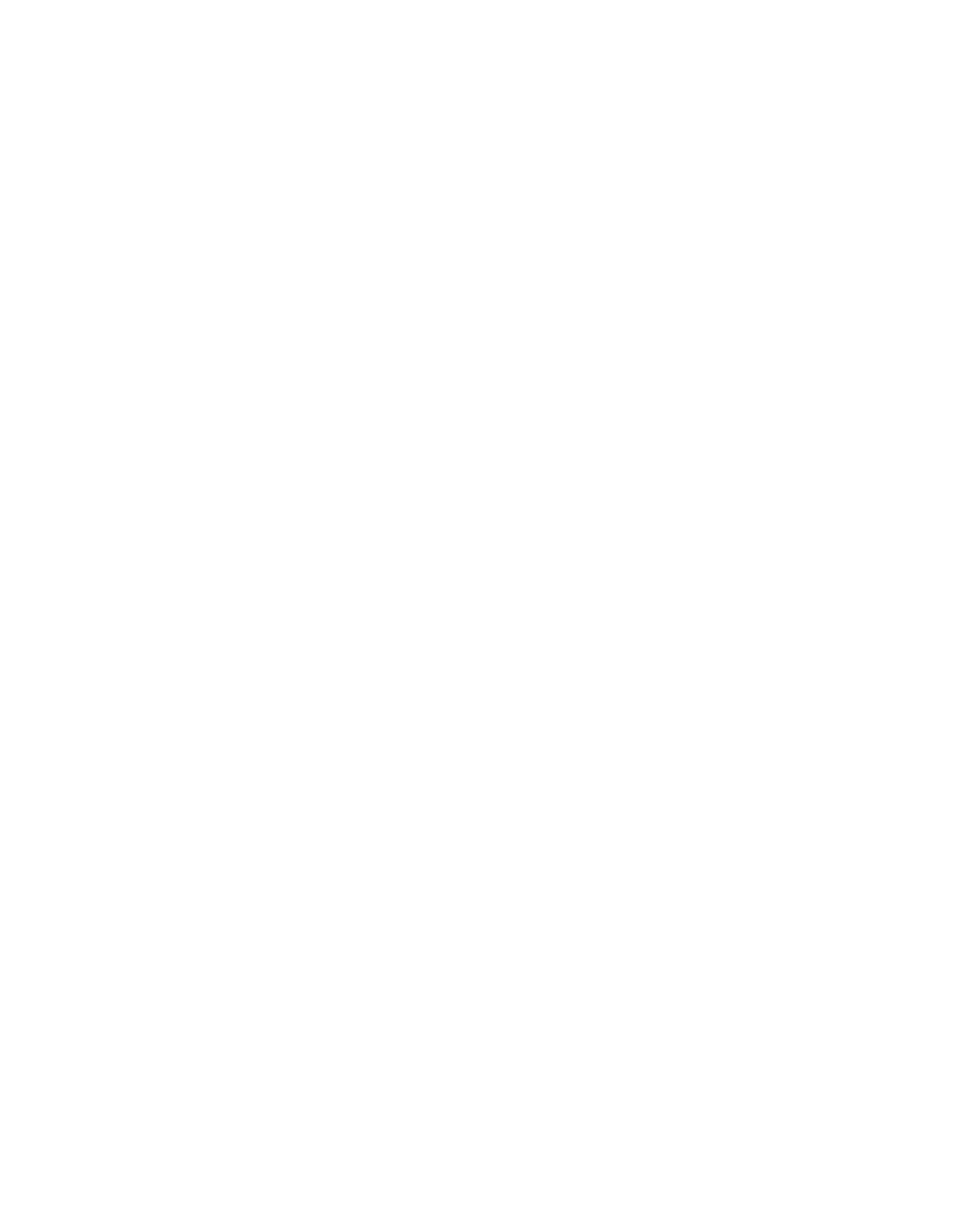# TABLE OF CONTENTS

| OUTreach: LGBT and Ally Resource Center 17     |  |
|------------------------------------------------|--|
|                                                |  |
|                                                |  |
|                                                |  |
| Council for Diversity and Interculturalism  38 |  |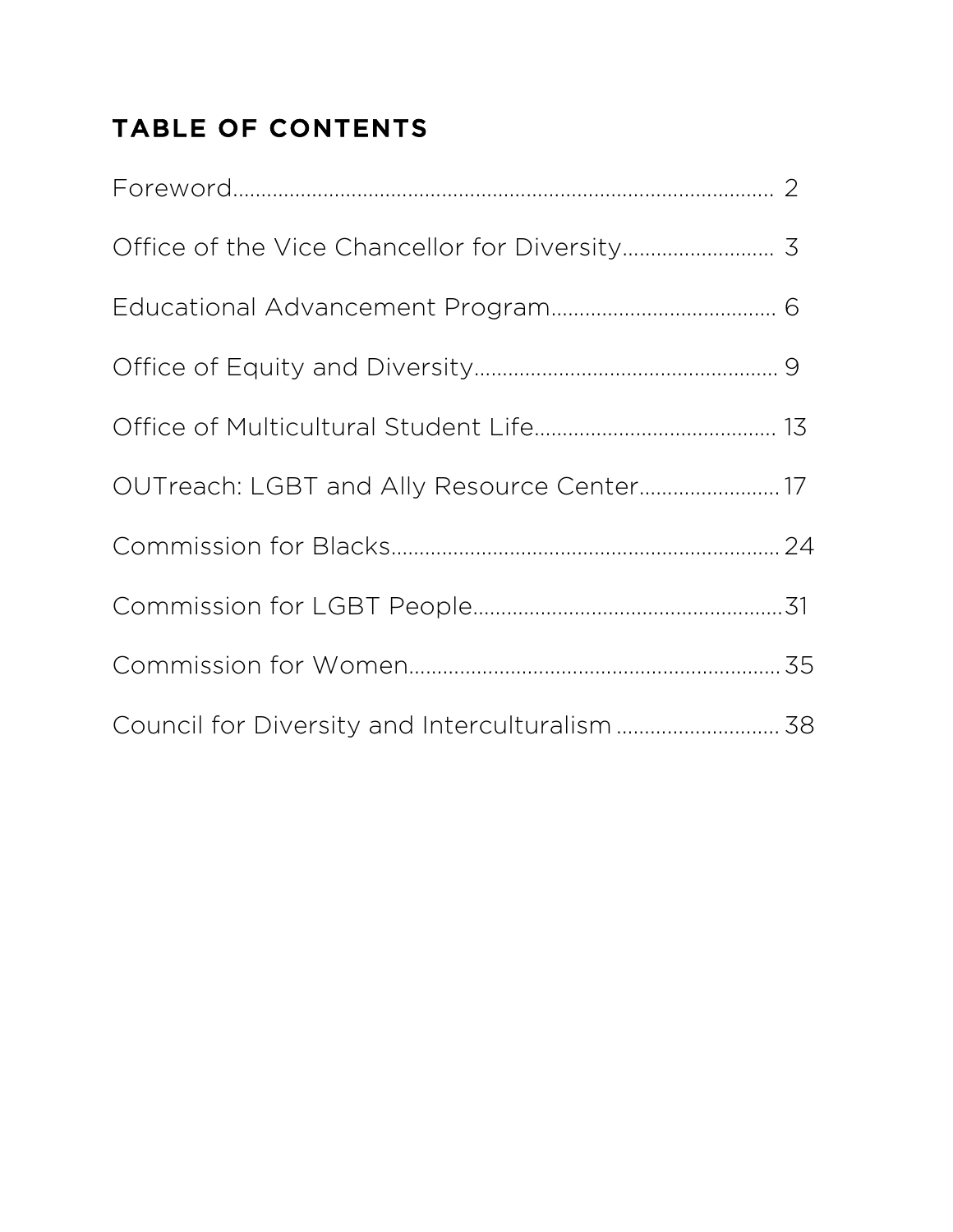# FOREWORD

I present the first Office of the Vice Chancellor for Diversity Impact Report. This report highlights the achievements of the administrative units, the Council for Diversity and Interculturalism, and the Commissions that comprise the office. This report is a slice of the growing diversity "footprint" at the University of Tennessee, Knoxville under the leadership and direction of Rickey Hall, the institution's first vice chancellor for diversity.

The work-taking place in the administrative units, on the Council and Commissions is critical to the university's mission and aligns with overarching institutional strategic priorities. The establishment of the Office of the Vice Chancellor for Diversity and the recent approval of a system-wide diversity statement by the University of Tennessee Board of Trustees signal the growing importance of diversity and inclusion to the institution.

In this report you will see the impact that each administrative unit, the Council for Diversity and Interculturalism, and each of the Commissions made in the 2013-2014 academic year and get a glimpse into some of the initiatives that are being planned for the future.

We have truly achieved a great deal in a short period of time. None of these things would have been accomplished without the support of committed students, faculty, and staff. These accomplishments certainly would have not been possible without an incredible team of staff members in the administrative units reporting to the Office of the Vice Chancellor for Diversity, the Council for Diversity and Interculturalism, and the Commissions. Thank you for your support and for making a difference in the lives of students and communities that have been historically underrepresented and/or marginalized.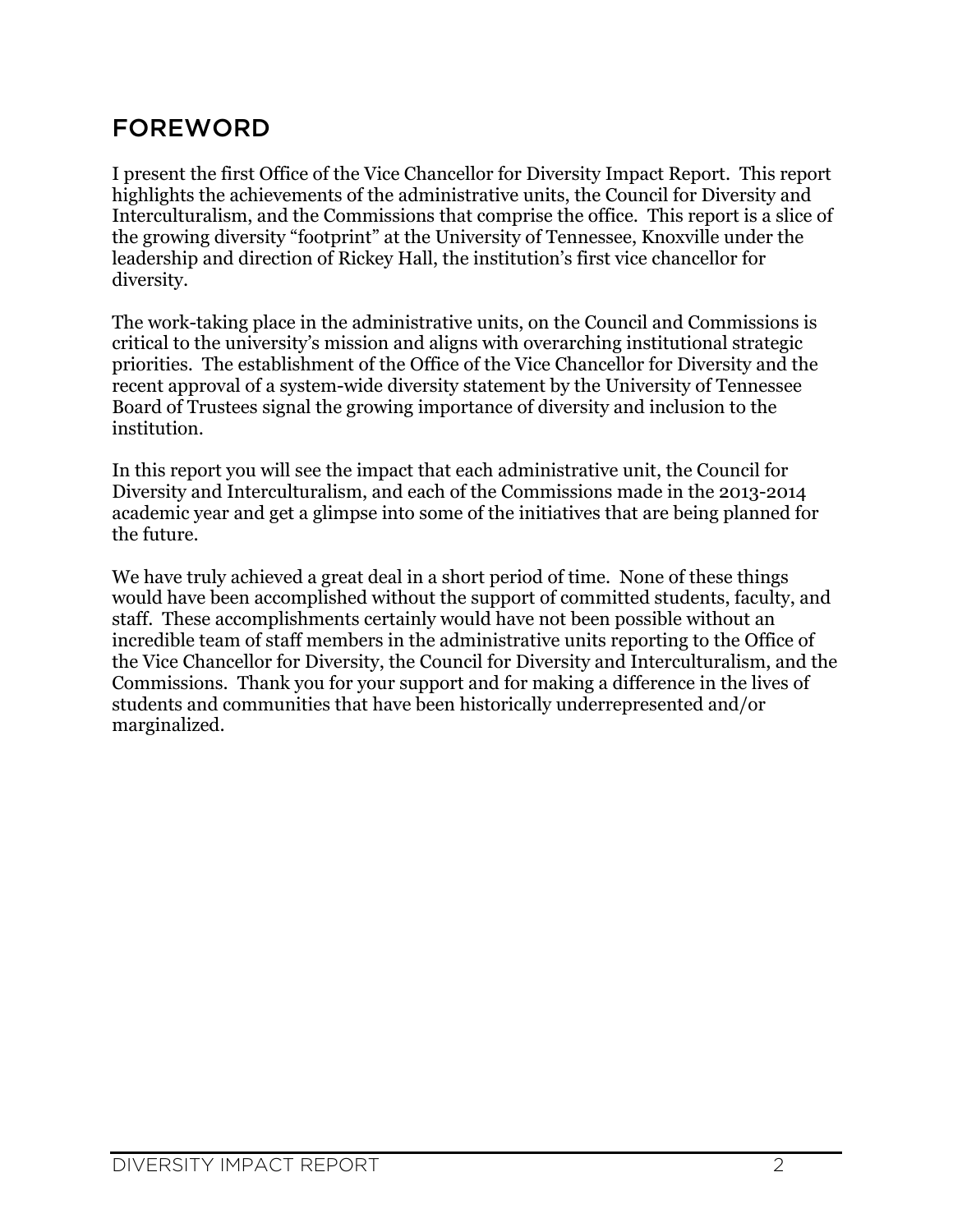# OFFICE OF THE VICE CHANCELLOR FOR DIVERSITY

#### Background

Many, including members of the Council for Diversity and Interculturalism and the Commissions, advocated several years for a senior level position charged with leading and directing diversity and inclusion efforts for the University. In the summer of 2012 Chancellor Jimmy Cheek launched a search for a Vice Chancellor for Diversity. In November of 2013 Rickey Hall was appointed as the inaugural Vice Chancellor for Diversity. He officially began his duties on June 3, 2013. Administrative responsibility for the Educational Advancement Program, Multicultural Student Life, Office of Equity and Diversity, the OUTreach LGBT and Ally Center, the Council for Diversity and Interculturalism, Commission for Blacks, Commission for LGBT People, and Commission for Women, transitioned to the Office of the Vice Chancellor for Diversity effective July 1, 2013.

#### Staff

- Rickey Hall, Vice Chancellor for Diversity
- Sarah Gonzalez, Administrative Specialist III

#### Priorities

During the 2013-2014 academic year, the Office of the Vice Chancellor for Diversity focused on establishing the office and better coordination of diversity and inclusion efforts taking place across campus. This included listening and learning as I met with students, faculty, staff, and external stakeholders; reviewing current and previously implemented diversity initiatives to glean insight into campus culture and to decide where to launch future efforts; assisting with the recruitment and retention of diverse students, faculty, and staff; and building deeper relationships with external communities to enhance communication and image and to develop broader support for University initiatives.

#### Progress

All the work of the Office of the Vice Chancellor for Diversity was focused on creating a welcoming, accessible, and inclusive campus community. Since this was the inaugural year of the office most of the work was foundational. The following six c's guided the work of the office:

- Coordination of equity, diversity, and inclusion efforts taking place across the campus.
- Capacity building for diversity and inclusion across campus.
- Collaboration on diversity and inclusion efforts to have broader impact and to leverage university resources.
- Communicating about diversity efforts taking place on campus.
- Institutional commitment to ensure the work is sustained.
- Community building to ensure that all feel a part of the Volunteer family, especially those from underrepresented and marginalized communities.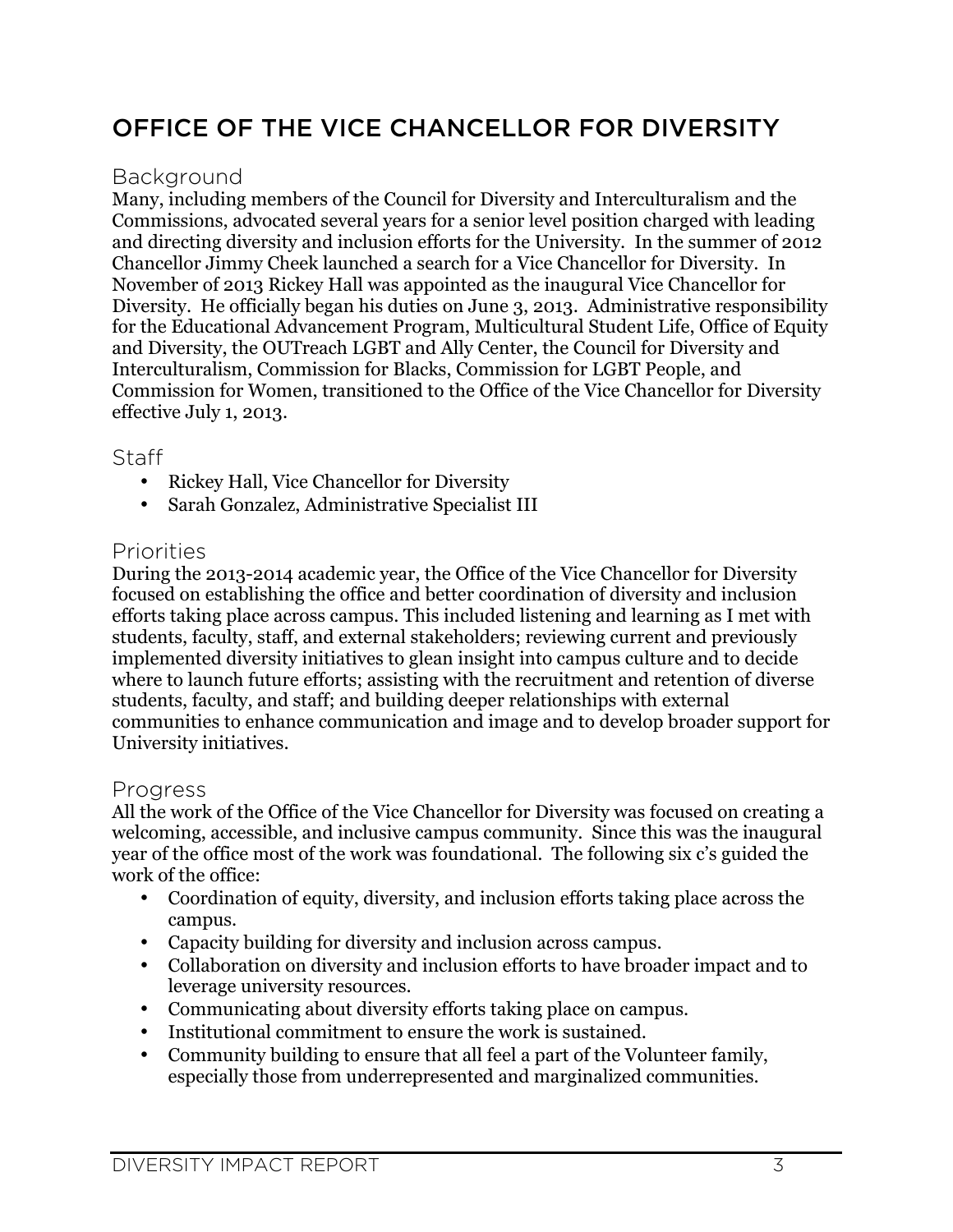This foundational work allowed us to build vital relationships that will enable us to better serve the campus community in the future.

#### Vol Vision

We believe that diversity and inclusion contributes to the total academic experience and must be a part of all aspects of the institution. For that reason we assert that all our work aligns with the University's strategic priorities. Specifically our work assists the university in recruiting, retaining, and graduating diverse undergraduate and graduate students; attracting and retaining stellar diverse faculty and staff; and improving the resource base.

If UT, Knoxville wants to be the leading public higher education institution in Tennessee and a Top 25 public research institution, it must be a leader in institutional diversity. It is our contention that a higher education institution cannot be excellence without embracing and leveraging diversity.

#### Challenges

This past year we encountered expected and unexpected challenges. The most significant of these challenges was the death of our cherished colleague, Dr. Marva Rudolph. Dr. Rudolph served as Associate Vice Chancellor and the Director of the Office of Equity and Diversity (OED). For many years, she did the "heavy lifting" of advancing diversity and inclusion on campus. Her unexpected death affected many on campus.

Another challenge was capacity. There were and are many programs and projects we would like to implement and just do not have the time and capacity to do so. In some cases, we could have gotten a project off the ground, but would have not been able to sustain it. In the long run, that would have not been useful. In order for diversity and inclusion to be transformative, our efforts must be sustained. Over the next year we will pursue new collaborations in order to develop capacity across campus.

#### Notable achievements

Some of our notable achievements include:

- Establishment of a new unit, including transitioning in three areas that previously reported to other administrative offices and giving one area an administrative home that previously did not have one.
- Aligned the work of the Council for Diversity and Interculturalism and the Commissions with the strategic priorities of the institution.
- Met with every collegiate dean and each vice chancellor. One critical focus of those conversations was to find out how we could work more directly with the colleges and administrative units to help them achieve their diversity goals.
- Created the UT, Knoxville Diversity Roundtable (diversity leads). This increased support and communication for diversity professionals across campus.
- Seized opportunities to meaningfully engage with students, especially around the topic of advancing diversity and inclusion on campus.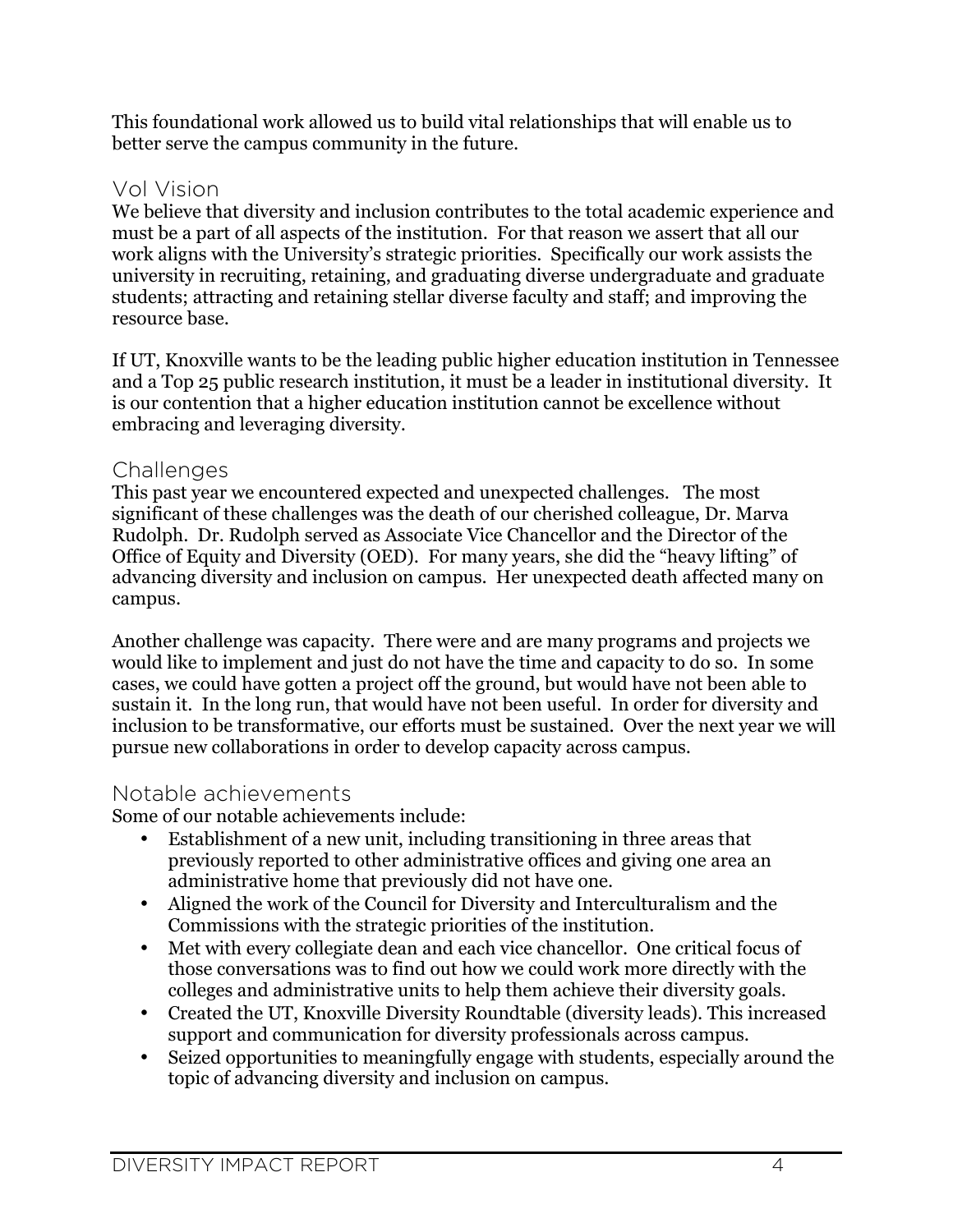#### Looking towards the future

We look forward to working more closely with the Office of the Provost and faculty on advancing diversity efforts in the academic programs. The first diversity summit, Collaborators for Change, will take place fall 2014. The summit is focused on helping diversity councils and committees across the University to be more effective. We are hopeful that the summit will lead to more capacity to advance diversity and inclusion in colleges and administrative units. Lastly, we look forward to development opportunities to raise external funds in support of diversity and inclusion efforts.

#### Conclusion

While this past year was a bit of a whirlwind overall it was very productive. We remain hopeful that diversity will be embraced as an institutional driver for excellence. We look forward to refining and intensifying our strategic mission driven diversity and inclusion efforts in service to students, faculty, staff, visitors, and the local community.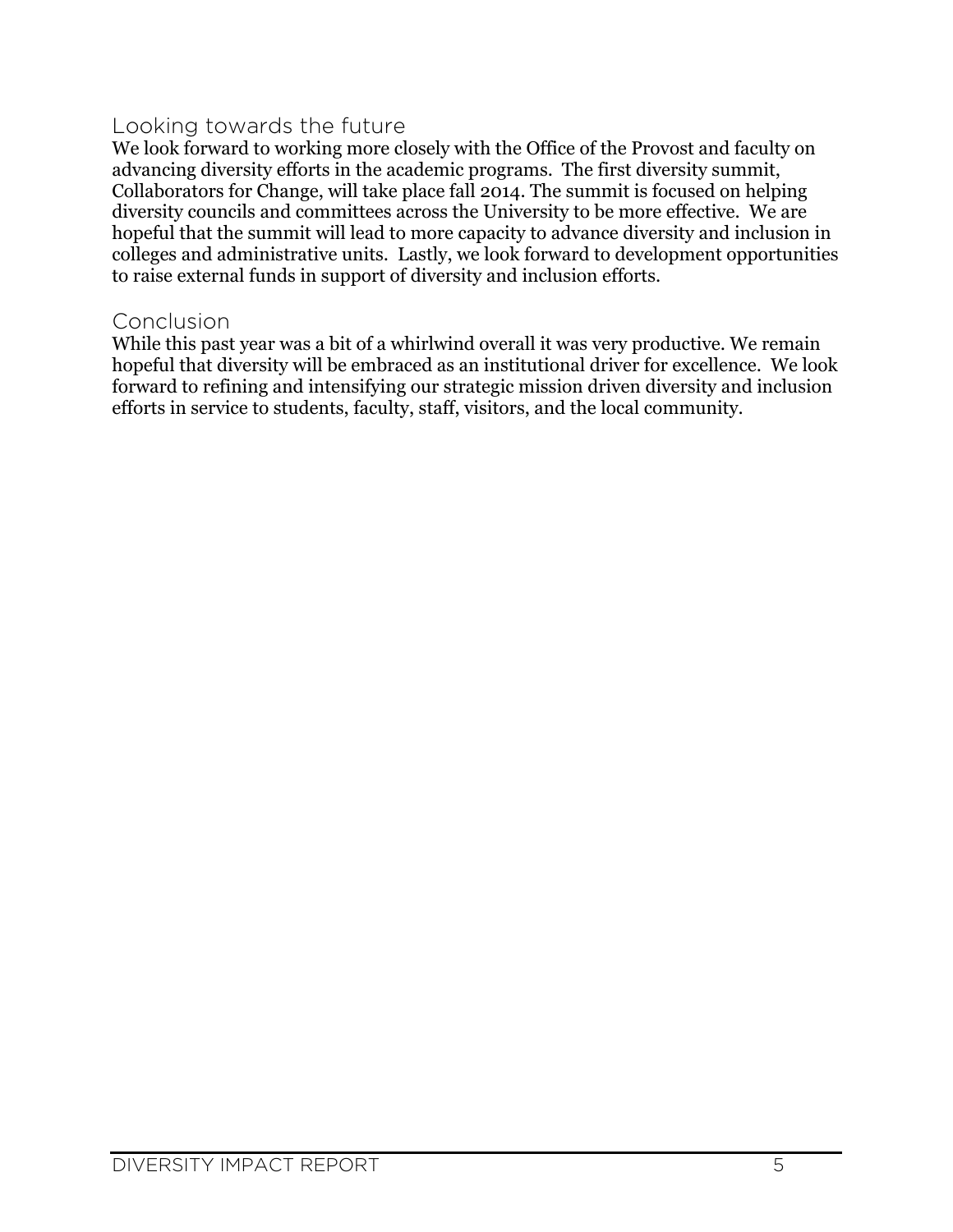### EDUCATIONAL ADVANCEMENT PROGRAM

#### Background

The Program, which has been in existence at the University since 1978, serves 250 students, and is staffed with a Director (Ronald McFadden), Counselor (vacant), Tutor Coordinator (Celeste Brooks), Administrative Specialist (Donna Kirby), and two Graduate Research Assistants (Taotao Long and Tam'Ra-Kay Francis). The Program began as a part of Student Services, and was moved to the College of Arts and Sciences in 1986, then moved to the Provost's Office in 2009, and then, finally, to the Office of the Vice Chancellor for Diversity in 2013.

#### Program Mission

The Educational Advancement Program is a U.S. Department of Education funded TRiO program that is designed to provide support services to first generation, low-income students, and students with disabilities, that promote good academic standing, retention/persistence, and graduation. The grant is in the last year of a five-year cycle and funded at \$320,000.

#### Priorities

The Program is guided by four standard U. S. Department of Education mandated objectives, and they are:

To ensure those 250 participants are served during the program year, and that two thirds of them be first generation and low income.

To ensure that 75 percent of the participants are in good academic standing (2.0>).

To ensure that 80 percent of the EAP participants persist from one year to the next.

To ensure that 70 percent of the participants graduate within six years.

There are two other self-imposed Program objectives:

To ensure that 80 percent of the participants enrolled in EAP special section classes achieve a passing grade.

To ensure that 80 percent of the EAP participants, who receive four or more hours of tutoring, achieve a passing grade in the course tutored.

#### Progress Made and Impact

Sixty-seven percent of the EAP participants from the 2006 cohort graduated in 2013, maintaining a trend since 1989. Given the Program's significant retention and graduation rates over the last 15 years, it is apparent that EAP contributes to the institutional diversity mission in helping to retain and graduate minority students.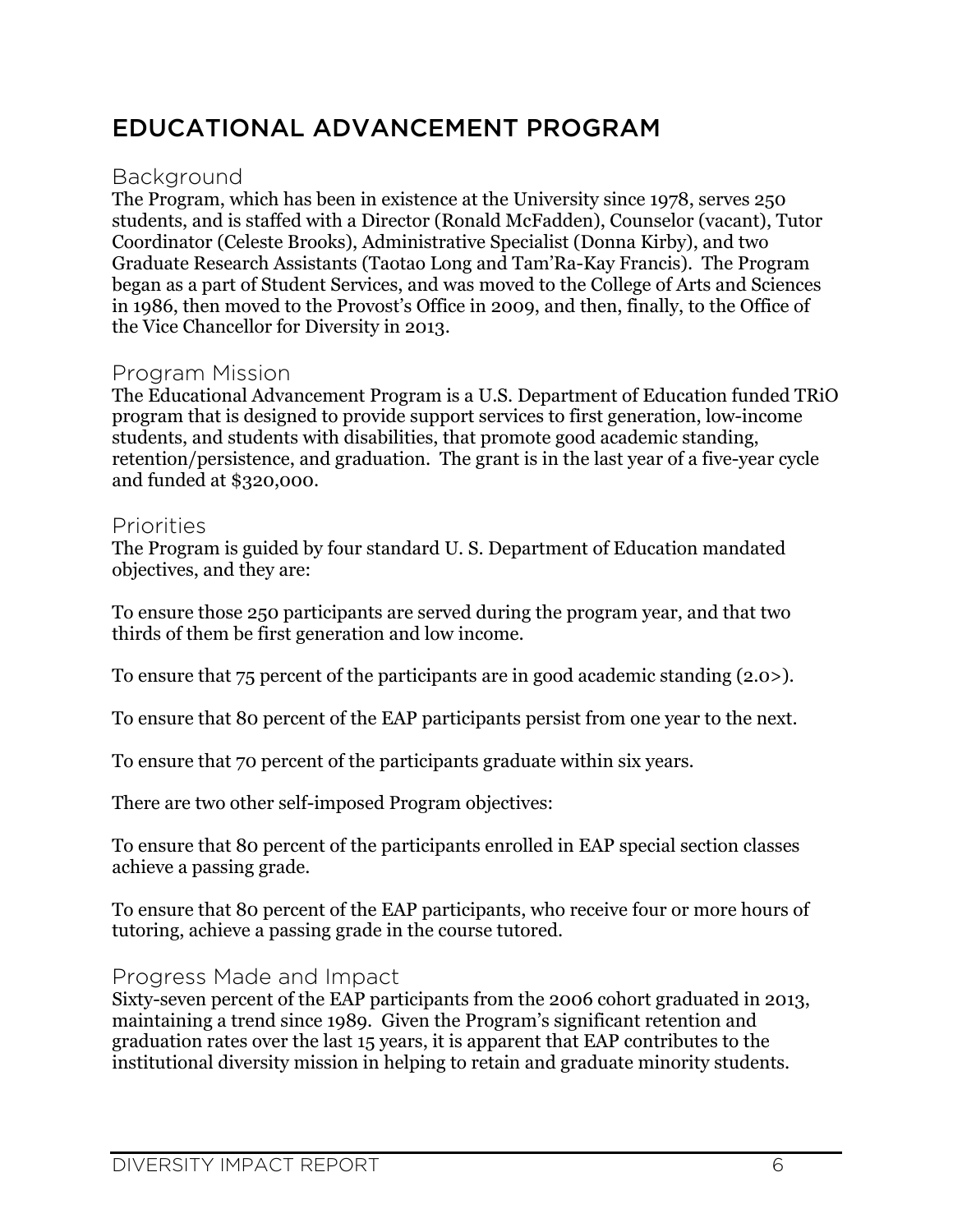#### Vol Vision

Educational Advancement Program outcomes contributed to the achievement of Vol Vision Top 25 goals in improving retention, improving retention at targeted levels, achieving a six-year graduation rate of at least 80 percent, increasing the number who pursue STEM degrees, and increasing the number of first generation and low income students who are in good academic standing, who persist, and who graduate.

#### Year-to-Year Retention Rate of 90 Percent or Better Over the Last 10 Years

The 2012-2013 EAP six-year graduation rate was 67 percent (122/84), which was an aberration (or regression toward the mean from the 10-year graduation rate (2000- 2006) of 86 percent).

Fourteen first generation, low income, and underrepresented undergraduates participated in the initial Summer Research Institute, which provided services that promote engagement in research, enrollment in graduate school, and the attainment of a graduate degree.

#### **Challenges**

As a consequence of federal sequestration, the Program lost seven percent of its operating budget, and has had to reduce some Program services and Pell Grant Supplements.

The 2015-2016 federal Department of Education SSS/EAP grant competition is scheduled for fall/winter 2014, and is guaranteed to present a challenge in our efforts to demonstrate a need for services, as preliminary data from the Alumni Association's Fall 2013 publication suggest that the number of first generation students has declined at the University of Tennessee.

Although federal regulations do not compel institutions to provide real and in-kind contributions, the policy of the secretary of Education is to require that grant applications respond to the inclusion of a Competitive Priority preference requiring applicants to describe "efficiency efforts, and the ability to do more with less," and we will be challenged in our ability to attain collaborations that support the vision of Student Support Services within the university community.

The strength of the UT proposal will be, in large measure, determined y the degree of support that can be allied with EAP in collaborations that have real dollar value. Continuous support for the Pell Grant Supplement grant-in-aid, financial support for the Summer Research Institute, waiving application fees for graduate school for Research Institute participants, support for a graduate school visitation initiative are all examples of collaborations that would enhance the proposal.

The per-participant cost for EAP (SSS) students is higher than the national average. Additionally, the grant's personnel cost (Director's salary) has impacted the Program's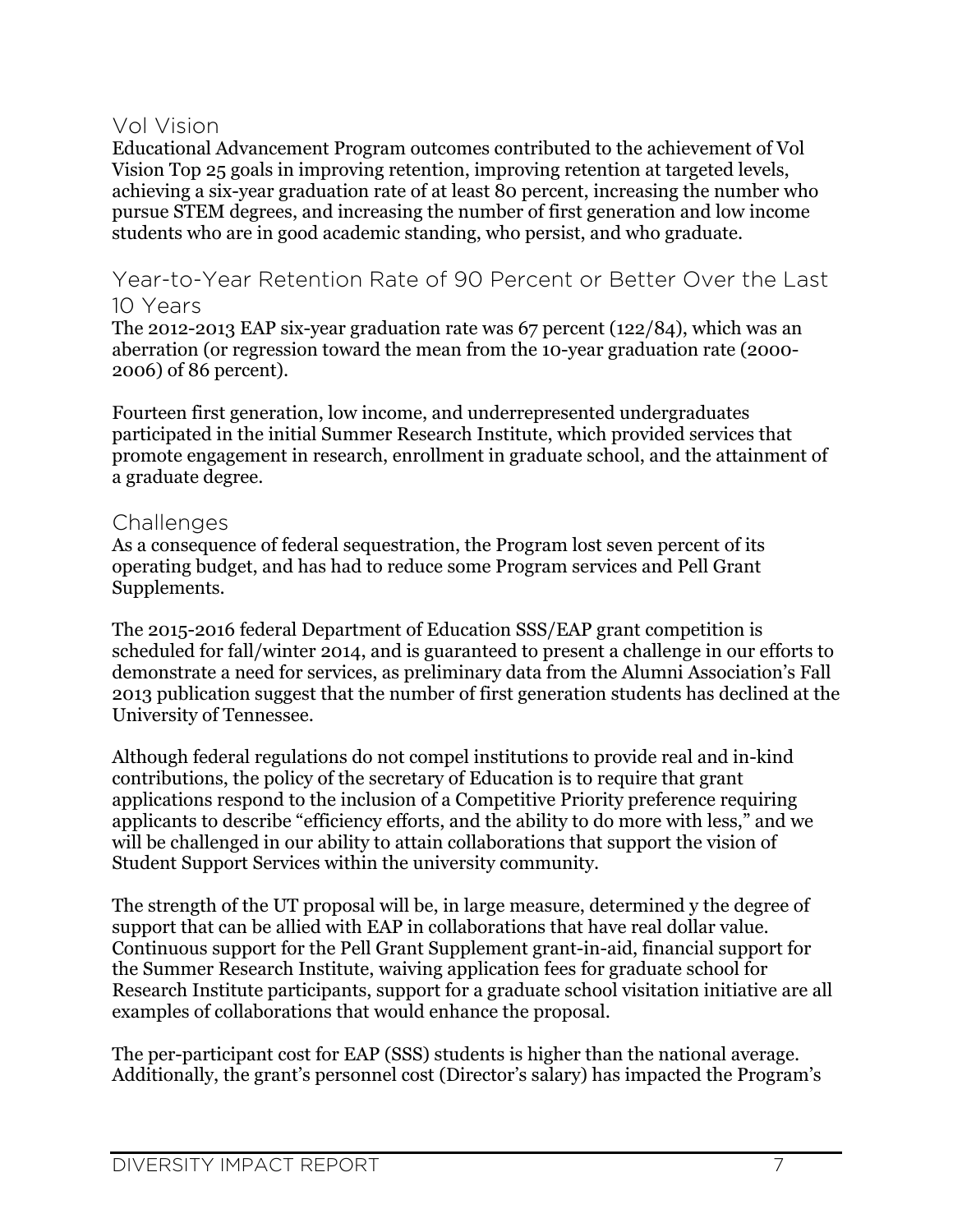ability to fund Program services, and to attract the best candidates for the position of Counselor.

The Program will have to redefine its recruitment strategy, as the change in the University's summer orientation schedule will negatively impact our ability to have personal contact with students before they start classes.

#### Notable Achievements

In addition to achieving grade point average distribution levels, retention levels, and graduation rates higher than the University in general, the EAP Program also made commendable strides in the following instances:

- o Two former EAP participants were selected as Chancellor Torchbearers.
- $\circ$  One participant was selected for having the best oral research presentation in the Humanities discipline at the 19th Annual SAEOPP (Southeastern Association of Educational Opportunity Program Personnel) National McNair Scholars Conference in Atlanta, Georgia, June 2013.
- o Fifteen percent of the Program participants achieved a GPA of 3.5 or better.
- o One participant was selected as a Fulbright finalist.
- o The initial Summer Research Institute successfully completed with 14 participants.
- o Four current and former EAP participants graduated from the College of Nursing.
- o A total of eight EAP participants were involved in Study Abroad.
- o One EAP participant received the Congressional Black Caucus Internship, and one received the Hispanic Caucus Internship.

#### Future

The Program will embark on a plan to expand the utilization of technology in facilitating Program services, recording attendance at events, Program evaluations, and tutorial and computer lab utilization.

We will celebrate the 35<sup>th</sup> anniversary of the Educational Advancement Program, and the 50th anniversary of Upward Bound, and the passage of the Higher Education Act of 1965.

The Program's vision is to help establish a UT EAP/McNair TRiO Alumni Chapter in the spring of 2015.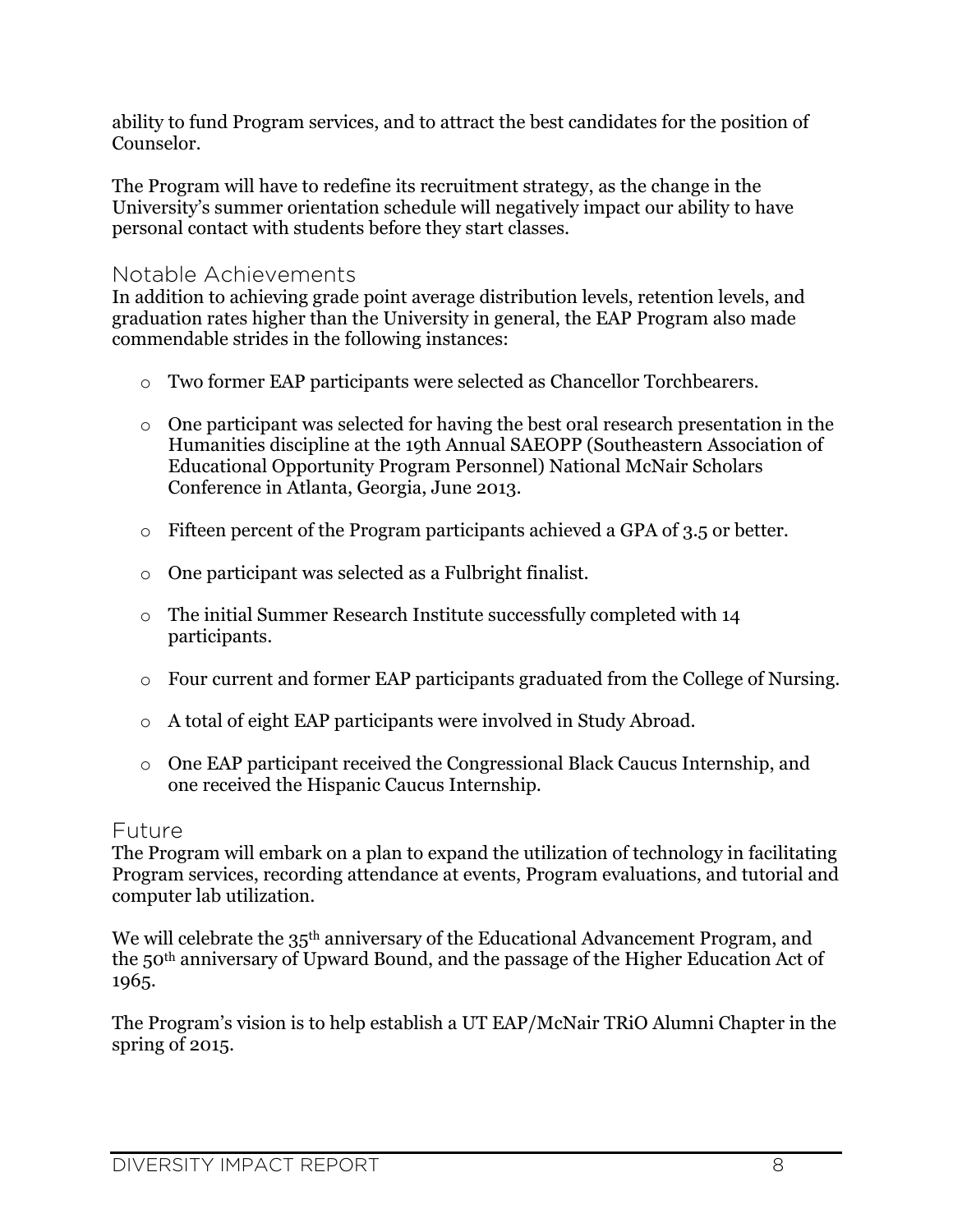# OFFICE OF EQUITY AND DIVERSITY

#### Background

The University's Office of Equity and Diversity (OED) serves the Knoxville campus, Institute of Agriculture, University-wide Administration, Institute for Public Service, and a consulting role with the UT Space Institute. OED fulfills multiple compliance functions required by University policy, state and federal law and regulations, and various legal mandates related to civil rights, equal employment and opportunity, and affirmative action. OED provides leadership and services that promote the institution's mission of creating and sustaining a learning environment that is welcoming to all and hostile to none.

The Office of Equity and Diversity's responsibilities include applying the University's non-discrimination policy and investigating complaints of discrimination filed on the basis of race, color, sex (including sexual harassment), national origin, religion, pregnancy, marital status, sexual orientation, gender identity, age, disability or covered veteran status. Staff in OED serve as the campus Title IX Coordinator, Title VI Coordinator, and ADA Coordinator. OED monitors, trains and provides direction for the campus search procedures, along with preparing the campus Affirmative Action plan. OED writes the annual Title IX plan covering all other campuses and UWA. Veterans are surveyed each year through an annual VETS 100 survey, and OED will be responsible during the upcoming year to also survey staff for disability responses. OED staff also provide training programs for departments covering equal opportunity and nondiscrimination, Title IX, sexual harassment, and other topics as needed or requested.

#### **Staff**

- Jennifer L. Richter, Interim Director
- Katrina Oliver, Assistant Director
- Khadra Baskin, Administrative Coordinator I
- Tina Smith, Administrative Support Assistant III
- K. Tate Gray, Student Employee

#### Priorities

During the 2013-2014 academic year, the Office of Equity and Diversity moved from being a direct report to the Chancellor of the Knoxville campus to becoming part of a new administrative structure that allows alliance with other University offices and resources focused on Diversity. Under the umbrella and direction of a new Vice Chancellor for Equity and Diversity, OED prioritized working with the Vice Chancellor for identification of areas of compliance and inclusion where OED could have valuable input.

OED identified working with the Office of the Provost, Human Resources, and hiring units to identify ways to improve recruiting, promotion, and the retention of diverse faculty and staff as one of its major goals. Other major goals included helping the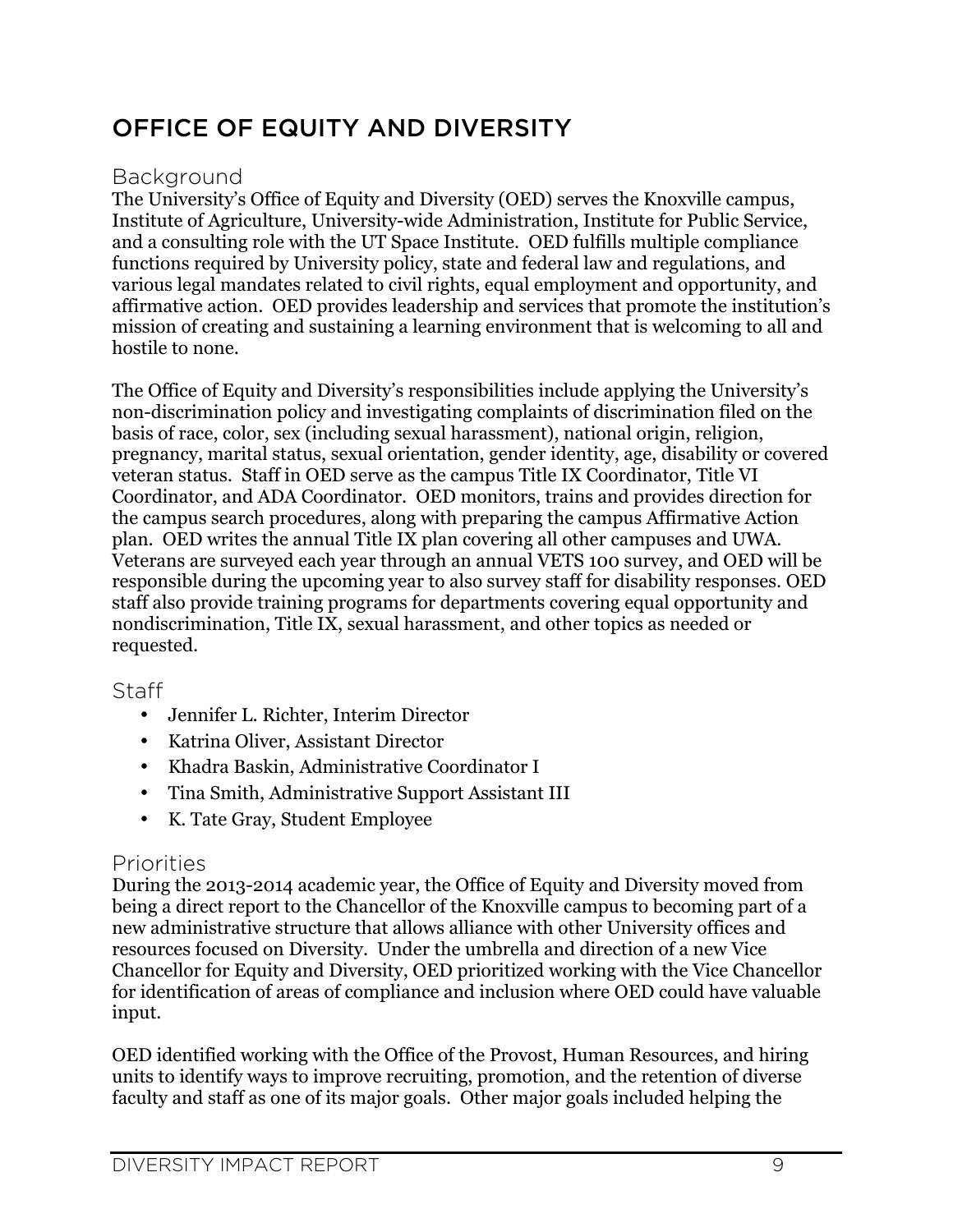University become more veteran friendly for students and employees, and addressing issues of civility.

#### Progress

The Director worked closely with the new Vice Chancellor to provide input and information on the past and present efforts towards diversity and inclusion on the Knoxville campus. The Director updated the Vice Chancellor on compliance issues being raised on campus, as appropriate.

OED participated with the Vice Chancellor in a Disability Task Force review of practices on campus. An OED staff member served as a sub-committee chair. OED staff served on the Provost's committee to review on-line application processes and applicant tracking concepts to determine whether and how they might work as applied to faculty hires. This work is on-going.

OED staff members participated in a University-wide committee directed towards reviewing and addressing the issues being faced by our students who are veterans. Members of the office also participated in the annual roll-call of veterans, sponsored in part by the committee.

The Director served on the Bias Protocol committee, and raised the issues brought forth by students with regards to improving faculty ability to deal with diversity-related issues.

#### Vol Vision

The Office of Equity and Diversity's commitment to diversity, respect, and fundamental fairness directly advances the University of Tennessee's Vision of becoming a Top 25 public research institution. The Office of Equity and Diversity embraces both the broad policy goals of the University of Tennessee epitomized in its "Vision" and "Values" while also helping to provide the specific means to achieve these goals, which are summarized in its "Strategic Priorities." OED aids in **Value Creation** by ensuring a safe and respectful environment for students and faculty members from all walks of life regardless of race, sex, nationality, disability, or sexual orientation to come together to engage in the free exchange of ideas. The combination of diverse people from diverse backgrounds helps ensure that this University produces **Original Ideas** for the betterment of society in general, and the Office of Equity and Diversity is intimately involved in guaranteeing this diverse atmosphere. Moreover, it is these diverse individuals, who are leading the charge in innovation and scholarship that will become the **Leaders of tomorrow**.

The Office of Equity and Diversity embodies the values essential to the Volunteer Spirit. The values of OED broadly attempt to foster diversity, respect, and safety for the University of Tennessee and beyond. Perhaps our biggest contribution to the values of the University lies in its responsibility and commitment to diversity and mutual respect among diverse peoples. The Office further helps assist this integration by serving as the University's ADA Coordinator and working with faculty and staff in the pursuit of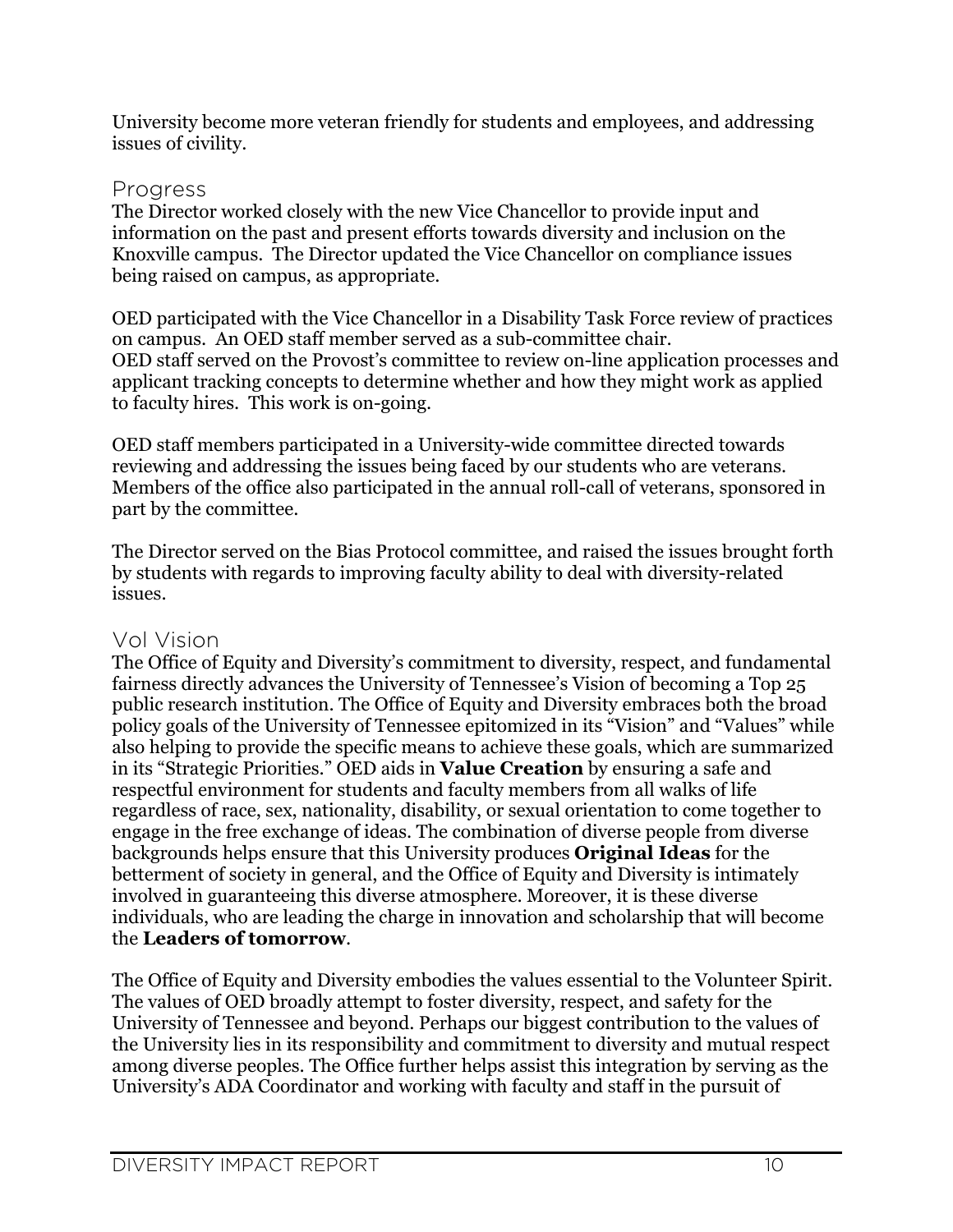providing accommodations and addressing accessibility needs of the campus community.

Last, the Office of Equity and Diversity helps advance the Strategic Priorities of the University of Tennessee, which are essential to furthering the University's Top 25 Vision. Most notably, our office is responsible for assisting the campus community in attracting and retaining a stellar and diverse faculty and staff through the oversight of rigorous search procedures. By ensuring that all applicant pools for faculty and staff positions are filled with diverse and qualified individuals, we help guarantee that the University has the best possible employees who are dedicated to the Vol Vision. Additionally, the Office of Equity and Diversity helps ensure that all students of the University may reach their full academic, social, and professional potential by affording them a safe and respectful atmosphere in which to learn and grow.

#### **Challenges**

OED suffered significant staff losses during the 2013-2014 academic year. The loss of our long-time Director has been difficult to overcome for personal and professional reasons. The abilities and experience of the Director cannot be easily replaced. The loss of our Director came shortly after another professional staff member resigned to move to a progressively more demanding position. From mid-December 2013 until June 2014, OED conducted its responsibilities with one professional staff member. Because of this challenge in staffing, OED has had to dedicate its efforts to maintaining its responsibilities. Little time has been available to work towards future planning.

#### Notable Achievements

OED is helping lead the way for the University to be fully compliant with the rapidly changing regulatory requirements of Title IX and Title VI. OED's value to the campus on a plethora of difficult issues is reflected in the campus' reliance on the office for information and advice.

OED is helping shape University policies and procedures for the comprehensive response to sexual misconduct issues involving faculty, staff, and students. OED has been vocal in the need for more information in this area, including creating a comprehensive website to address student and employee needs in the sexual misconduct arena.

OED investigated complaints and inquiries during the past year involving disability, race, national origin, sexual harassment, gender-related concerns, age, and religion. OED worked with students, employees and departments to educate, serve as an intermediary, or take action, when necessary, covering a wide variety of issues. Staff in OED were able to fulfill all significant functions during the last 7 months of the year in spite of significant staff losses.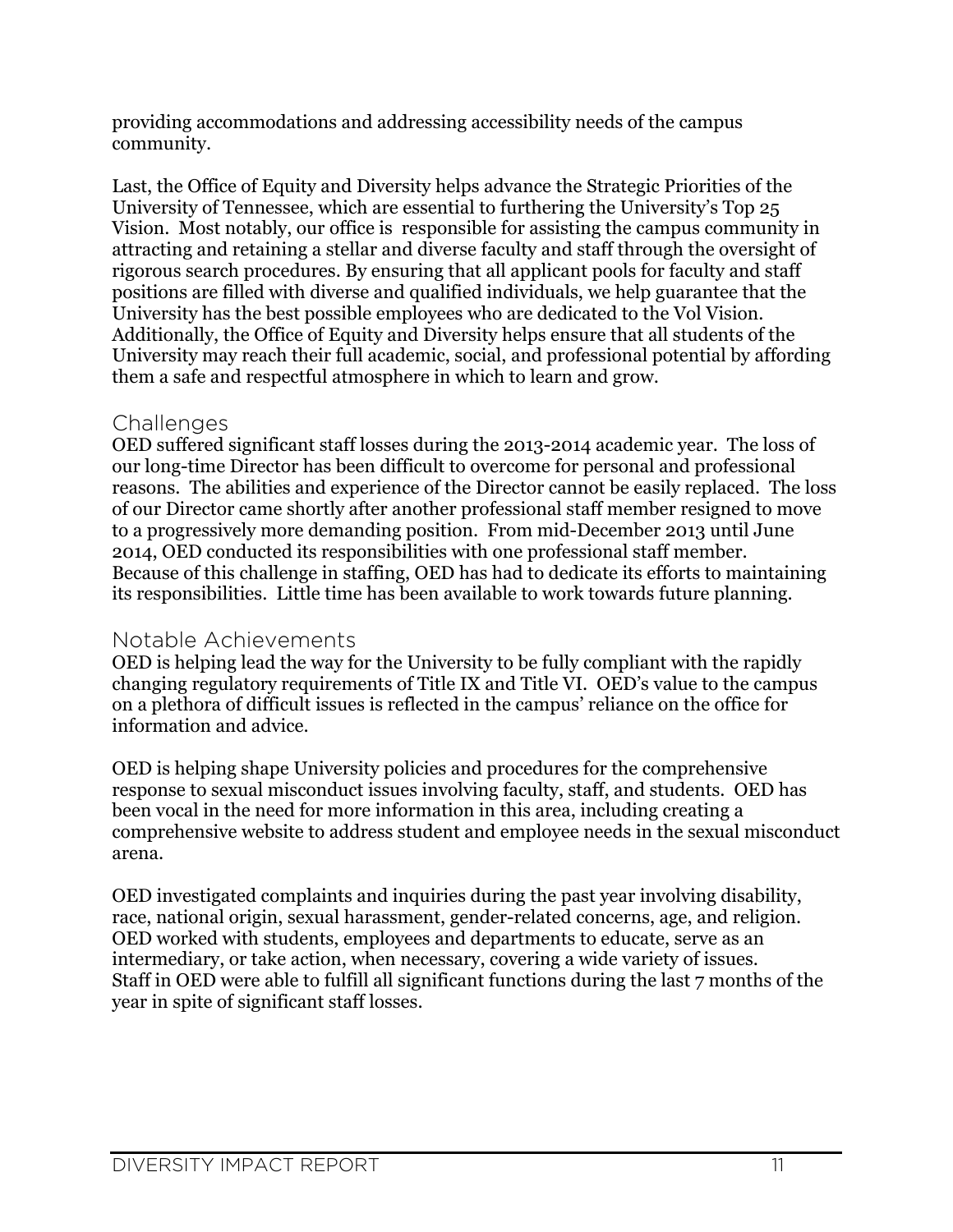#### Looking towards the Future

OED looks forward to actively participating in the upcoming program review and carefully looking at the best ways to organize itself to best serve the University community.

OED will be identifying and filling staffing needs, and reallocating duties and responsibilities once staff is on-board.

OED is exploring options for revamping data-gathering for the Affirmative Action Plan. OED will be reviewing all systems including case management systems, database systems, website communication systems, and other record-keeping and report needs. OED will be working with Human Resources to provide the campus with the best possible instruction for staff-exempt searches conducted via Taleo.

OED will continue to take the lead for the campus in areas of Title IX compliance.

#### **Conclusion**

OED has had to spend most of its capacity on "maintaining" its significant number of responsibilities this past year. The staff looks forward to increasing the capacity of its newest staff member who is in an Assistant Director role, and hiring another limited position to help during the upcoming year. Increased staff capacity will allow the office to move forward.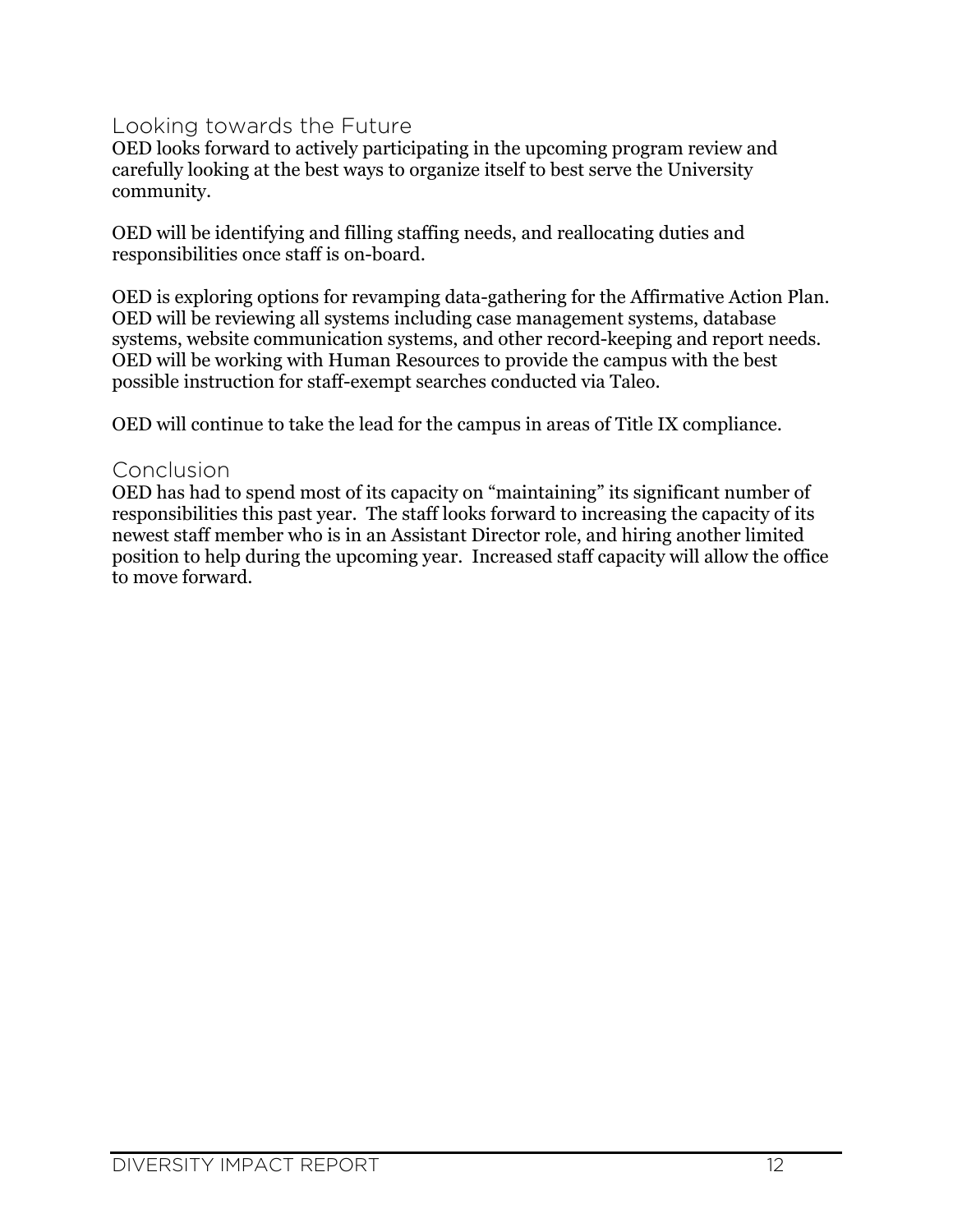# OFFICE OF MULTICULTURAL STUDENT LIFE

#### Background

Multicultural Student Life, formerly Minority Student Affairs, has been an integral part of the University for over 25 years. The success of the programs and services offered, and the commitment to students were all ingredients that led to the University's decision to build a new Black Cultural Center. The new Center opened in June 2002 and is a testament to the University's commitment to its entire student population. The building that was previously known as the Black Cultural Center had many lives in the past. Initially, the building was a private residence, and then it was occupied by a number of different administrative units. Now and for the past 25 years, the Black Cultural Center is famous for its "home away from home" environment.

During the 1970's, the University of Tennessee's main campus experienced a steady increase in the number of enrolled African-American students. A growing concern for the students was a centralized place for them to assemble, discuss issues, interact and study. The students proposed a Center to provide programs and activities that met their unique needs. This recommendation faced opposition from the University as well as the local black community. Community leaders and representatives believed that the students were segregating themselves-which was contrary to the civil rights era. The students firmly believed that their commitment to secure a Center was just. The students questioned the existence of Fraternity Row and the Panhellenic Building which were not inclusive but exclusive. After two years of pursuing this noble cause and collaborating with the community and the administration, the Center was opened in the summer of 1976.

#### Staff

- Tanisha L. Jenkins Director
- Shawnboda Mead Associate Director for Diversity and Multicultural Education
- Dametraus Jaggers Associate Director for Retention and Student Engagement
- Diane Goble Program Resource Specialist
- Carmanelette Rawls Accounting Specialist
- Robert Hill Facility Supervisor
- Denise Harris Graduate Research Assistant
- Marlon Johnson Graduate Research Assistant
- Kristin Greene Graduate Research Assistant

#### Priorities

During the 2013-2014 academic year, the Office of Multicultural Student Life focused on the following three priorities: (1) understanding who we are and we what do in the Office of Multicultural Student Life and the Black Cultural Center; (2) building the Multicultural Student Life brand; and (3) continuing to revise and implement sections of our departmental strategic plan. With the addition of new full-time and graduate staff members, as well as, a change in the departmental reporting structure, it was important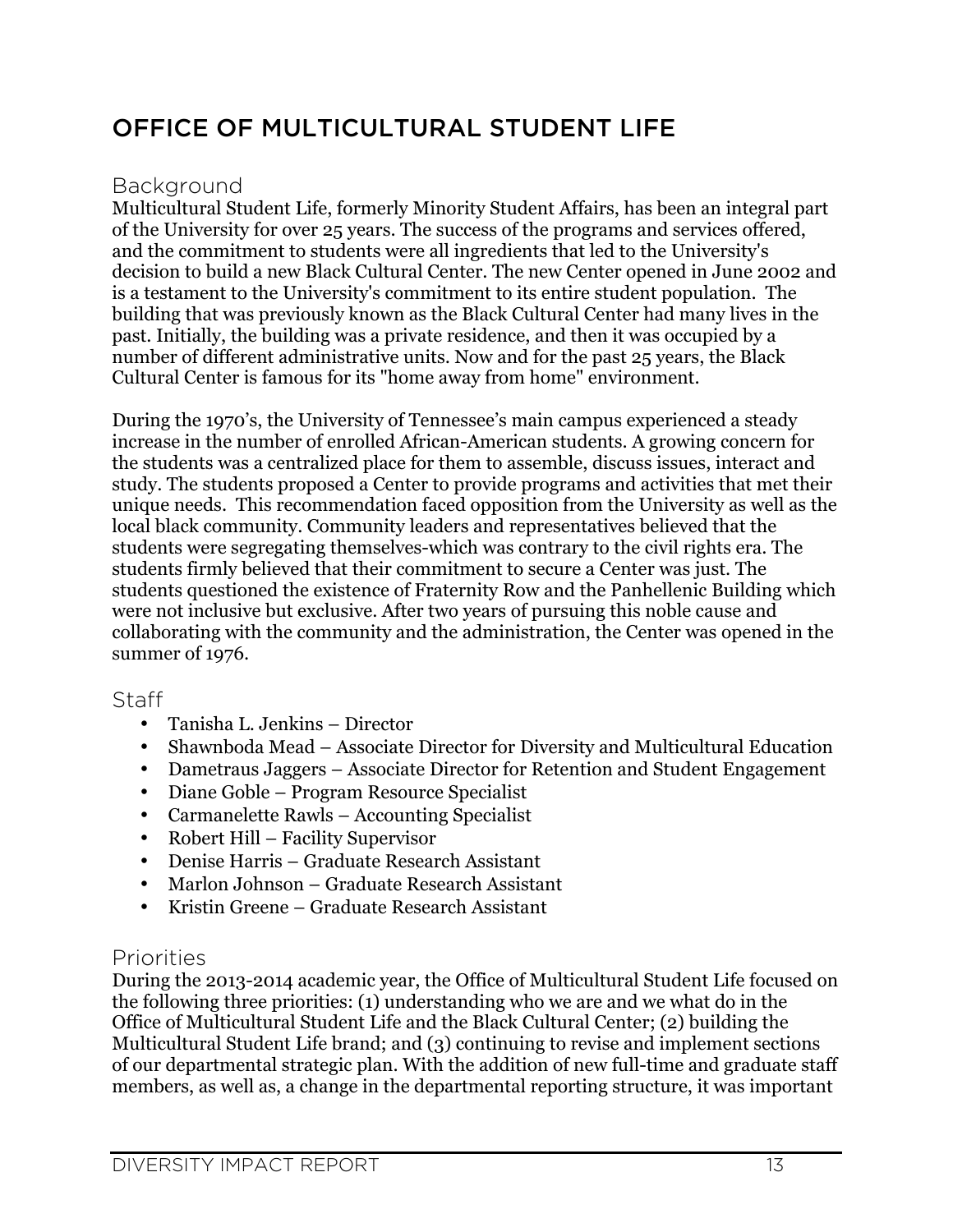for us to engage in dialogue about the history, purpose, values, vision, and mission of the Office of Multicultural Student Life and the Black Cultural Center. As we move forward with the name change from Minority Student Affairs to Multicultural Student Life, we focused on building the brand of MSL, as well as, better connecting our programs and services and student organizations back to the office. We developed new publications and marketing materials that better communicated the purpose and mission of the Office of Multicultural Student Life. During the spring of 2012, Multicultural Student Life developed a five-year strategic plan to help guide the future of the office. As we transitioned to a new reporting structure this year, we concentrated on reviewing and revising our strategic plan while reflecting on the importance of moving MSL forward and continuing to provide a positive impact for students. The three main priorities for this year allowed MSL to truly go back to the basics in order to learn and build upon the office's foundation.

#### Progress Made and Impact

The Office of Multicultural Student Life coordinates many programs and services to help cultivate a welcoming and inclusive campus environment. In the fall 2013, we launched the MSL Diversity Educators program with 4 undergraduate students who facilitated educational programs on building community, inclusivity, multiculturalism, and other special topics for interested organizations, offices, and academic classes. The primary goal of the MSL Diversity Educators program is to increase awareness of diversity related issues while creating a dialogue that explores the campus definition and perception of diversity and cultivates a welcoming and inclusive environment. The MSL Diversity Educators facilitated 6 workshops this year and have recruited 9 new members for the 2014-2015 academic year.

During this academic year, 116 students completed the Safe Zone Training program. Safe Zone training is designed for students interested in becoming a UTK ally to LGBT communities. The training uses activities and discussion to encourage participants to reflect on their own attitudes about gender and sexuality and to become aware of different forms of discrimination faced by LGBT individuals. In an effort to continue conversations around inclusivity, the Diversity Dialogues Faculty Advisory Board was formed to help coordinate and facilitate the Diversity Dialogues and Kernel Konvos Film Series while engaging academic departments in MSL programmatic initiatives. There were 6 Diversity Dialogues and 5 Kernel Konvo films scheduled for the academic year.

#### Vol Vision

In alignment with the Vol Vision, the Office of Multicultural Student Life has programs and services that positively impact the retention and graduation performance of UT students. These programs include but are not limited to the Multicultural Mentoring Program, tutorial services provided by our Academic Support Unit, leadership development provided through the involvement in student organizations directly advised by MSL, as well as, on-campus jobs within the Black Cultural Center and Office of Multicultural Student Life. In terms of impact on recruitment, MSL actively participates in on-campus admissions recruiting events. We have also hosted several school and community organizations in order to share information about the University of Tennessee and the Office of Multicultural Student Life with prospective students.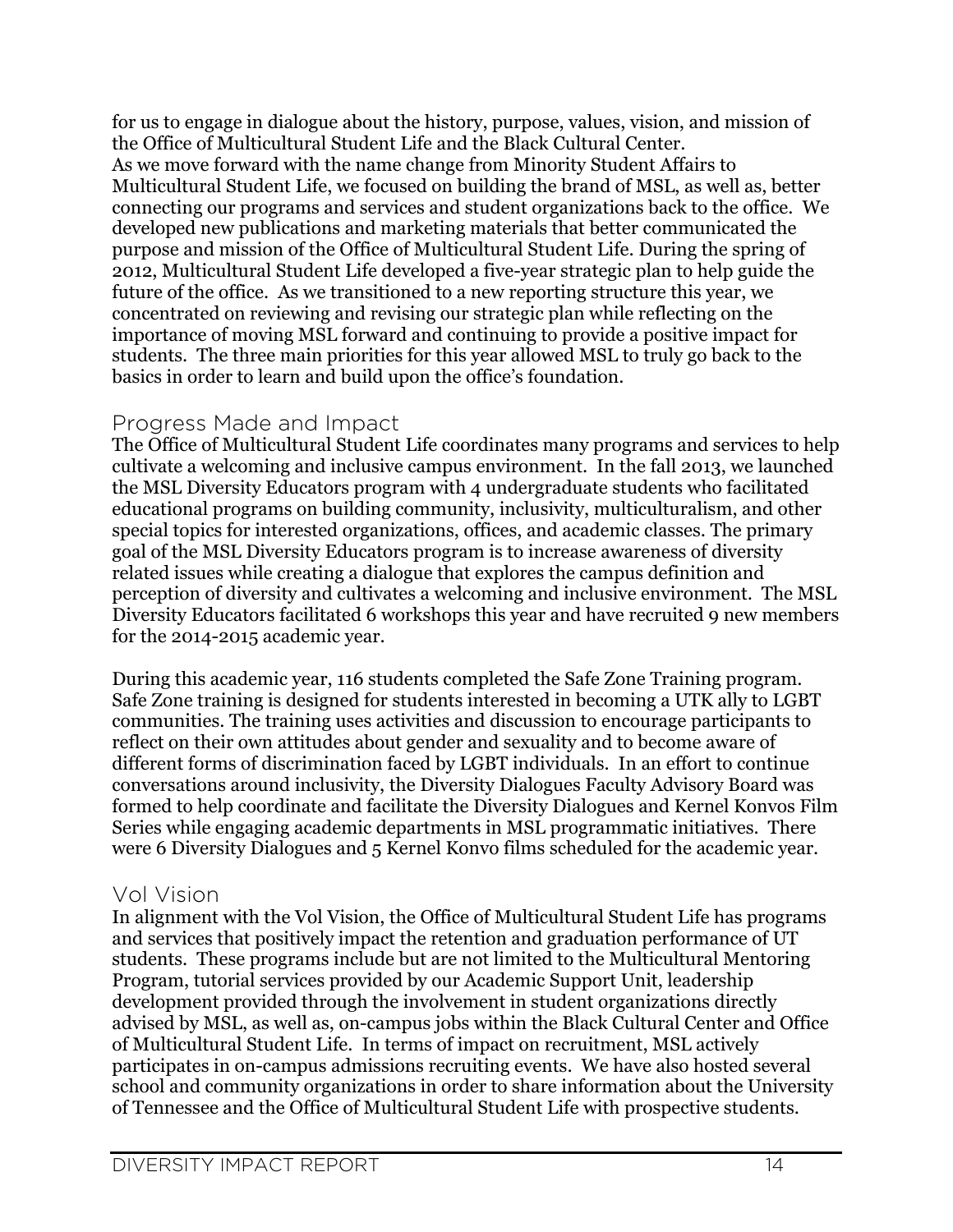During this academic year, MSL has had the opportunity to work closely with 6 graduate students. We have hired 3 graduate students to serve as graduate research assistants for MSL and have had an additional 3 graduate practicum students from the College of Education, Health, and Human Sciences. MSL full-time staff and graduate assistants are involved both regionally and nationally in professional organizations that strengthen our capacity and productivity in research, scholarship, and service, as well as, actively involved on campus committees. Staff members are also engaged in outreach activities within the local Knoxville community that helps to enhance the reputation and recognition of our campus.

#### **Challenges**

Some of the challenges that MSL has faced during the academic year include inconsistent service within our Academic Support Unit and a decrease in the number of students receiving tutorial services. The addition of a full-time Coordinator for Academic Support will help to enhance our academic services and provide us with a person fully dedicated to the academic success of students who will have oversight for the tutorial and book loan programs. Lack of involvement, participation, and attendance also served as a challenge for our Multicultural Mentoring Program (MMP) this year. Attendance and participation from both mentors and mentees were low at the majority of MMP sponsored events and activities. At the end of the academic year, only 15 out of the 50 mentors chose to return as a mentor for the 2014-2015 academic year. Despite the partnership with the Diversity Dialogues Faculty Advisory Board, attendance at the Diversity Dialogues and Kernel Konvo Film Series has also been a challenge.

An ongoing challenge has been the ability to establish a strong and consistent connection with student members of the Asian American Association, Native American Student Association and the Latino American Student Organization. While engagement with MSL and the student groups have shown signs of significant improvement, there is still a concern about the lack of engagement from the faculty/staff advisors of the student groups.

#### Notable Achievements

The 2013-2014 academic year has provided numerous opportunities for MSL. Some of our notable achievements include:

- Hosting the 1st Annual Day of Dialogue: Campus-Wide Diversity Symposium
- Receiving approval for a Living-Learning Community in Morrill Residence Hall
- Having record attendance at the 9<sup>th</sup> Annual Black Issues Student Leadership Conference
- Receiving grant funding to enhance our programs and services from the Target Corporation, Enterprise Rent-A-Car, and the University of Tennessee Parents and Families Fund
- Achieving 100% satisfaction in the quality of service, reservation process, operations staff, and overall experience at the Black Cultural Center from facility users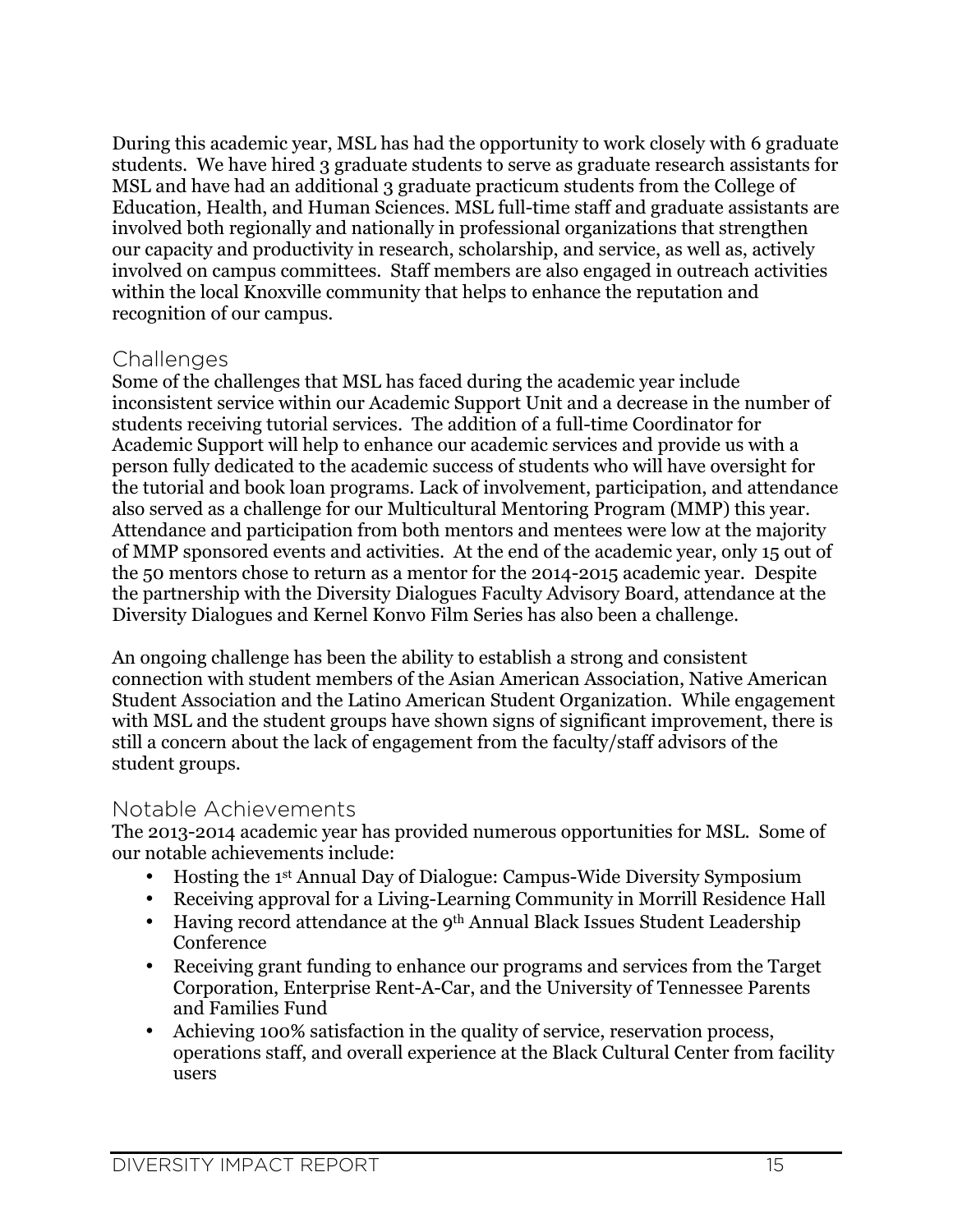• In collaboration with the Student Success Center, we launched a pilot First-Generation Mentoring Program with 15 first-year students and 15 faculty/staff mentors

#### Looking Towards the Future

As we look towards the future, MSL is excited about opportunities to continue to grow, develop, and thrive within the Office of the Vice Chancellor for Diversity. The addition of a new full-time position within the Academic Support Unit will allow us to enhance our academic programs and services while providing consistent and efficient services to students. We anticipate the launch of our new mentoring program living-learning community in fall 2014 and hope that it will provide a positive experience that contributes to the engagement, retention and persistence of students of color. Our diversity and multicultural education programs continue to evolve and we look forward to the growth of the MSL Diversity Educators and the incorporation of the Diversity Certificate Program for students who attend a certain number of our diversity and multicultural education events. As we gain two new full-time staff members and two new graduate research assistants, MSL is committed to building a team that is truly focused on the success of students and the success of the Office of Multicultural Student Life.

#### Conclusion

Overall the Office of Multicultural Student Life has had a productive and successful academic year. There has been a seamless transition from the Division of Student Life to the Office of the Vice Chancellor for Diversity and an opportunity to further develop partnerships with the Educational Advancement Program, LGBT Resource Center, and the Office of Equity and Diversity. We look forward to continuing to have a positive impact on the campus community while promoting the academic success, equality, and leadership development of students through programs and services that holistically address cultural, educational, and civic growth.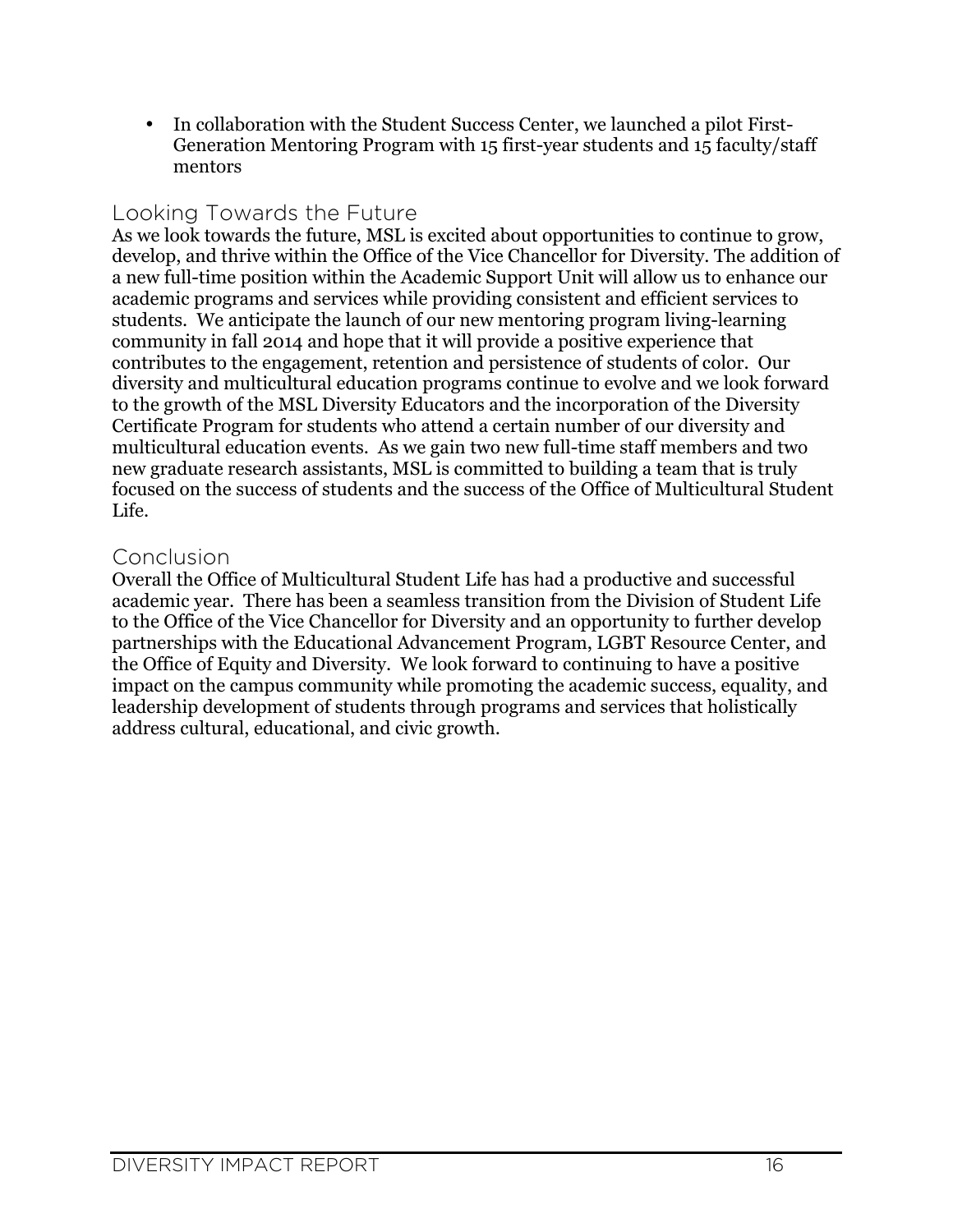# OUTREACH: LGBT & ALLY RESOURCE CENTER

#### **Background**

Plans for the center began in the summer of 2008, when then Interim Chancellor Jan Simek met with the executive board of the Commission for LGBT People. After receiving a positive response from Simek, a Resource Center Committee was established within the Commission. In June 2009 the committee completed its study and issued a committee report outlining a proposal for a Center. During this time, a space in Melrose Hall was designated by Simek to be the location of the new Center. The Commission's executive board and members of the Resource Center committee met throughout fall 2009 to devise a plan for the space.

The OUTreach: LGBT and Ally Resource Center opened on February 25, 2010. The Center operated with the assistance of the Commission's graduate student and budget, as well as a volunteer director (Donna Braquet) from February 2010 to August 2013. In June 2013, the Center became an independent unit in the newly created Office of the Vice Chancellor for Diversity. In August 2013 Vice Chancellor Rickey Hall and Dean of Libraries Steve Smith agreed to the 25% appointment of Donna Braquet as Director of the Center and Special Assistant to the Vice Chancellor. In addition to the Commission's graduate assistant who works at the Center 20 hours per week, the Center hired two work-study students who work approximately ten hours per week, allowing the Center to be open approximately 46 hours per week.

#### Mission and Purpose

The LGBT and Ally Resource Center works to provide a safe and welcoming environment for UT's diverse lesbian, gay, bisexual, transgender, queer, questioning, intersex, and asexual communities.

As a physical symbol of UT's commitment to diversity, OUTreach provides support, resources, and a community space for UT's LGBTQQI and ally students, faculty, and staff, as well as anyone who seeks to learn about sexual orientation or gender identity. OUTreach achieves this by sponsoring programs and events that raise awareness, increase visibility, and engage in advocacy regarding LGBTQQIA issues.

#### Staff

- Director, 25% (Donna Braquet, Associate Professor) 25% OUTreach Center Director and Special Assistant to the Vice-Chancellor. 75% Biology Librarian, University Libraries.
- Graduate Student, 20 hours/week, 10 month appointment (Charlie Clifton, 2013- 14)
- 2 Student Assistants, 10-15 hours/week (Max Cross, Robin Lovett)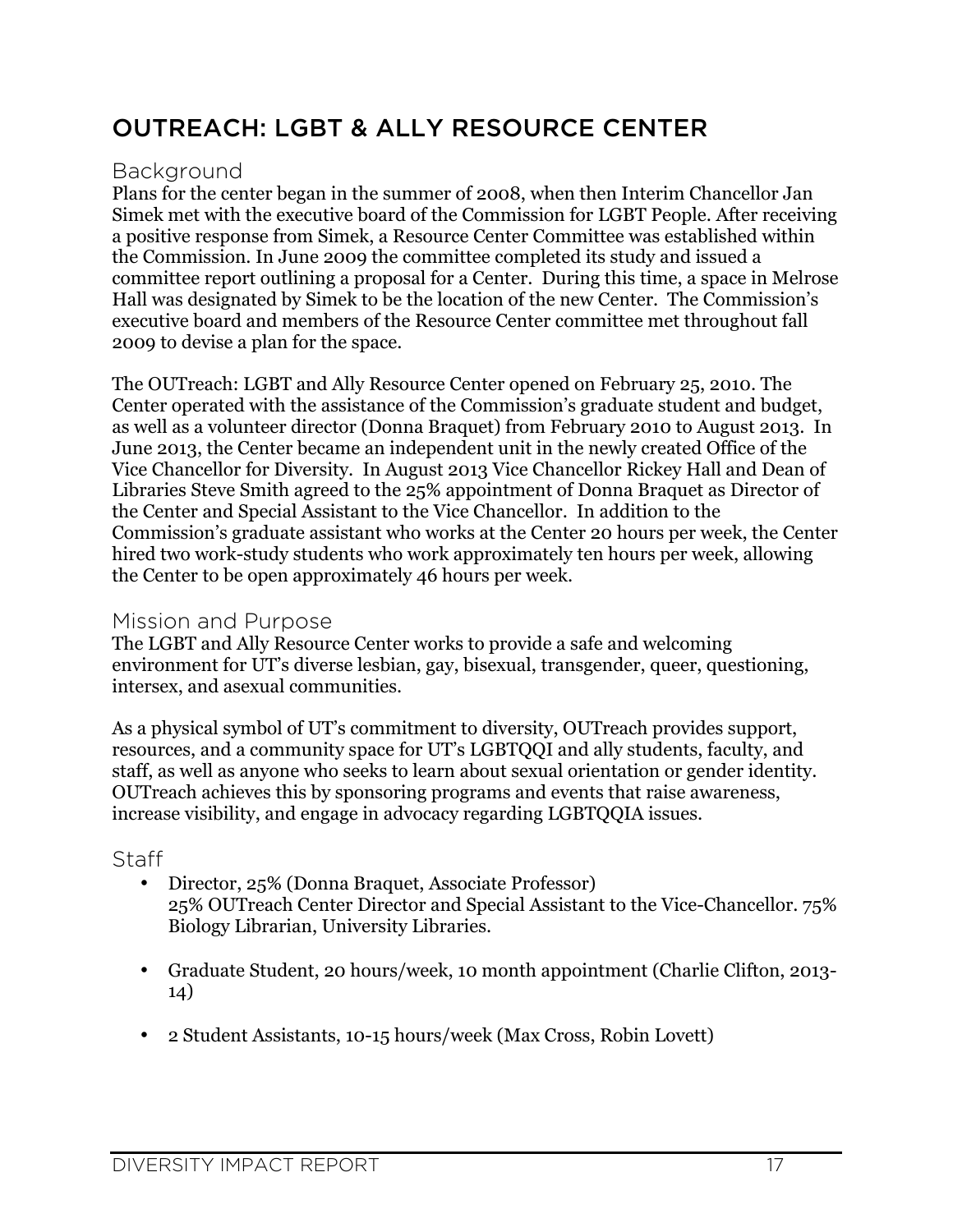#### Priorities

• Student Engagement & Development

The Center has been intentional in creating opportunities for student engagement and development. One such initiative is the OUTreach Ambassador Program. The program was piloted in 2013 and the formal program was established in Spring 2014 with a generous grant from Ready for the World and supporting grants from the Council on Diversity and Interculturalism (CDI) and United Residence Hall Council (URHC). Ten undergraduate students were selected as ambassadors for 2014—eight who identify as LGBTQQIA and two allies.

During the spring semester ambassadors worked together to develop strategic events for the upcoming year, allowing them to form a cohort and learn about the history and goals of OUTreach. In doing so, the ambassadors also internalized the Center's values, which allowed them to represent the Center and its mission to others. The ambassadors worked in small groups to create four 30-minute workshops that will be offered to residence halls as part of a newly formalized SpeakOUT! Program, a speaker's bureau for campus classes and organization visits. The ambassador workshops consist of the following: *More Than Marriage: Important LGBTQ Issues*, *Being an Ally*, *Intro to Trans\* Issues,* and *That's So Gay: An Introduction to Slurs & Stereotypes*.

As part of the program's promise for leadership development and peer networking experiences, ambassadors attended Vanderbilt University's Office of LGBTQI Life's *Out in Front Conference* and Middle Tennessee State University's *LGBTQ College Conference*. Ambassadors also participated on a Women's Coordinating Council sex education panel, a student panel focused on the political and personal meanings of the word 'queer,' and a Women's Studies class panel.

• Collaboration & Alliances

In order for OUTreach to expand its impact on campus, it has worked to develop partnerships with allied departments on campus, as well as groups and individuals in the community. OUTreach has been intentional in connecting LGBTQ students to strategic partners on campus such as Career Services, the S.E.E. Center, and the Student Success Center. As specific examples, Shane Bierma from the UT Department of Psychology facilitated a discussion on healthy relationships and shared information about their same-sex inclusive RelationshipRx program and interns from the Student Counseling Center and Student Health Center provided a session on the Trans\* Student Health Program. The OUTreach Center invited Tennessee Equality Project, the state's leading LGBTQ equality organization, to present its *Advocacy 101* training to students in preparation for the *Annual Equality Day on the Hill* and invited the Student Counseling Center to provide a LGBTQ specific *QPR Suicide Prevention* training session.

The Center and its ambassadors are currently working toward a stronger relationship with local gay-straight alliances in efforts to provide mentoring and role models, and to also market the resources available at UT to prospective students. OUTreach has made a new partnership with the organizers of Oak Ridge P-FLAG and several gay-straight alliances hosted the first annual Youth Pride Fest in May. Four OUTreach ambassadors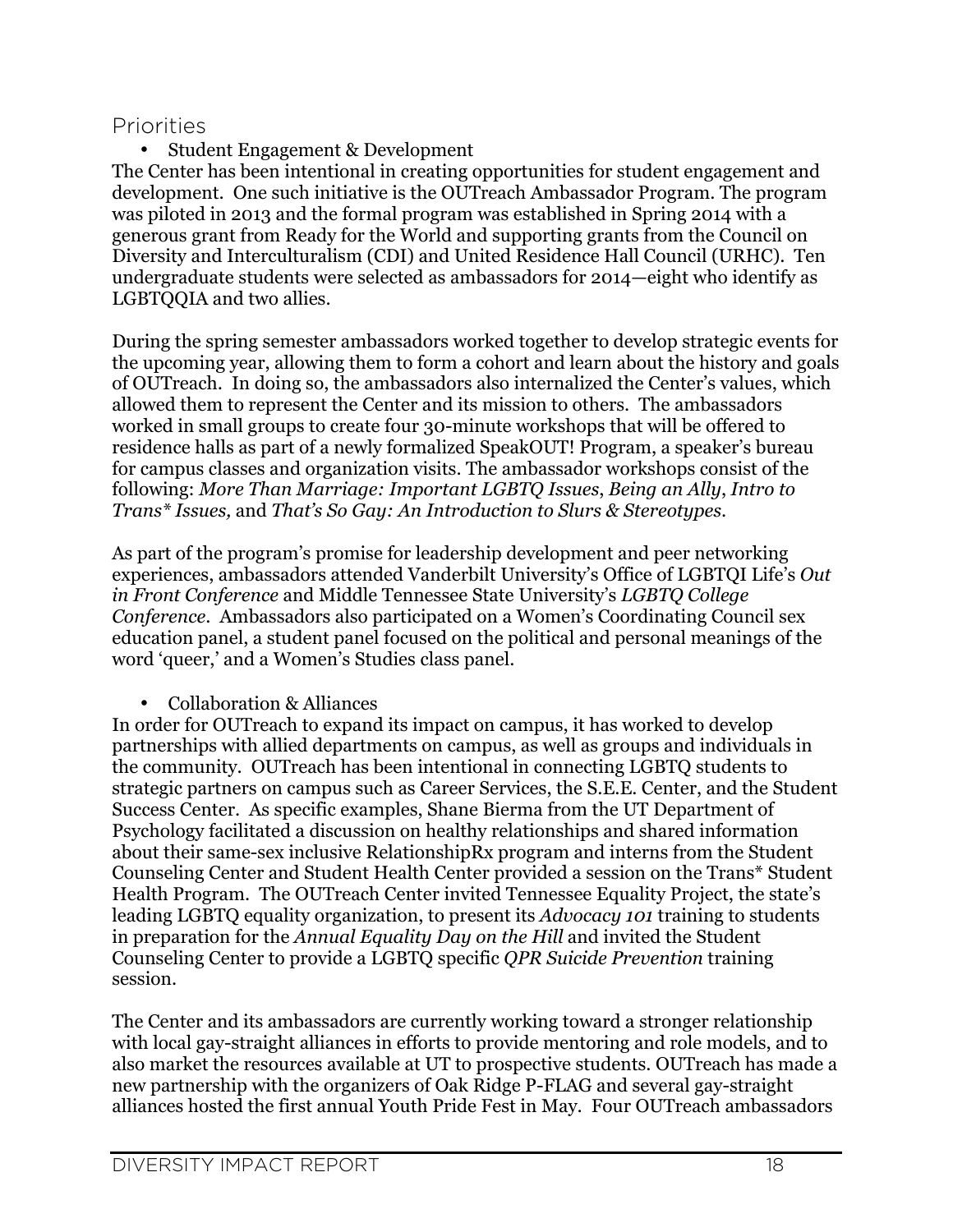assisted on-site and served on a panel about what it is like being out in college titled, *It Gets Better*.

• Branding & Marketing

This year the Center has been intentional in creating a consistent look and feel to its flyers, website, newsletters, and social media. Our branding is centered on the Center's positive, supportive, and inclusive motto—"You belong here." Several new communication initiatives were undertaken this year including a new website, monthly newsletters, the addition of a Twitter, Tumblr, and Instagram presence, a large banner and rainbow flag outside of the Center, and an dedicated OUTreach announcement list. The OUTreach logo was also updated to represent the Center's new administrative reporting line to the Vice Chancellor for Diversity and UT branding such as *Big Orange, Big Ideas* was used within our marketing to strengthen our tie to campus.

In addition to outward marketing, OUTreach was intentional to include students in participative marketing campaigns by creating opportunities for students to share OUTreach's messages. A few examples of these are the *I Love Allies/I am an Ally* photo campaign and the *National Coming Out Day* campaign, which included painting the Rock, chalking the Pedestrian Walkway, and photo statements.

• Education & Awareness

OUTreach has a two-fold mission to provide a safe and welcoming environment for LGBTQQIA students and to improve campus climate through awareness, visibility, and education. This academic year has seen an increase in our educational efforts. For example, the Center was contacted by prospective students and faculty, community members, and parents seeking information ranging from questions about campus climate to trans\* supportive homeless shelters. Students also participated in increasing awareness on campus by representing the Center at nine information fairs and orientation sessions including Multicultural Student Life browse session, ME4UT weekend, and several InVOLvement fairs.

OUTreach held many educational events including webinars on how to support bisexual and transgender students, a LGBTQ History Month Film Series that included films about the AIDS crisis; marriage equality; Don't Ask, Don't Tell; Stonewall; and Harvey Milk. Many of these events piqued the interest of student journalists and the director was interviewed for articles that appeared in the Daily Beacon and TNJN.com.

In 2013-14 the director of OUTreach also served as the special assistant to Vice Chancellor for Diversity and as chair of the UT Faculty Senate's Benefits & Professional Development Committee. In these roles Braquet compiled several reports that were used to inform key personnel and departments on campus. The reports included researching, compiling, and analyzing data on the following policies at Top 25 institutions: gender inclusive housing, sick and bereavement leave, tuition discount or waiver for same-sex spouses/domestic partners, and faculty family leave. Additionally, Braquet compiled and analyzed benefit policies for Tennessee Board of Regents schools, as well as THEC peers of UT Chattanooga, Knoxville, and Memphis.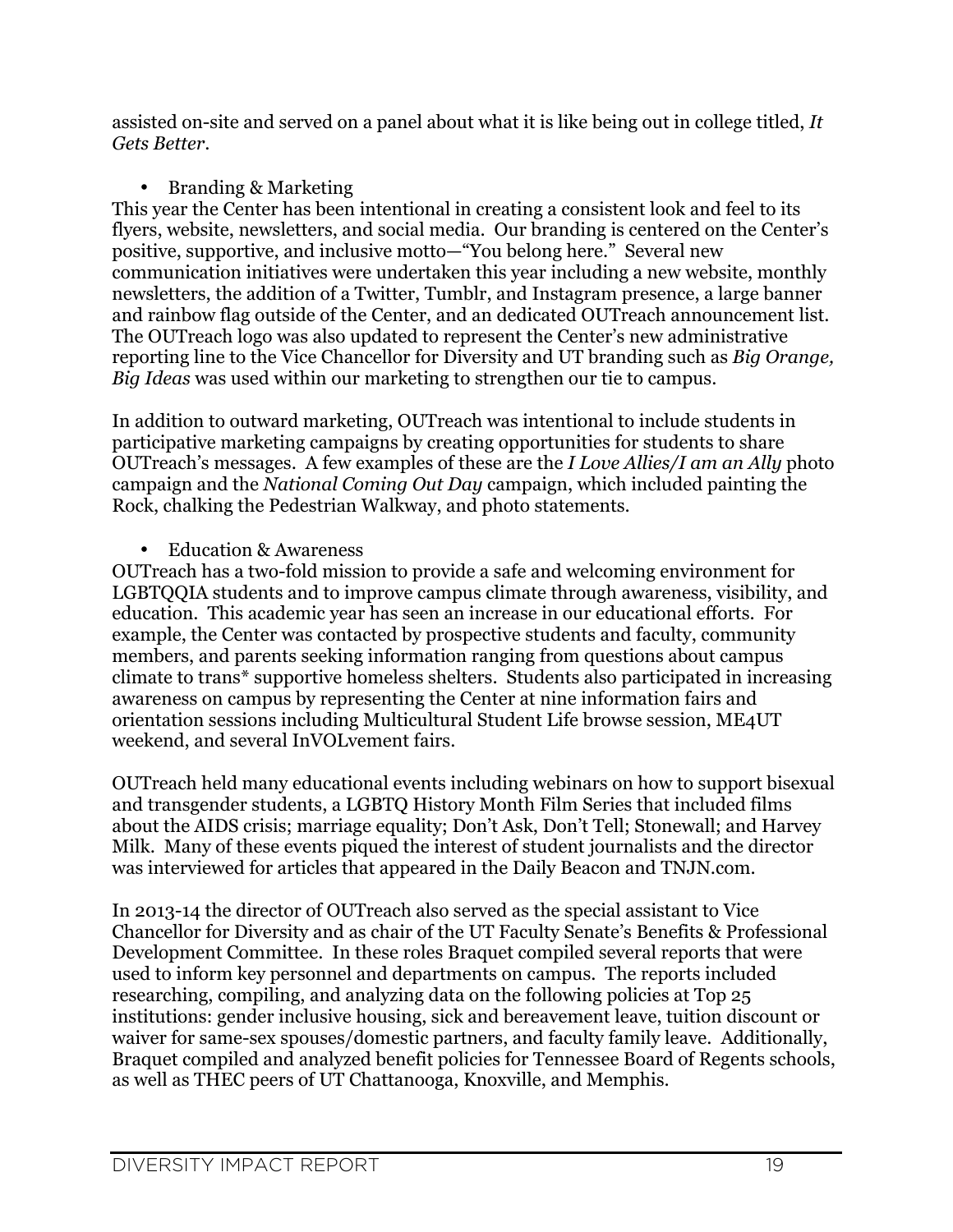#### Progress

The Center's mere existence serves to create a more welcoming and inclusive campus environment. Against the odds, UT's OUTreach Center serves as the state's only LGBTQ Center at a public institution. Although the Center strives toward being an office comparable to its longer established and better funded peers, our improbable establishment and persistence should not be forgotten or taken for granted.

In order to be seen as an equal and rightful campus partner, OUTreach has worked diligently to integrate into campus events and traditions such as Welcome Week, Homecoming, InVOLvement Fairs, FYS 101 textbooks, New Student Orientations, campus tours, RA training, and the Division of Student Life semester calendar. Having LGBTQ representation woven within the fabric of campus moves our community from being "other" to being a part of the Volunteer family. Given UT's history with banning the first lesbian and gay student group in the 1970's, to its resistance to including sexual orientation and gender identity to the non-discrimination statement in the 1990's-2000's, to its discouraging lack of leadership on domestic partner benefits in the 2010's, the campus needs to be reminded that LGBTQ students, staff, and faculty always have been and always will be part of the University of Tennessee.

In addition to integrating LGBTQ content into existing venues, the Center takes the lead on campus by providing LGBTQ specific programs and events, both those targeted for LGBTQ students, staff, and faculty, and those who are allies or potential allies. Largescale events such as National Coming Out Week, LGBT History Month, Ally Week, Bisexual Awareness Day, Transgender Day of Remembrance, OUTreach Birthday Celebration, and Lavender Graduation provide awareness, visibility, and education throughout campus.

#### Vol Vision

One of Vol Vision's goals is to retain and graduate undergraduate students. Several years ago a study at UT revealed that a majority of students who did not persist cited that they did not feel a sense of belonging at the university. This finding is why OUTreach uses the double-meaning motto "You belong here," which both implies that LGBTQ students have a right to be at UT and that UT is a good choice for their education, but also that they 'belong' in terms of being supported by the Center and others who accept them as their full, authentic selves. Creating that sense of belonging is always at the forefront of planning and decision making. As a first year student mentioned to the director, "The OUTreach Center is what made the difference in me coming to UT or going to another school. I knew there was a place here where I would fit in."

Another Vol Vision goal is to increase the number and diversity of graduate students. While creating a sense of belonging for graduate students overall is difficult due to their lack of time, the intensity of their coursework, and the amount of time spent within their departments, the isolation felt by LGBTQ graduate students is even greater. In a real life scenario, a bewildered looking young lady walked past the Center several times one day before timidly walking in. OUTreach staff asked if they could help her and she remained quiet for a few more moments before saying, "I didn't know a place like this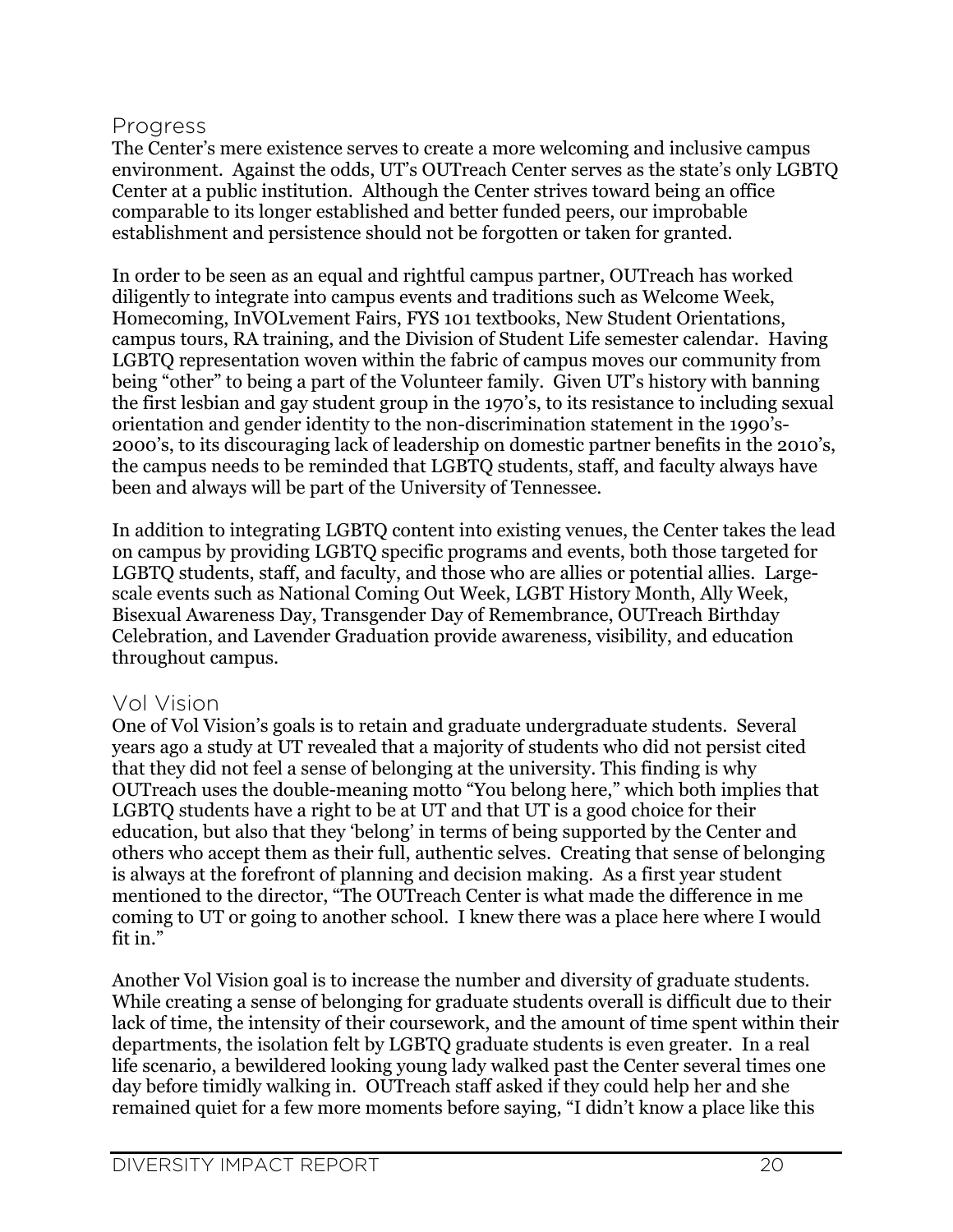existed. I was told that I would be fired for holding my girlfriend's hand on campus if they caught me." The staff assured her that that would not happen. This graduate student was from Washington, DC and had come to Knoxville and UT with such fear of the South and its discrimination that she was afraid to be out in her department or as a GTA for fear of losing her job and being kicked out of the program. This exemplifies the need for more resources for LGBTQ graduate students. The OUTreach Center has been working with students this semester to create a LGBTQ graduate student group for fall 2014 called *OUTgrads*.

#### **Challenges**

• Funding

The OUTreach Center had a very modest programming budget of \$3000 for the 2013-14 year, which was supplemented by a \$5000 Ready for the World grant, two \$300 grants from CDI and URHC, a successful \$500 Impact Big Ideas campaign, and private donations which had accumulated in the R account over several years. The Vice Chancellor for Diversity also generously covered the operational costs of the Center's telephone, cable, web hosting, furniture and refurbishments, as well as Lavender Graduation and professional development for the director. In order to meet the needs of the students and create greater awareness, education, and visibility on campus, the Center's budget will need to be increased significantly. Compared to other similarly located institutions in the South that are in the top 25, the Center's current staffing and funding is dramatically small. Funding will need to be allocated toward a full-time director position, a full-time programming staff member, and at least a \$20,000 programming budget in order for OUTreach to move beyond its current level of service.

• Campus Climate

The OUTreach Center has operated in a limited, stealth mode until given a permanent administrative home in July 2013. Though stifling and overall detrimental to campus diversity and inclusion, members of the Commission learned to operate under this pretense due to years of both overt and inferred communications from different administrators. As OUTreach moves forward on campus by seeking collaborative partners, by increasing its visibility, and by being vocal on issues that impact LGBTQQIA students, staff and faculty, it is anticipated that the Center will face challenges that may not be overt, but instead subtle, yet no less difficult. It is hoped that the Vice Chancellor for Diversity will continue to make changes on campus and begin to dismantle the campus' long-standing resistance to true inclusion.

#### Notable Achievements

This year has been one of great improvement for the OUTreach Center. More has been accomplished in this one year than in the previous three years since the Center opened. Three main reasons have contributed to this which are: 1) having an administrative home with strong and supportive leadership, as well as administrative and budgetary assistance; 2) the director being given official appointment in both status and percentage of time; 3) the director now seeing herself as a student affairs professional which is accompanied by her involvement with student affairs units on campus, her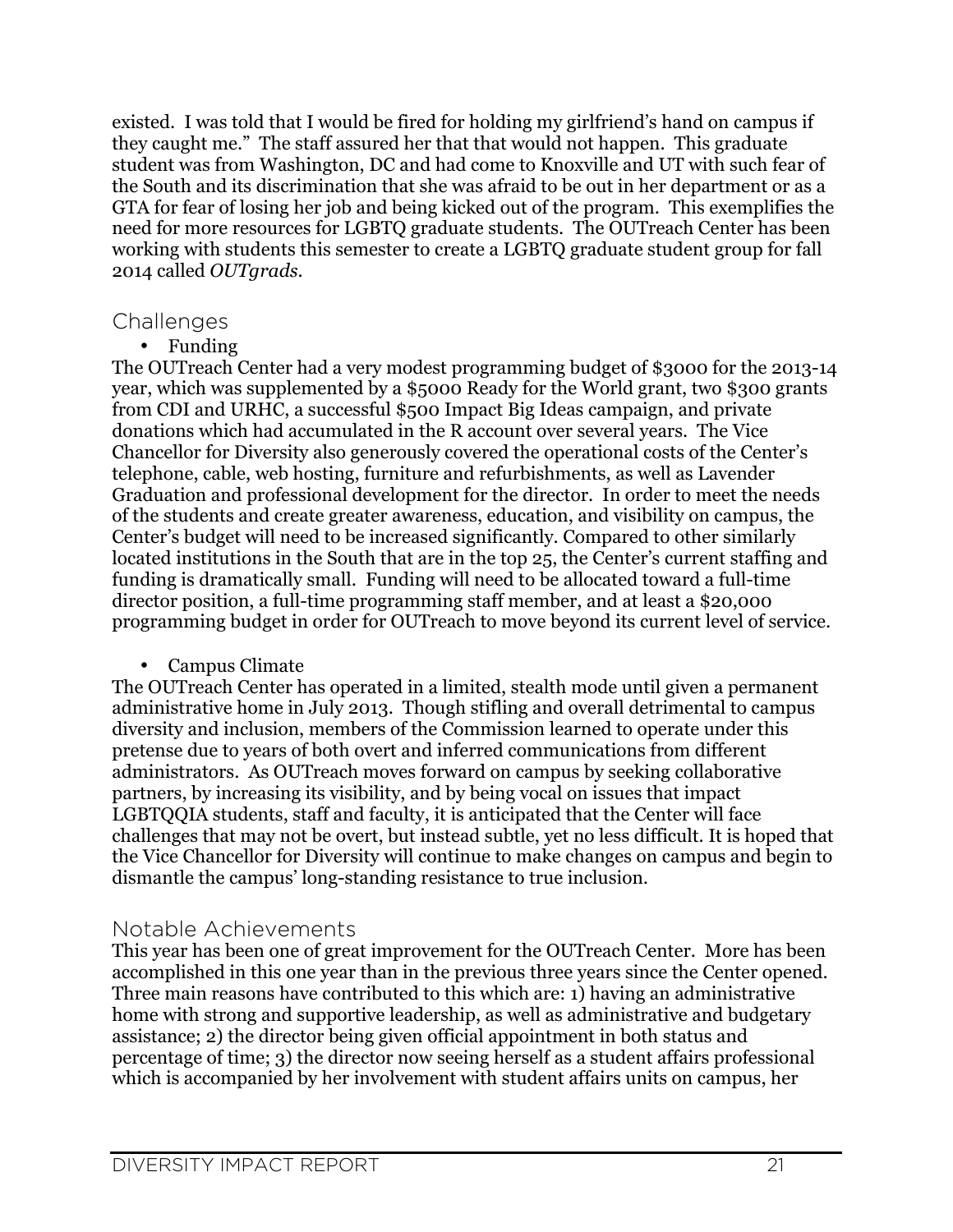understanding of student affairs theory, and her participation in student affairs professional organizations and conferences.

The Center has moved from being a grassroots-feeling, drop-in space on campus to being a professional office that offers quality services and is open on a reliable and consistent basis. In the past, the Center was open 20 hours per week and the hours of operation varied based on the graduate assistant's class schedule. This year the Center was open 10:00 am-6:00 pm Monday through Friday. Two Federal Work Study students were hired in the spring semester that allowed the Center to expand Tuesdays and Thursdays to 9:00 pm. The director also had regularly scheduled hours that allowed her not only provide a presence, but to also observe and influence Center culture. Owing to the students' initiative and funding from the Vice Chancellor, the Center also underwent a huge aesthetic transformation this year including a more inviting layout, better use of space, additional movable seating, and comfortable, homelike design elements such as photographs, posters, pillows, plants, and paint.

Another distinct change from years' past is the level of involvement and impact that the director has been able to have with students. The director led trips to the Laverne Cox talk and the *Out in Front Conference* at Vanderbilt University, as well as the *LGBTQ+ College Conference* at MTSU. The director had weekly meetings with Ambassadors and attended weekly Rainbow Coffeehouse programs to learn about and listen to students' needs, viewpoints, and input. One outcome that speaks to the director's level of involvement was being asked to provide recommendations for ten students who were applying for opportunities such as FYS 101 peer mentors, diversity educators, internships, graduate schools, and Vol2Vol peer educator program.

Although the Center held dozens of events and programs this past year, these two metaaccomplishments—creating a safe and welcoming, professional office and providing an available, authentic, principled leader and role model for students have been the most notable achievements for this year.

#### Future

The future is bright and full of excitement as OUTreach approaches toward its 5<sup>th</sup> anniversary. The nation is heading towards marriage equality. Americans have the highest understanding and acceptance of LGB citizens ever seen and trans<sup>\*</sup> issues are moving to the forefront. I see great possibilities for the Center and an LGBTQ-inclusive campus in the next five years. I envision the upcoming 5th anniversary as a time for rebirth and expansion of the Center with the support and momentum in place that ideally would have existed at the time of its creation.

The short-term goals will be to further stabilize the Center and offer a full-range of services and opportunities to students— from prospective students in high school gaystraight alliances, to first year students, to upper class students, to graduating seniors, and ultimately to alumni. In order to accomplish this I will focus on two long-term strategic goals—Assessment and Fundraising.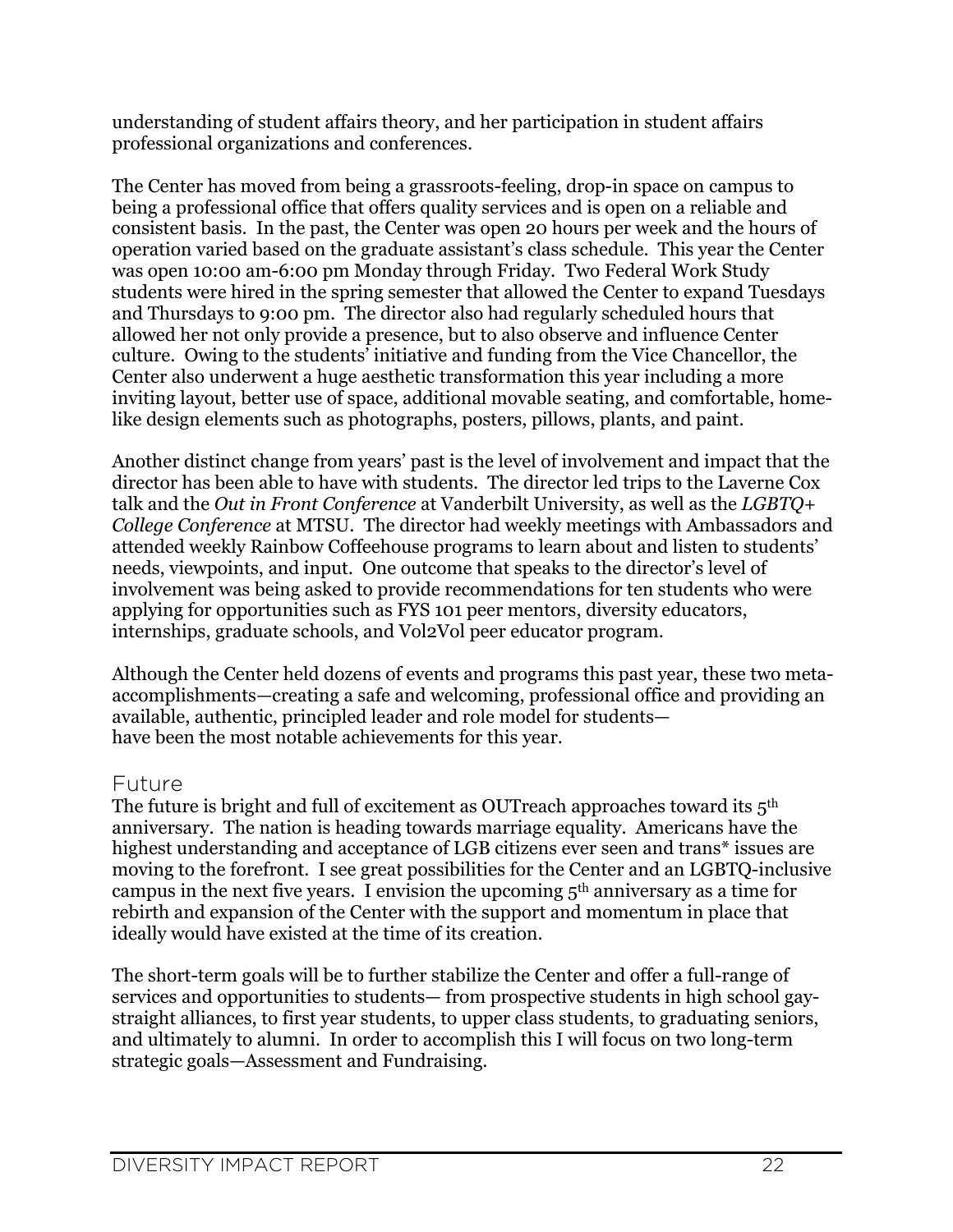In order to be successful in providing high-impact services and programs with limited time and funds, OUTreach will focus on assessing the needs of students, staff, and faculty, including those who identify as LGBTQ, those who identify as allies, those who are potential allies, and those who are resistant to inclusion. The director hopes that LGBTQ concerns will be part of plans for a larger diversity climate survey. Should a campus-wide diversity climate survey not be on the horizon, OUTreach would like to develop a LGBTQ survey so to provide baseline data and to inform future directions. OUTreach also will focus on incorporating assessment into its programs and events to be able to show impact, as well as for continual improvement. In tandem with assessment will be a goal toward more fundraising which will be accomplished by working with the newly founded LGBTQ+ Alumni Council, developing relationships with corporate affinity groups, strategic fundraising around milestone events and specific programs, and building relationships with prospective donors.

#### Conclusion

The OUTreach: LGBT & Ally Resource Center realizes the hopes and dreams of alumni, staff, and faculty who never thought they would see the day of such permanent and official support from the university. This coming fall will mark the first time that all classes of students will have never know the University of Tennessee, Knoxville without the OUTreach Center. It is an honor and a privilege to have the opportunity to direct the Center and be part of this exciting time in the university's history. The OUTreach Center serves as the perfect example of the saying, "Where there is a will, there is a way." May our hope and determination for a better campus spur the entrepreneurial ingenuity, grassroots spirit, and steadfast resolve that we need to be even greater in the future.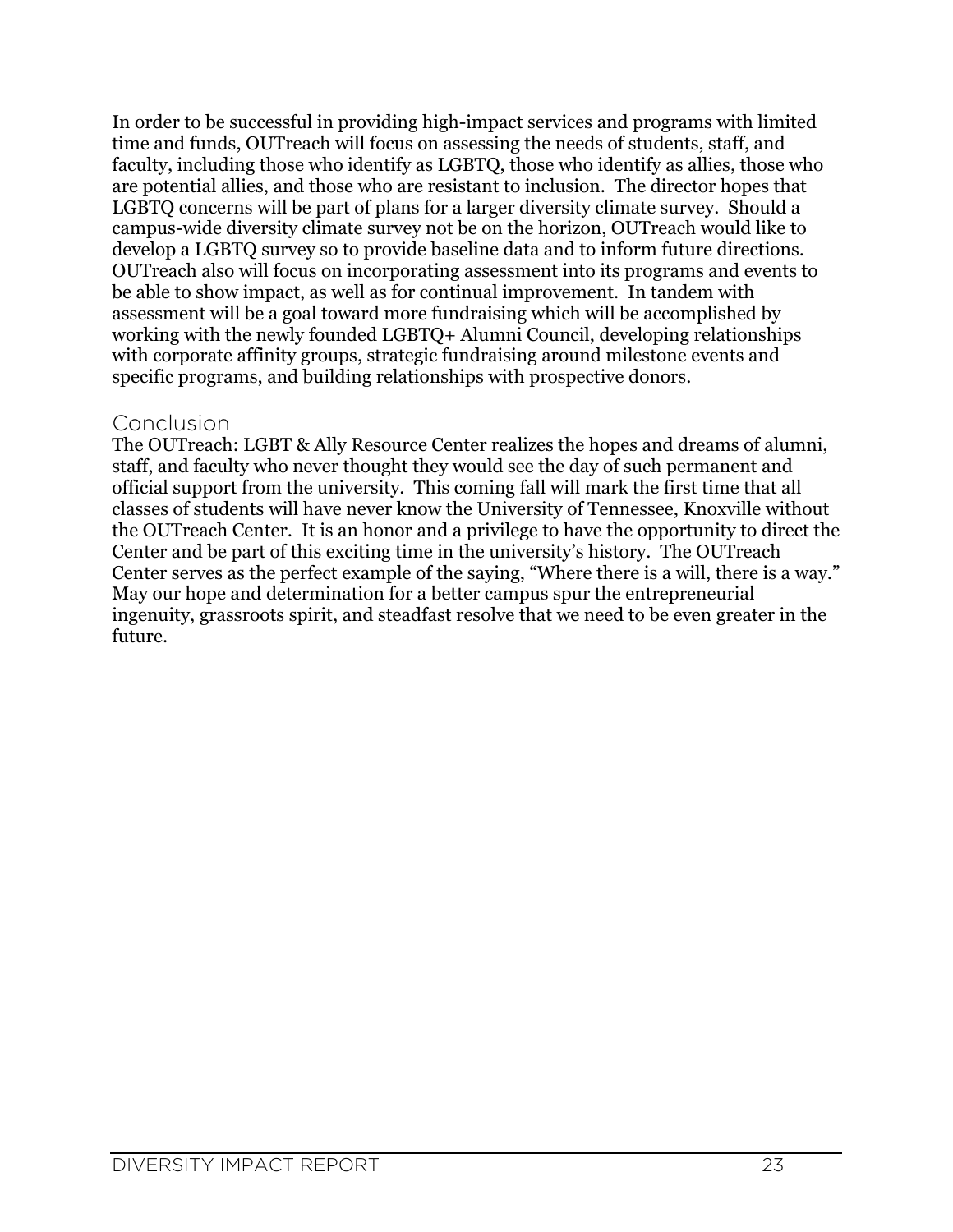# COMMISSION FOR BLACKS

#### Background on Commission

The University of Tennessee's ("UT") Chancellor appoints the Commission for Blacks to advise on planning, implementation, and evaluation of University programs, policies, and services as they relate to Black students, faculty and staff. The Commission reports to the Office of the Vice Chancellor for Diversity. The Commission also makes suggestions for new and existing academic and extracurricular programs related to Black faculty, staff, and students; encourages research to identify the problems and progress of Black faculty, staff, and students on campus; and encourages Black faculty, staff and student involvement in all aspects of campus life.

#### Commission Composition

#### *Co-Chairs*

- ! Karla McKanders, Associate Professor in the College of Law, Co-Chair of **Commission**
- ! Lili'a Uili Neville, Interactive Art Director in the Office of Communications and Marketing, Co-Chair of Commission

#### *Membership*

- ! Margarette Davis, Graduate Student Representative
- ! Tara Davis, Community member
- ! Dawn Duke, Modern Foreign Languages and Literature and Africana Studies
- ! Marcia Johnson, Department of Retail, Hospitality, and Tourism
- ! Shawnboda Mead, Office of Multicultural Student Life
- ! Harlin Miller, Student Representative
- ! Phyllis Moore, Alumni Affairs
- ! Judy McDonald, Facilities Services and Operations Building
- ! Richard L. Stokes, Human Resources Consultant
- ! Diane Tate, Student Representative *Ex-Officio Members*
- ! Alecia M. Davis, Chair, Black Faculty and Staff Association
- ! David Golden, Faculty Senate President
- ! Rickey Hall, Vice Chancellor for Diversity
- ! Joel Kramer, Co-Chair, Commission for LGBT People
- ! Phyliss Shey, Co-Chair, Commission for LGBT People
- ! Dana Wilson Morales, UT Knoxville Black Alumni Council President
- ! Mary Papke, Chair, Commission for Women
- ! Marva Rudolph, Office of Equity and Diversity, and Associate Vice Chancellor for Diversity
- ! Tyvi Small, Co-Chair, Council for Diversity and Interculturalism
- ! Tyler Johnson, Co-Chair, Council for Diversity and Interculturalism
- ! Maxine Thompson-Davis, Dean of Students, Division of Student Life
- ! Dan Berryman, Assistant Vice Chancellor for Human Resources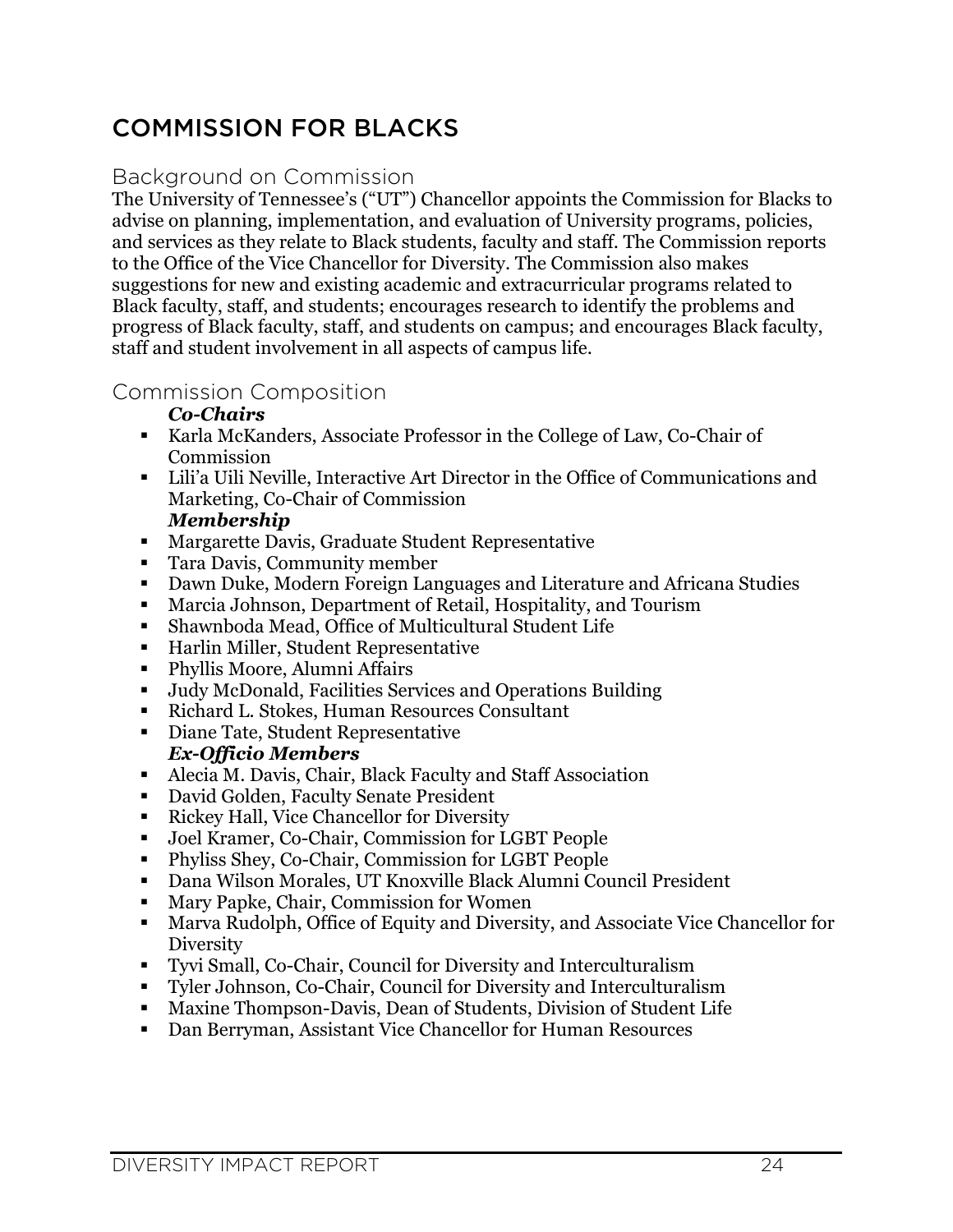#### Priorities

The Commission for Blacks focused on the following priorities for the 2013-2014 academic year: (1) Increasing visibility and awareness of the Commission across campus; (2) Recruiting an engaged membership for the following years; (3) planning and collaborating with other university and community actors to create a community event working to bridge existing gaps between the community and UT; and (4) cosponsoring a lunch during the MLK Jr. holiday which targeted faculty, staff and students involving a current and relevant discussion of issues affecting the African American community.

#### Progress made and impact

On March 19, 2014, The Co-Chairs for the Commission for Blacks received a letter expressing concern regarding the lack of diversity on the UT cheerleading team, dance team and ball boys for the basketball team. In response to the concern, at the suggestion of Vice Chancellor Rickey Hall, the Co-chairs reached out to Fernandez West, Associate Director Thornton Center, to discuss how the Commission for Blacks could help increase the diversity on the teams. On April 10, 2014, the Co-Chairs met with Mr. West to discuss the letter. Mr. West was open to the idea of working with the Commission for Blacks to increase diversity. Mr. West connected us with Ms. Joy Postal-Gee, the director of the spirit teams. We communicated our concern from a staff member regarding the diversity of the cheerleading and dance teams. Ms. Postell-Gee invited us to observe and serve as judges in the 2014 try-outs for the mascot, cheerleading and dance teams at UT. After reviewing our schedules, Karla McKanders was able to attend the Friday, April 20, 2014 cheerleading try-outs to gain exposure to the process. She observed that the process was very equitable and fair. After the cheerleading try-outs, Ms. Postell-Gee stated that she would be more than willing to meet with us to further discuss how the Commission could help to increase the diversity on both the dance and cheerleading teams. At a future meeting, we intend to discuss how the Commission can contribute to targeted efforts to increase the diversity on the teams. This year the Commission for Blacks worked to advance the scholarship of pre-tenured African Americans on campus. The Commission plans to select and nominate no less than two pre-tenured African American faculty members per academic year to be featured as Quest Scholars of the Week. The goal of nominating pre-tenured African American faculty members is to promote their scholarly activities and also raise awareness of the academic endeavors of African American faculty on campus. In connection with this project, the Commission selected Dr. Courtney Wright with the Communications Department to nominate in May and Dr. Louis Bertin with the Africana Studies and Anthropology Departments to nominate in August.

The Commission for Blacks has also worked to develop a strong relationship with the Black Faculty and Staff Association. We publicize and support each other's efforts and collaborate on the *Get To Know Me* project, an effort to create community amongst UT's Black faculty and staff. This project features two Black faculty and/or staff persons each month with the goal of creating a welcoming environment for African Americans on campus and facilitating community amongst African Americans on campus.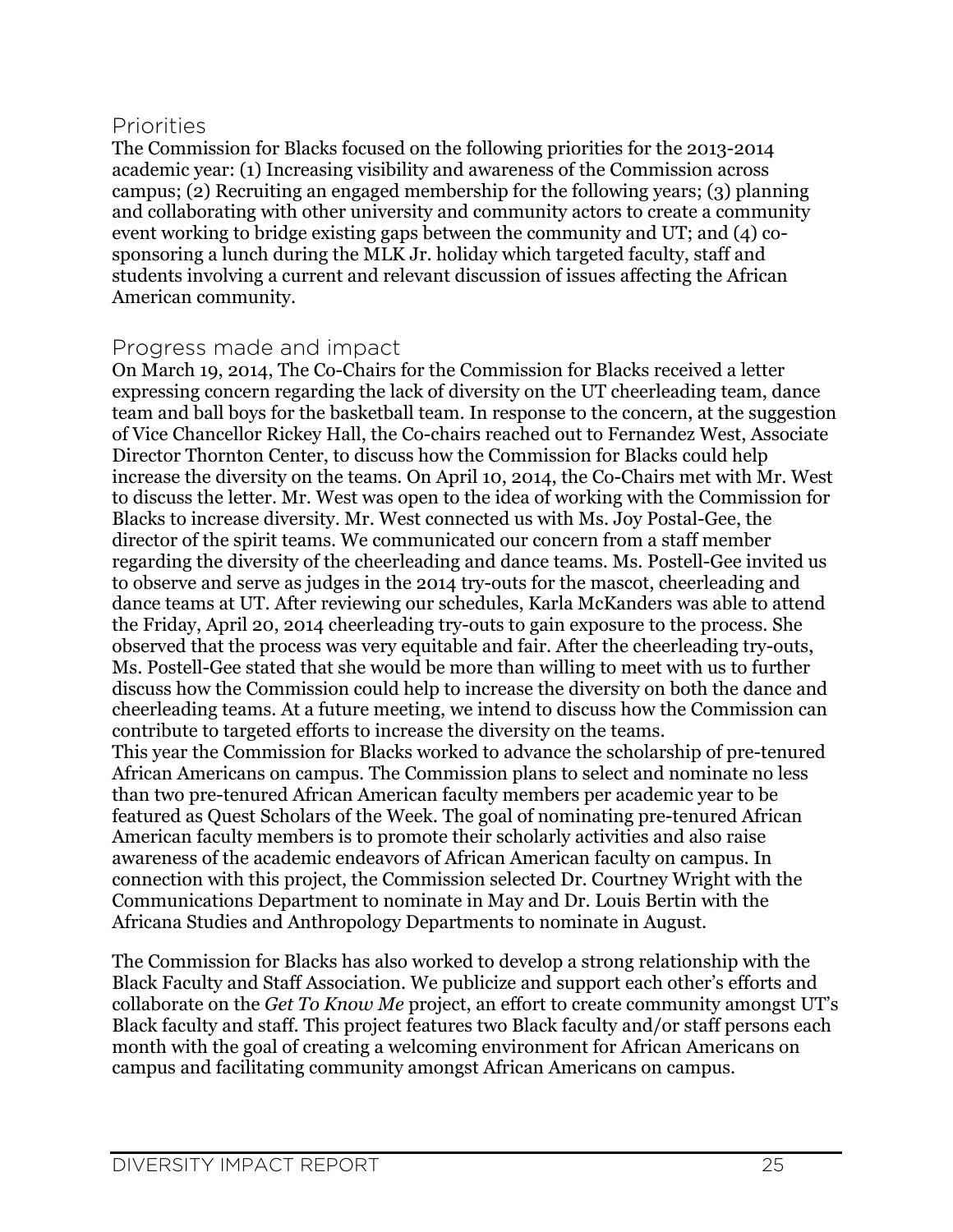The Co-chairs have also been active participants in many important UT events supporting diversity and inclusion efforts. To that end, both Co-Chairs attended the Multicultural Welcoming Reception hosted by the Office for Multicultural Affairs in August of 2013. Lili'a Neville delivered a welcoming speech to faculty, staff and students present. Both co-chairs attended the Office of the Provost's Future Faculty Program on September 11, 2013 and the Knoxville MLK Commission's annual luncheon celebrating the life and work of Dr. Martin Luther King, Jr. on January 20, 2014. Other appearances and service activities included attendance at the "Day of Diversity" summit, the Office for the Vice Chancellor for Diversity Fall 2013 open house, the LGBT OUTreach Center welcoming Fall 2013 open house, and the Vice Chancellor for Student Life interviews.

#### Vol Vision

In alignment with the University's strategic plan, this academic year, the commission has strived to create a welcoming and inclusive environment on UT's campus that actively integrates the teaching, scholarship and service of African American faculty, staff, and students.

Our two main retention events in November and February align with the undergraduate, graduate, and faculty priorities. The November event focused on the bridging the gap between Knoxville's community of African American businessmen and women and the young professional group of graduate students, faculty and staff at UT. While our February event was geared towards promoting the retention of African American undergraduate and graduate students in Knoxville. Our efforts to incorporate no less than two submissions of African American faculty per academic year to be featured as Quest Scholars of the Week also aligns with the strategic priority of strengthening the research and creative activity of the university. And finally, the president of the Black Alumni Council sits as a voting, ex-officio member of the Commission. Her presence ensures that the Commission continues to support African American alumni.

#### Challenges

Our greatest challenge this year has been attempting to recruit and maintain an engaged membership. Members of campus are not aware of the existence of the Commission for Blacks and its function. Our ability to target African Americans on campus is limited by our lack of knowledge of the names and number of African American faculty and staff on campus. It is our understanding that existing state and federal anti-discrimination laws prevent open access to this list. Accordingly, our efforts to reach out to interested members are limited to networking and access to African Americans on campus who have pre-existing knowledge of the Commission. One of our goals this year and in the future is to recruit a more engaged membership that actively participates in not only Commission events and activities, but the larger diversity and inclusion events on campus. We would like to increase our visibility so that African Americans on campus can use the Commission as a resource to create a more welcoming environment at UT.

To address this challenge, we used targeted social media efforts to engage interested members on campus and within the Knoxville community. At the beginning of the academic year, we updated our Facebook page and increased our activity on Twitter. We also invited interested members of the community to like our Facebook page. This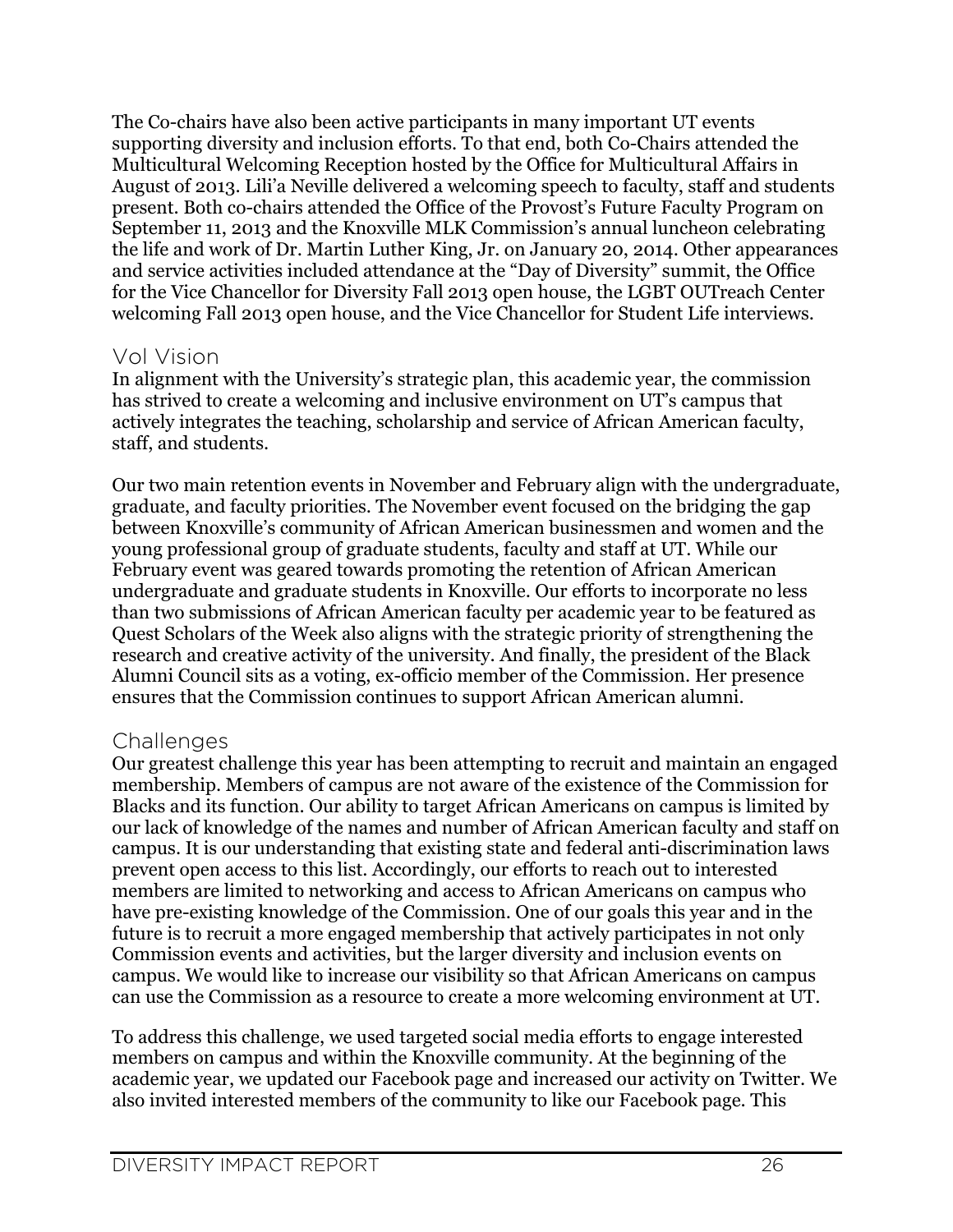increased the number of Facebook page likes and Twitter followers associated with the Commission for Blacks social media pages. In an effort to maintain interest, we worked to insure that all Commission for Blacks activities, events, pictures and announcements were posted on our Facebook and Twitter accounts.

#### Notable achievements

This year we were able to host and partner with organizations on campus to create events that further our mission. The events included:

! An event geared towards bridging the gap between African Americans at the University and within the Knoxville community. Historically, the Commission has held this event annually to address tensions between the University and the African American community in Knoxville. In order to address this concern, on November 12, 2013 the Commission hosted a panel discussion entitled, *Engaging your City: Retention of African Americans in Knoxville.* The guest panelists included Madeline Rogero, City of Knoxville Mayor; Buzz Goss, community developer; Rickey Hall, Vice Chancellor for Diversity; and Phyllis Nichols, Knoxville Area Urban League president. WVLT's Sharee Gilbert moderated the event. The event was a huge success. Approximately 160 people attended. The panelists discussed the reasons behind Knoxville's problem retaining professionally educated African Americans. Panelists highlighted existing initiatives to market Knoxville and UT as a great place to begin a career and the advantages of choosing Knoxville as home. The panelists also discussed strategies to retain African Americans in Knoxville.

Following the discussion, the audience participated in a lively question and answer session. The general opinion emerged that "brain drain" is a critical issue for the city of Knoxville. Audience members opined that if Knoxville cannot retain diversity, the city will not reach its full potential of being a culturally rich and diversity place wherein people thrive and benefit from the environment. The panelists encouraged the facilitation of more conversations around retention that encourages engagement amongst African Americans and other diverse constituents in order to make advancements creating a city that is welcoming to all. The panel was recorded and can be found at http://tiny.utk.edu/retentionpanel13.

In connection with this event, Lili'a Neville, promoted the Commission and the Retention panel on local news station WVLT on November 11, 2013. In addition, Karla McKanders and Lili'a Neville were the featured guests on the Hubert Smith Radio show on November 10, 2013. Our 90-minute segment is available here: https://soundcloud.com/wutktherock/hubert-smith-radio-show-11-10.

! This year in celebration of Martin Luther King, Jr. ("MLK) Day, on January 21, 2014, the Commission partnered with the College of Law Community Committee to sponsor a panel discussion, entitled *Civil Rights Today: The Evolution of Activism*. The panel discussion focused on the current state of civil rights and how civil rights activism has evolved over the years. The guest panelists included Attorney Gordon Bonnyman, Co-Founder & Former Executive Director,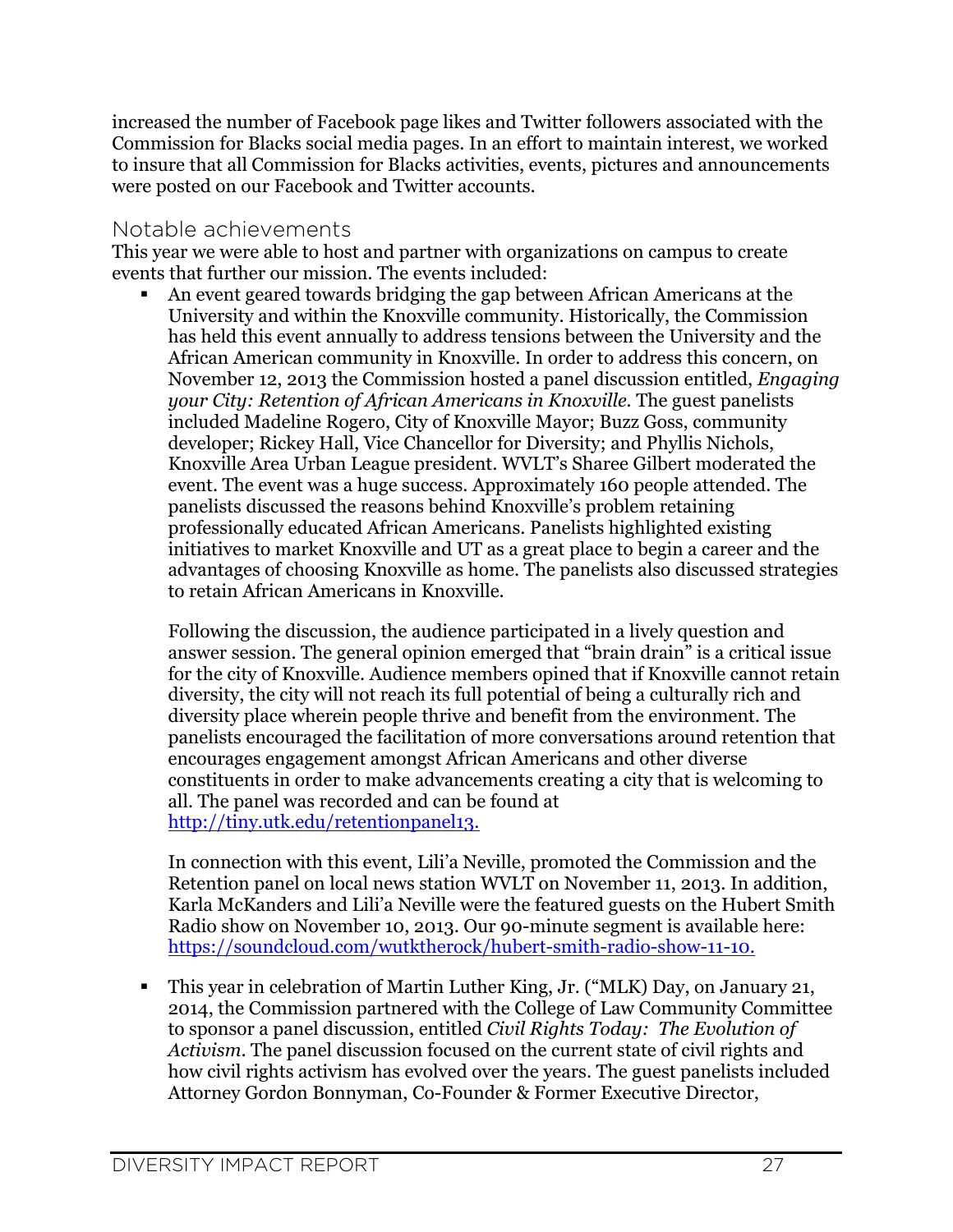Tennessee Justice Center; Avon Rollins, Former Director, Knoxville's Beck Cultural Exchange Center; Cassie Watters, Union Organizer, United Campus Workers (UCW); and Estefania Chavez, Law Student, UT College of Law with Attorney Brenda McGee serving as the moderator.

! To add to our efforts to retain talented students in Knoxville post-graduation, in February 2014, the Commission along with UT's student chapter of the National Association of Colored People ("NAACP") jointly organized a panel discussion entitled *Retention of African Americans in Knoxville: Focusing on Undergraduate and Graduate Students at UT*. Similar to the November 2013 event, the discussion was geared towards the retention of African Americans in the Knoxville Community, but with a particular focus on targeting African American undergraduate and graduate students at UT. Approximately thirty undergraduate and graduate students of color participated in the event. The panel included: the president of the Knoxville Area Urban League Young Professionals, Damon Rawls; the Community Manager at U.S. Bank and Knoxville's Dr. Martin Luther King Commemorative Commission, Clarence Vaughn; and, College of Education, Health, and Human Sciences associate director of undergraduate advising and native Knoxvillian, Jamia Stokes. Diane Tate, commissioner and president of our Student Interests Committee, moderated the event. Approximately 30 undergraduate and graduate students attended. The panelists engaged in an open discussion about the factors that influenced their decision to make Knoxville their home and how to engage the Knoxville community. After the panel discussion, students and audience members engaged panelists in a detailed question and answer session. The questions addressed various issues regarding settling in Knoxville, welcoming nature of the community, diversity, issues of racism, opportunities to engage in social activities geared towards young professional African Americans to job prospects in the city. The survey feedback from the audience showed that 82% of the participants rated the event as very good or excellent. While the event facilitated a robust discussion, participants emphasized the need for continued dialogue.

Part of our achievements in creating and sustaining a welcoming and inclusive environment is to support and build relationships with other campus entities working towards diversity and inclusion. To that end, the commission made a financial contribution to the Issues Committee to sponsor the Angela Davis event to kick off Black History Month on February 4, 2014. The Commission also financially contributed to UT's Black Faculty and Staff Symposium, which will take place in March 2015 which will include having a representative from the Commission will serve on the planning Committee. Finally, the Commission annually sponsors and collaborates with the Office of Multicultural Student Life on the Black Issues Conference during Black History Month. The Commission volunteers on the planning committee and makes a financial contribution.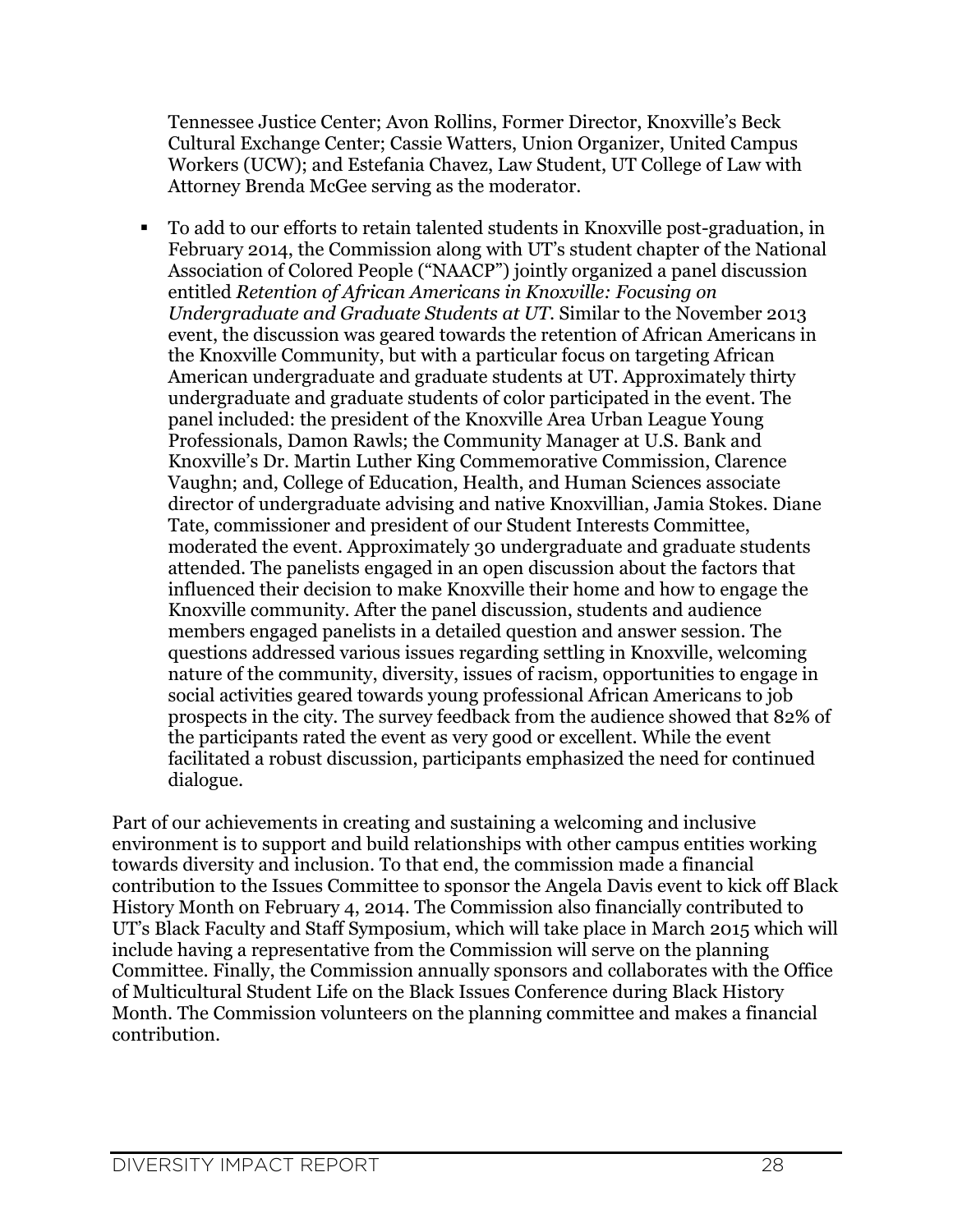#### Looking towards the future

In the future, the Commission for Blacks hopes to continue to be a resource for African American retention-focused efforts and a source of facilitating an engaged campus community. In order to make progress on these goals, the Commission for Blacks is planning the following activities for the 2014- 2015 academic year:

- ! The Commission is collaborating with the Office of Multicultural Student Life to plan the annual Multicultural Welcoming Reception. The goal of this reception is to create a welcoming environment at the beginning of the academic year for existing and new minority faculty members. This year the Commission will be involved in helping to plan the reception and work to target different minority faculty, staff, students and administrators to increase attendance.
- ! The Commission is collaborating with the Office of the Vice Chancellor for Diversity in the inaugural *Trailblazers Series*. The goal of the series is to invite African American speakers who have had or are having a significant impact in their fields and promoting diversity, inclusion, equity and principles of antidiscrimination at the University of Tennessee.
- ! The Commission will have another retention event geared towards developing a strategic plan with concrete solutions to address the retention of African Americans in Knoxville in November 2014.
- ! The Commission will continue with its goal of highlighting the scholarship and activities of African American faculty, administrators and staff on campus through nominating a minimum of two African American professors to be Quest Scholars per academic year.
- ! The Commission will collaborate with the Office of Multicultural Student Life to organize and host UT's African American Hall of Fame induction ceremony. In October 2014, Dr. Marva Rudolph will be inducted posthumous into the UT African American Hall of Fame.
- ! The Commission will continue its dialogue with UT's athletics department to aid in efforts to increase the diversity of the cheerleading, dance and ball boys.
- ! We have also discussed the possibility of reaching out to the Office of Research and Engagement to plan a spring/summer faculty development retreat to focus on developing the scholarship of African American and minority faculty members on campus.

More generally, the Commission for Blacks, as charged, will continue to respond to issues of diversity involving the African American community on campus. We will also continue to select the awardees for the annual Chancellor's Honors Banquet and work with the Office of Multicultural Student life to select minority graduate and undergraduate Students for the Annual Carl Cowan Scholarship.

#### Conclusion

The Commission for Blacks intends to live up to the challenge of remaining informed and taking action on concerns specific to the African American community at UT and encouraging African American faculty, staff and student involvement in all aspects of campus life. The Co-chairs will continue to serve in their capacity during the 2014-15 academic year in order to ensure the fulfillment of our future goals, our efforts to recruit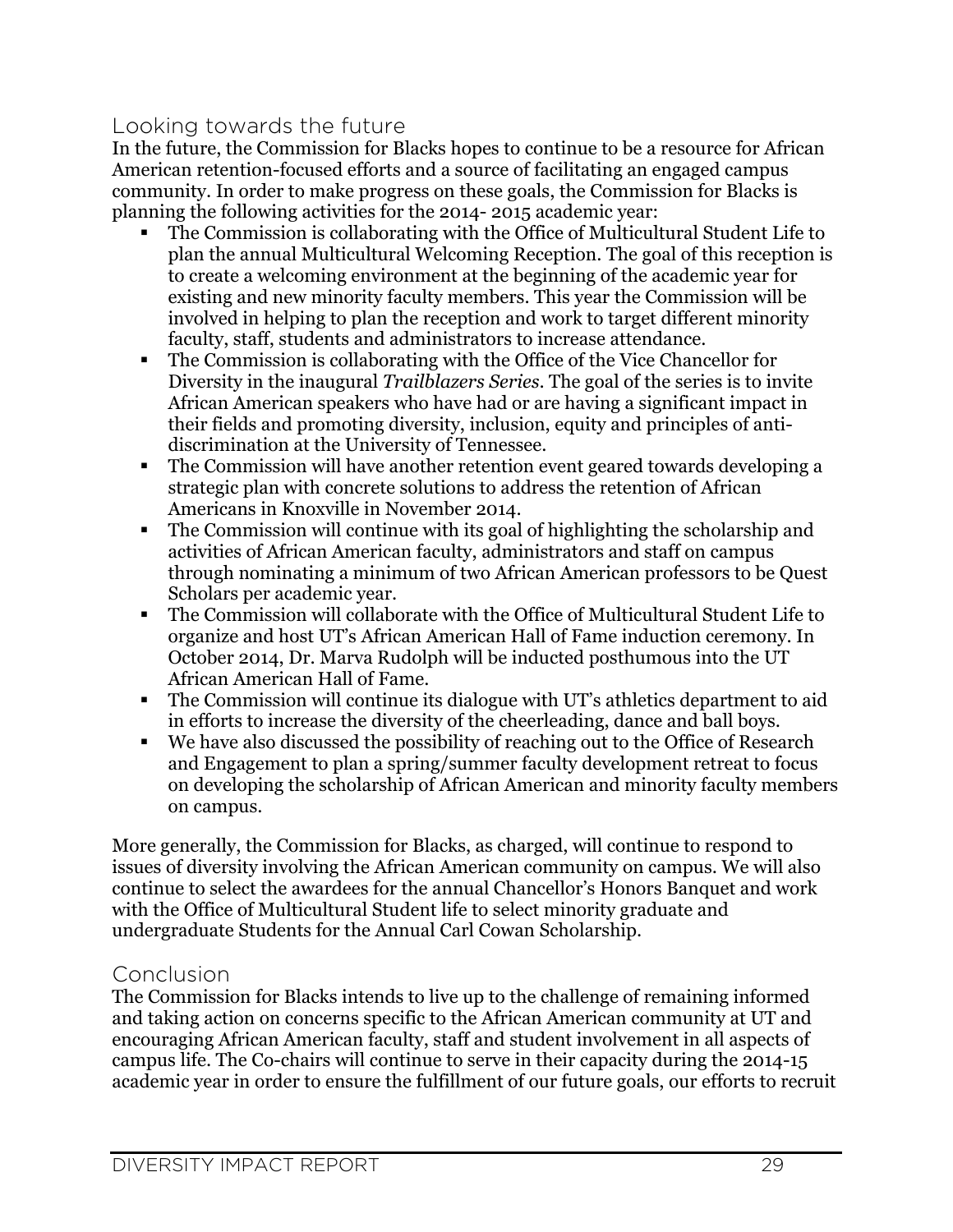an engaged membership, and to contribute in any way we can to the overall success of diversity and inclusion efforts at UT.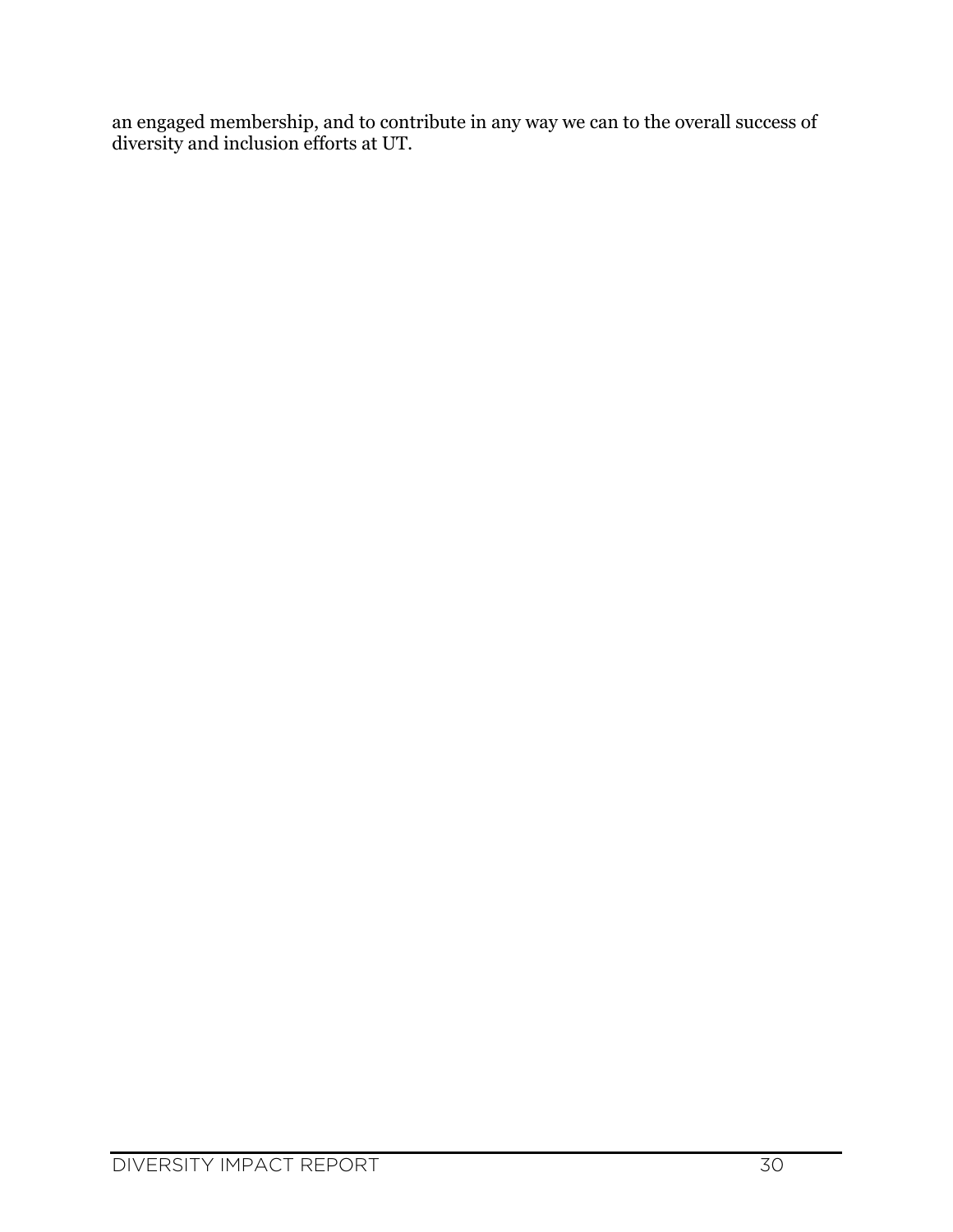# COMMISSION FOR LGBT PEOPLE

#### Background on Commission

Three UT employees met with Chancellor Crabtree in December 2005 to express concern about the campus climate and the need for an official channel for LGBT students, staff, and faculty to work for equitable treatment on campus. Crabtree agreed that it was time to form a commission for LGBT issues that mirrored the long-standing Commissions for Blacks and Women. The Commission started on November 7, 2006.

The Commission's first meeting was held on December 12, 2006. George Hoemann, long-time administrator at UT was elected Chair, and Mehra and Braquet, who both joined the faculty in 2004, were elected Vice Chairs. The Commission had the following standing committees: Executive Committee (leadership and committee chairs), Communications Committee, Equity Committee, and two ad-hoc committees: Research Committee and Membership Committee.

#### Commission composition Voting Members

- ! Joel Kramer, Co-Chair, University Housing
- ! Phyliss Shey, Co-Chair, Student Success Administration
- ! Wendy Bach, College of Law
- ! Melissa Bartsch, Counseling Center
- ! Penny Beasley, Undergraduate Business Programs
- ! Keith Becklin, Student Activities
- ! Tayler Brock, Undergraduate Student
- ! David Byrd, Clarence Brown Theatre
- ! Ole Carmel Chase-Greenwood, Undergraduate Student
- ! Pam Durban, Undergraduate Business Programs
- ! Leticia Flores, Psychology
- ! Luke Garton, Arts & Sciences Advising
- ! Jessica Hay, Psychology
- ! Allison Heming, Graduate Student
- ! Annazette Houston, Disability Services
- ! Juliet Meggs, Graduate Student
- ! Kelly Mihalik, UT Police
- ! Diana Moyer, Center for the Study of Social Justice
- ! Jenny Moshak, Athletics
- ! Elizabeth Owen, Enrollment Services
- ! Erin Read, Community Liaison, Alumnus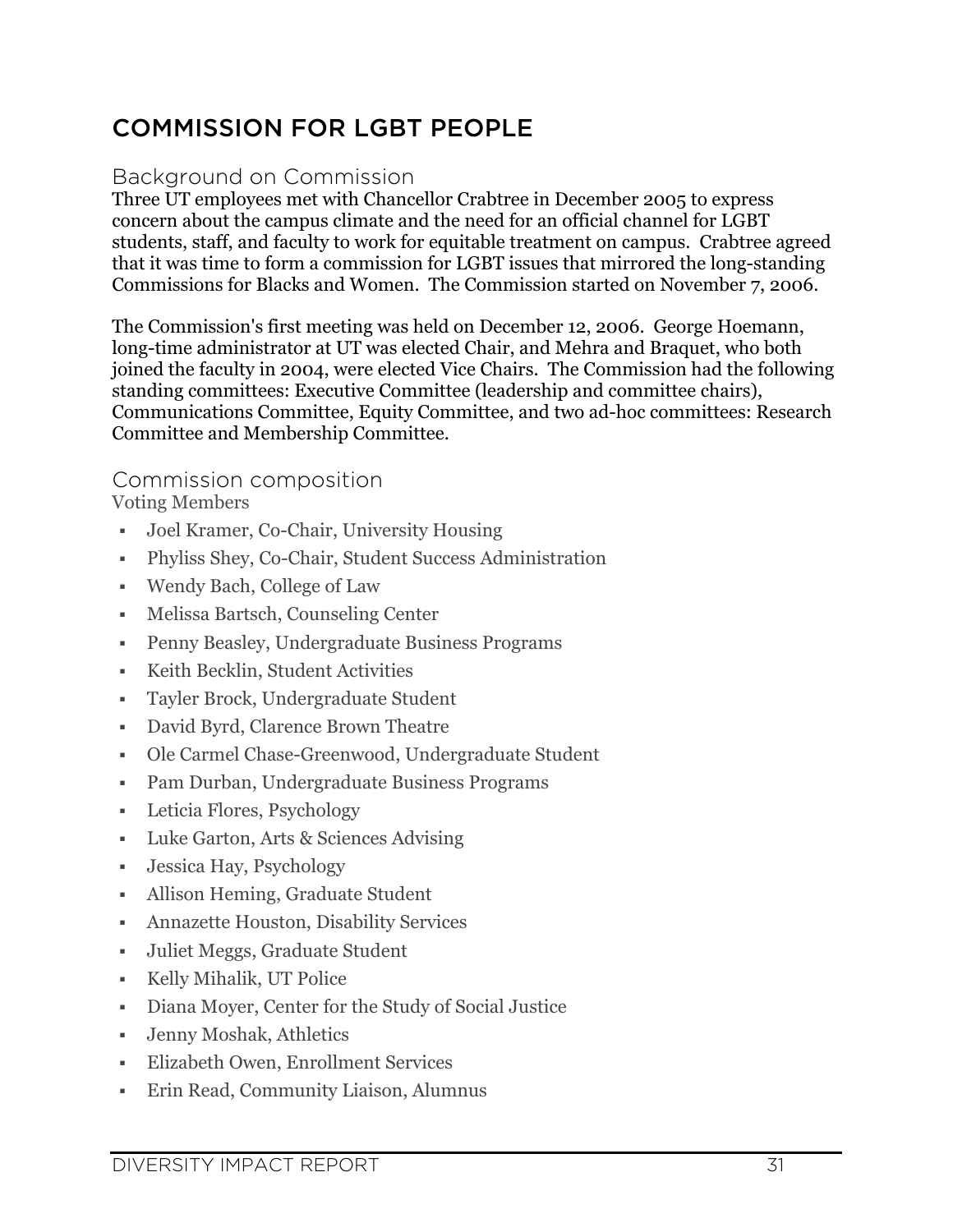- ! Paige Rupe, Undergraduate Student
- ! Tracy Trentham, Undergraduate Student

Ex-officio Voting Members

- ! Melissa Ashburn, Chair, Exempt Staff Council (Municipal Technical Advisory Service)
- ! Jake Baker, Student Government Association President
- ! Donna Braquet, Director, OUTreach LGBT&A Center (University Libraries)
- ! Charlie Clifton, Graduate Student Assistant, Commission for LGBT People
- ! David Golden, President, Faculty Senate (Food Science and Technology)
- ! Karla McKanders, Co-Chair, Commission for Blacks (Law)
- ! Lilia Neville, Co-Chair, Commission for Blacks (Creative Communications)
- ! Mary Papke, Chair, Commission for Women (English)
- ! Michael Porter, President, LAMBDA Student Union
- ! Martin Walker, Graduate Student Senate Representative

Ex-officio Nonvoting Members

- ! Dan Berryman, Assistant Vice Chancellor, Human Resources
- ! The Late Marva Rudolph, Associate Vice Chancellor, Office of Equity & Diversity
- ! Maxine Thompson Davis, Dean of Students
- ! Pia Wood, Director, Center for International Education

Immediate Past Chair

! Keith Kirkland, Clarence Brown Theatre

#### Priorities

The commission shall recommend changes in policy or procedure relative to the concerns of lesbian, gay, Bisexual, transgender, queer, questioning, intersex, or asexual people, make recommendations concerning new and existing academic, professional development, and extracurricular programs, recommend and encourage research to assess the status of LGBTQQIA people at the University of Tennessee and compare their status with that of LGBTQQIA people at other institutions and agencies, advise and consult with all university officials on the needs and status of LGBTQQIA people, and provide information and support to the campus and community on commission and university programs and activities related to LGBTQQIA people.

#### Progress made and impact

The Commission has provided support to the OUTreach Center, Sex Week, Safe Zone, Lambda Student Union, and Outstanding Seminar. The Commission began a mentorship program for students, faculty, and staff and an alumni network. The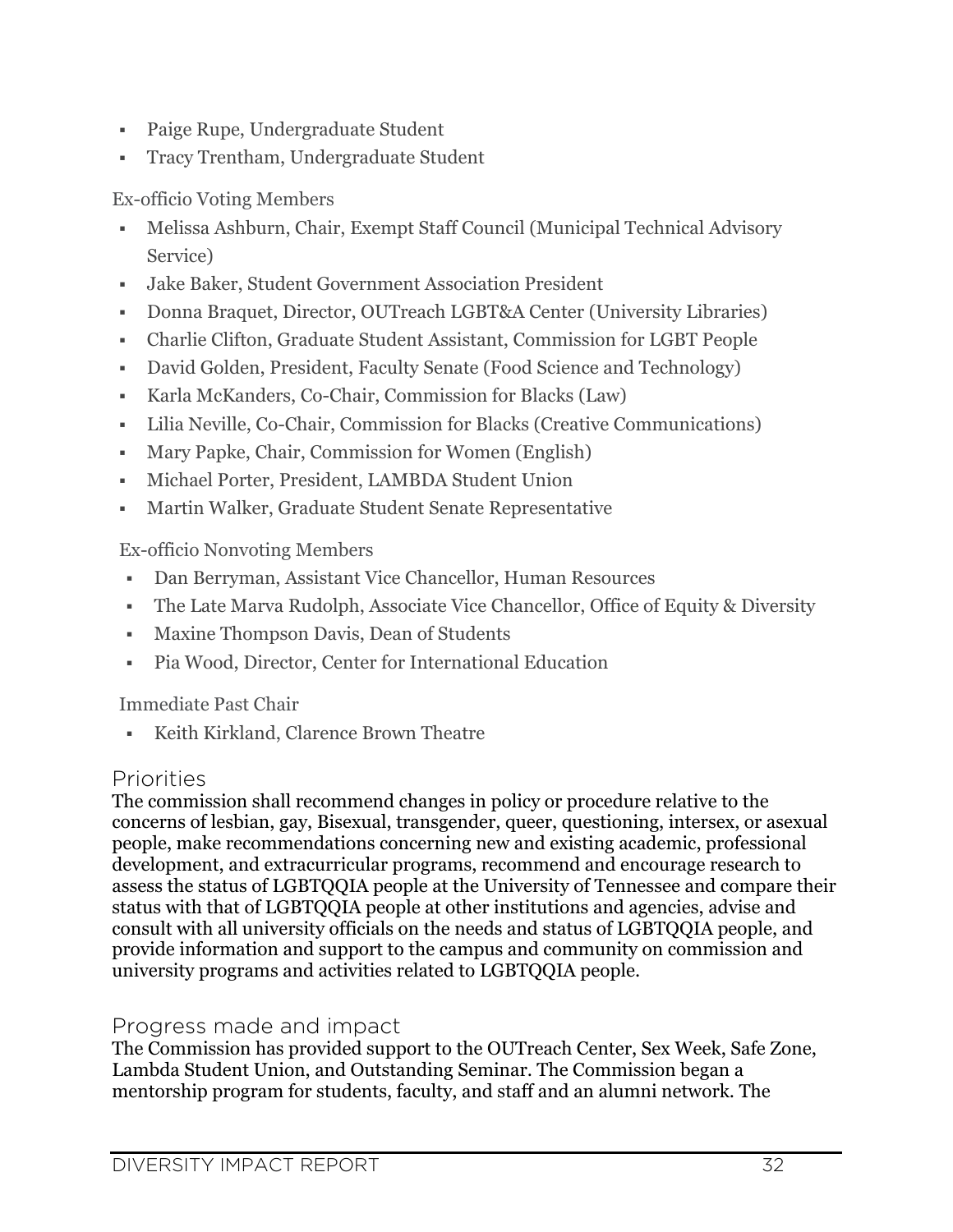Commission has also participated in tabling at admissions events, Welcome Week, and the OUTreach Center is pointed out in the undergraduate campus tour. There is a Safe Zone map overlay on the campus map. The Commission is currently working on a letter to be sent to the Chancellor regarding gender neutral/family bathrooms. We are requesting family restrooms be included in all future new buildings and renovations.

#### Vol Vision

The primary mission of UT includes outreach and engagement. Embedded in the threepart vision of UT is value creation through economic, social, and environmental development targeted to an increasingly global and multicultural world. At UT our values include broad diversity, including people of all races, creeds, ethnicity, gender, sexual orientations, gender identities, physical abilities, and socioeconomic groups; a culture that appreciates and respects faculty, staff, and students and that acknowledges their interdependence and the vital role of every member of the Volunteer family; engagement with our local and extended communities, embracing intercultural and global perspectives.

The Commission serves students, faculty, and staff at the University and seeks to improve the status of lesbian, gay, Bisexual, transgender, queer, questioning, intersex, or asexual people at UT. Through the work of the Commission we endeavor to ensure that UT's mission, vision, and values include **everyone** who works and/or studies here.

#### **Challenges**

Our biggest challenge this year was the transition of moving the responsibilities and activities of the OUTreach Center from the commission and under the VC for Diversity. A large part of our previous years commission work revolved around fund raising for the Center, activities, staffing, etc. In addition, the transition to working with the VC for Diversity began just prior to the start of the fall semester, not allowing us much time to re-think our action items for the year. We managed to work through these two challenges somewhat but were also hampered by the lack of interest of most commission members on assisting with committee work. We eventually restructured our meetings to be working meetings to get something accomplished, which worked better than relying on committees that did not meet. We plan to utilize this summer to structure the committees more formally and provide action items in advance so that they can have a clearer understanding of what is expected.

Another challenge was only having our GA time for the meetings since he was engaged at the OUTreach Center. We are looking forward to the new GRA structure that will allow us to have more use of our GRA.

#### Notable achievements

Our achievements this year have been in the creation of the mentoring program and the alumni network. We have also completed the re-design of our website. We continue to support Outstanding, Lambda, Sex Week and Safe Zone. Our greatest achievement has been working with the Vice Chancellor for Diversity in revising demographic questions that will be asked on the campus faculty/staff survey this year. The Commission is also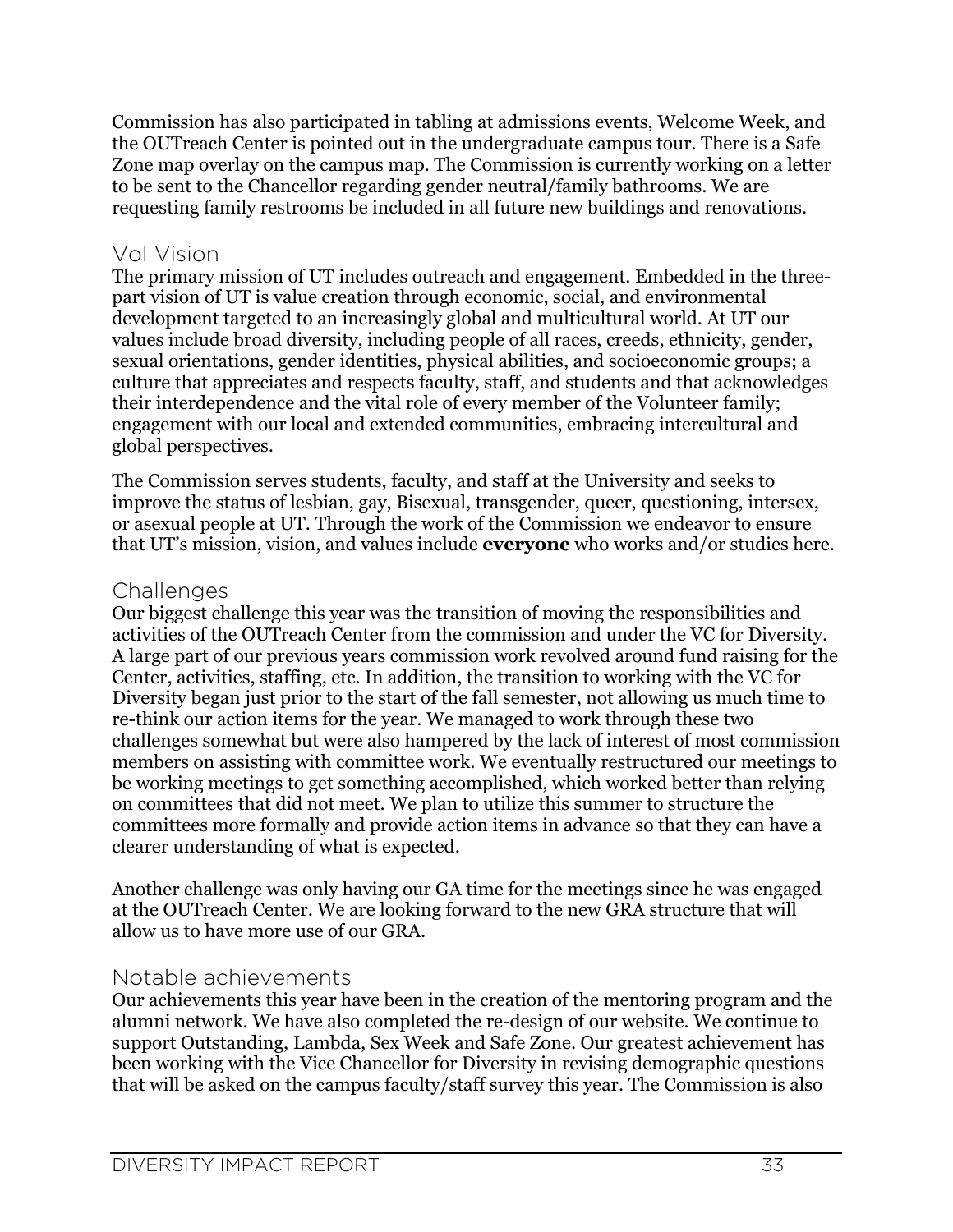represented on the Council for Diversity and Interculturalism, which allows for some coalition building.

#### Looking towards the future

We will continue building the alumni network and mentor program, as well as continue support of Outstanding, Sex Week, the OUTreach Center, and Lambda. We anticipate that with more time available from our GRA we will be able to begin building an archive of LGBT related UT history – an LGBT archive. We plan to finalize and present the letter on gender neutral/family restrooms and follow that project through the process until we secure approval. We also plan to conduct research and continue advocating for partner benefits for faculty and staff. Currently the responsibilities for Safe Zone reside with Student Activities (for faculty and staff) and Multicultural Student Life (for students). We would like to consider consolidating them and have the Commission manage Safe Zone under the auspices of the VC for Diversity. We would also like to begin the exploration of adding other options to the undergraduate and graduate admission application demographic questions and gender-neutral housing options. We want to find ways to connect with GLSEN groups at high schools, and to connect with similar groups at other institutions of higher education in the state of Tennessee.

#### Conclusion

This past year has been one of transition. We anticipate that with the Commission and OUTreach Center aligned more realistically, this will afford us the opportunity to accomplish much more to ensure that our students, faculty, and staff are treated equally.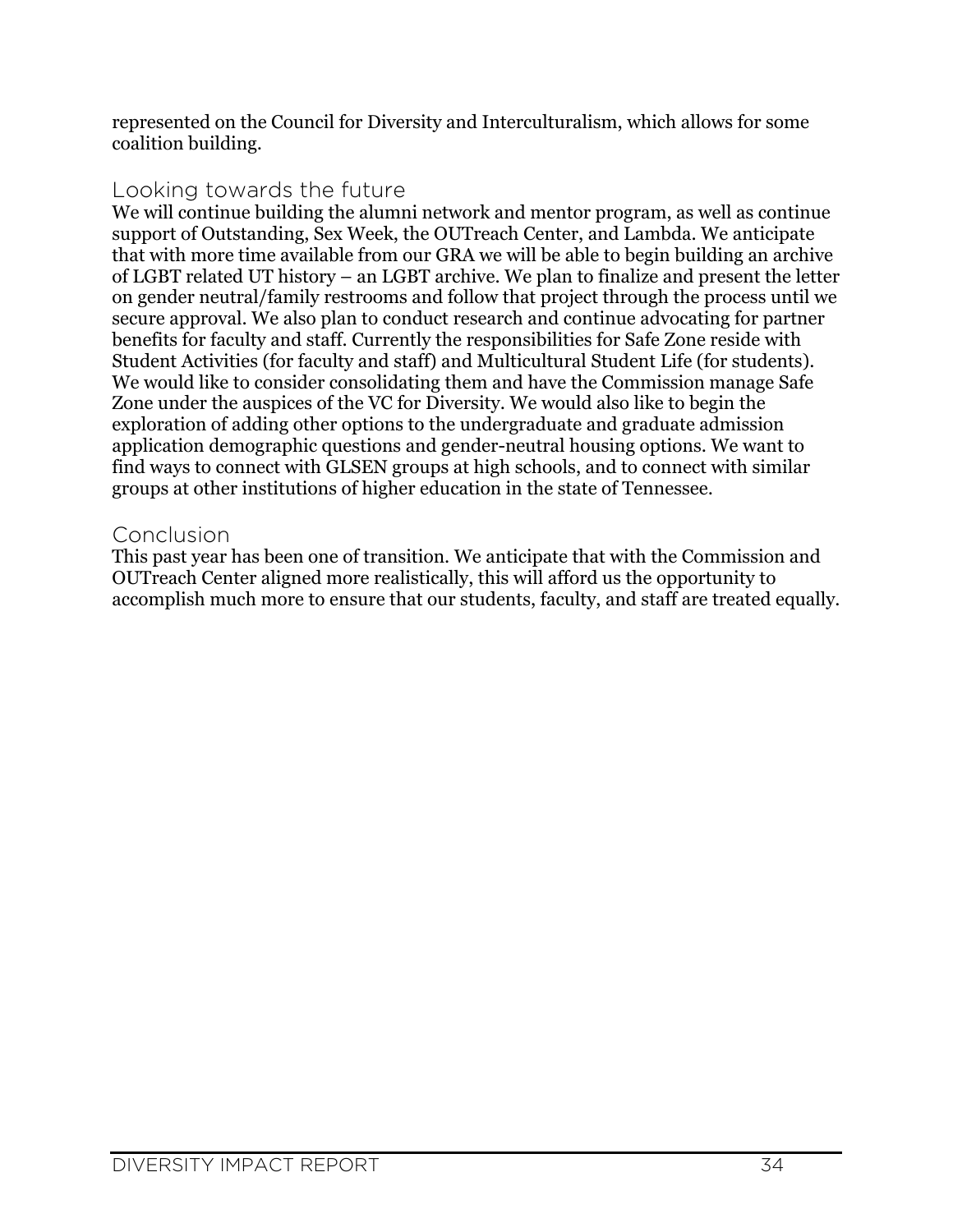# COMMISSION FOR WOMEN

#### Background on Commission

The Commission for Women at the University of Tennessee, Knoxville, is, according to its bylaws, a body appointed by the Chancellor and now reporting to the Vice Chancellor for Diversity to extend advice on the planning, implementation, and evaluation of university programs, policies, and services designed to improve the status of women on the campus.

#### Commission Composition

- Mary Papke, Chair Faculty, Department of English
- Betsy Adams Office of the Provost
- Melissa Ashburn Institute of Public Service
- Jake Baker Undergraduate Student Representative
- Dan Berryman Assistant Vice Chancellor, Human Resources
- Priscilla Bright Executive Director, Human Resources
- Rachel Chen Faculty, Department of Retail, Hospitality and Tourism
- Joy DeSensi Associate Dean, Graduate School
- Hillary Fouts Faculty, Department of Child and Family Studies
- David Golden Faculty Senate
- Rickey Hall Vice Chancellor for Diversity
- Noriko Horiguchi Faculty, Department of Modern Foreign Languages
- Christina Hunt Undergraduate Student Representative
- Joel Kramer Commission for LGBT People
- Thura Mack Faculty, Libraries
- Karla McKanders Commission for Blacks
- Stephanie Metz Graduate Research Assistant
- Jenny Moshak Associate Director, Sports Medicine
- Lili'a Uili Neville Commission for Blacks
- Taryn Norman Faculty, Department of English
- Cynthia Peterson Associate Dean, Arts and Sciences
- Jennifer Richter Office of Equity and Diversity
- Phyliss Shey Commission for LGBT People
- Leigh Shoemaker Office of Creative Services
- Wendy Syer Assistant Director, Center for International Education
- Rosa E. Thomas The SEE Center
- Maxine Thompson Davis Assistant Vice Chancellor, Student Life
- Cheryl Travis Faculty, Department of Psychology
- Martin Walker Graduate Student Representative

#### Progress Made

The Commission recently revised its bylaws to acknowledge its relationship to the new Vice Chancellor for Diversity. In addition, the Commission revised the section on the graduate assistant in response to changes in that position recommended by the Vice Chancellor and, as well, doing some general "housekeeping." The Commission needs,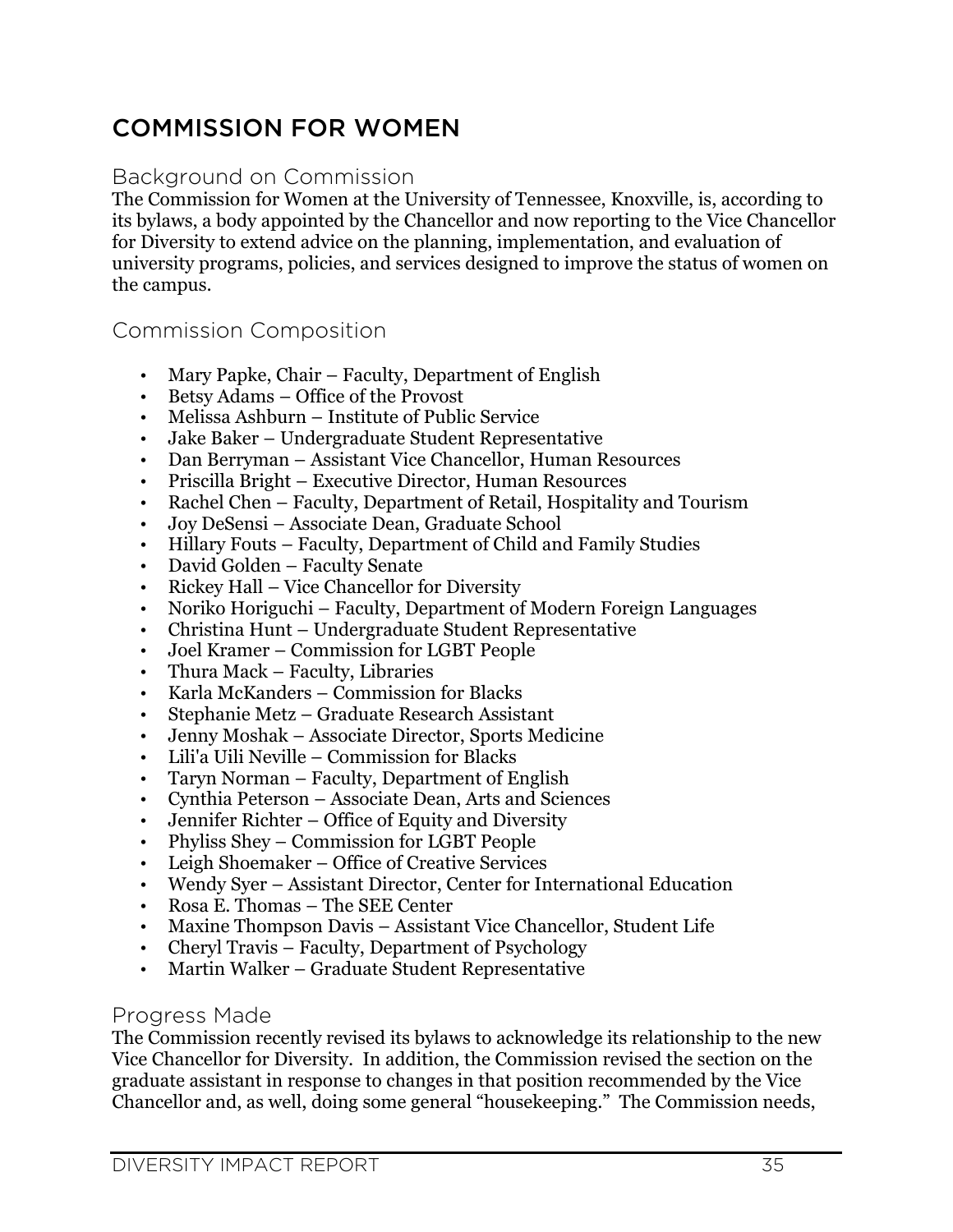however, to make important changes in its bylaws and operations. Currently the bylaws mandate a membership of twenty-four voting members, including eight ex-officio members, the majority of whom do not consistently attend meetings, thus skewing numbers for quorums or majority rules. Further, if one adds in the non-voting ex-officio members to the required membership roll, the Commission would number at least twenty-eight members, an impracticably large number. Most importantly, the Commission needs to insure that there is a proportionate number of faculty members, exempt and non-exempt staff, and students from a selection of colleges. I will charge a Bylaws Committee to do a thorough review of the bylaws, to reconsider the number of commissioners necessary for representation of constituents, and then to work with a new Membership and Communication Committee to advertise the Commission more extensively and to invite applications from across the campus. Luckily, because of interest expressed to the Vice Chancellor for Diversity, we appear to have a proportionate membership for the coming year.

#### Priorities

The Commission for Women's main purpose is to cultivate a welcoming and inclusive campus environment with special attention given to the needs of women. By doing so, it hopes to support in concrete ways Vol Vision. It needs to continue to step up in regard to advocating for women on campus, be those women in student, faculty, staff, or administrative positions. As the above discussion indicates, the Commission hopes to advertise itself more prominently and to recruit energetically new members who are committed to working in a positive way on gender issues and their impact on university life, productivity, and excellence.

#### Vol Vision

As I mentioned above, the Commission needs to do a thorough review of its procedures and priorities and make subsequent changes in the bylaws. I see this not as simple housekeeping but as an exciting opportunity to bring the Commission into the twentyfirst century and in accordance with the university's Vol Vision and push for the top 25. Certainly the Commission will continue to monitor and make policy that has direct impact on women, such as the Standard of Practice Regarding Faculty-Student Romantic and/or Sexual Relationships, the call for lactation rooms in all planned buildings, continued work on work/life balance, and a celebration of women on campus and in UTK history. We will also continue to offer a variety of events in Women's History month; this year a Women's Studies class under the direction of Taryn Norman created a presentation on UTK women of the past, present, and future for the library display case; Cynthia Peterson hosted a panel focusing on being a woman in the STEM fields; Stephanie Metz organized a creative reading by women faculty and graduate students in the English department; and Rosa Thomas hosted a talk on women and sleep given by Dean Lee.

#### Looking Towards the Future

The Commission for Women will continue to sponsor, through funding provided by the Chancellor, outstanding women to apply for and to attend a Higher Education Resource Services Institute. This program has attracted a great deal of positive attention and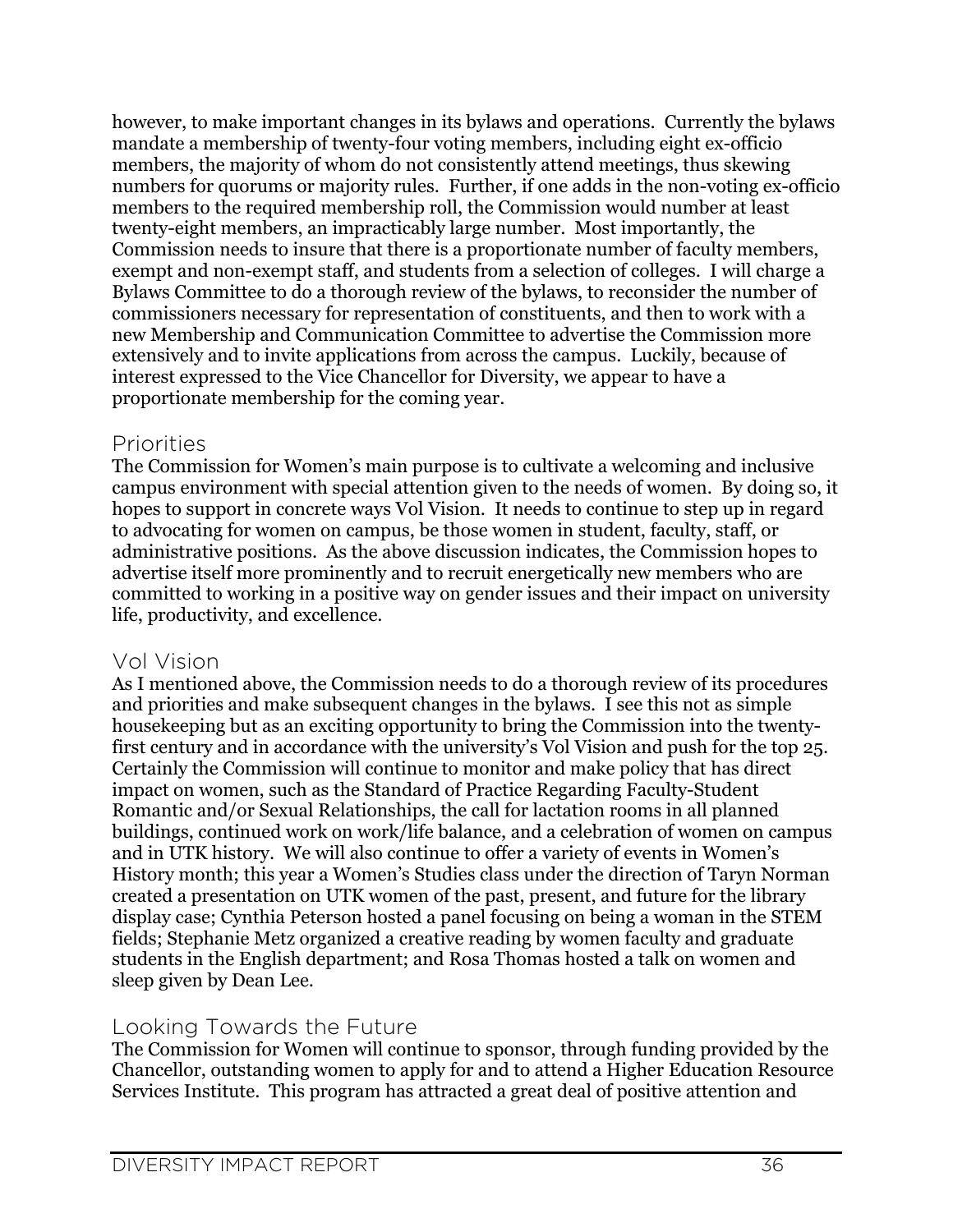helps prepare women for advancement into administrative and leadership positions. Last year, the UTK HERS participants still on the campus met to share information about the experience and then formed a reading group focusing on material aimed particularly at women who would be leaders. That group continues to meet. The Commission also provides two awards specifically for women. This year the Commission hopes to invite last year's Notable Woman awardee—and if possible the awardee from the previous year who was her student—to deliver an informal talk about gender issues in her field; the Commission also hopes to celebrate the awardee at a reception in her honor.

I have spoken recently with undergraduate and graduate students who will be invited to become commissioners this year; these students are energized and wish to reach out to other women in their fields and class, in the sciences and in the humanities and, in general, across the campus. I hope the Commission will assist them in such grassroots activities.

In addition, this year, the Commission will pursue making broader connections, first with other Tennessee schools that have similar commissions and then with those SEC schools that also pay especial attention to gender issues through a commission, organization, or office. We could learn a great deal from such meetings, such as best practices in advocating for women on campus, and would be the lead university to attempt such exchanges of information. On this campus, the Commission would like to see better attention paid to the need to recruit women candidates to Governor's Chairs and the positive celebration of women from the school's history through such venues as the naming of buildings or rooms in buildings after these women pioneers.

#### Conclusion

While the Commission has in the past attempted to insure that the history of UTK women was not simply erased, it would be a good if demanding project to research and begin sharing that history broadcasting of information and continuous public acknowledgement of the important contributions women have made and are making to the University of Tennessee. In all these new projects, we hope to contribute in meaningful ways to the university's drive for excellence and a campus environment and reputation that is inviting to all and hostile to none.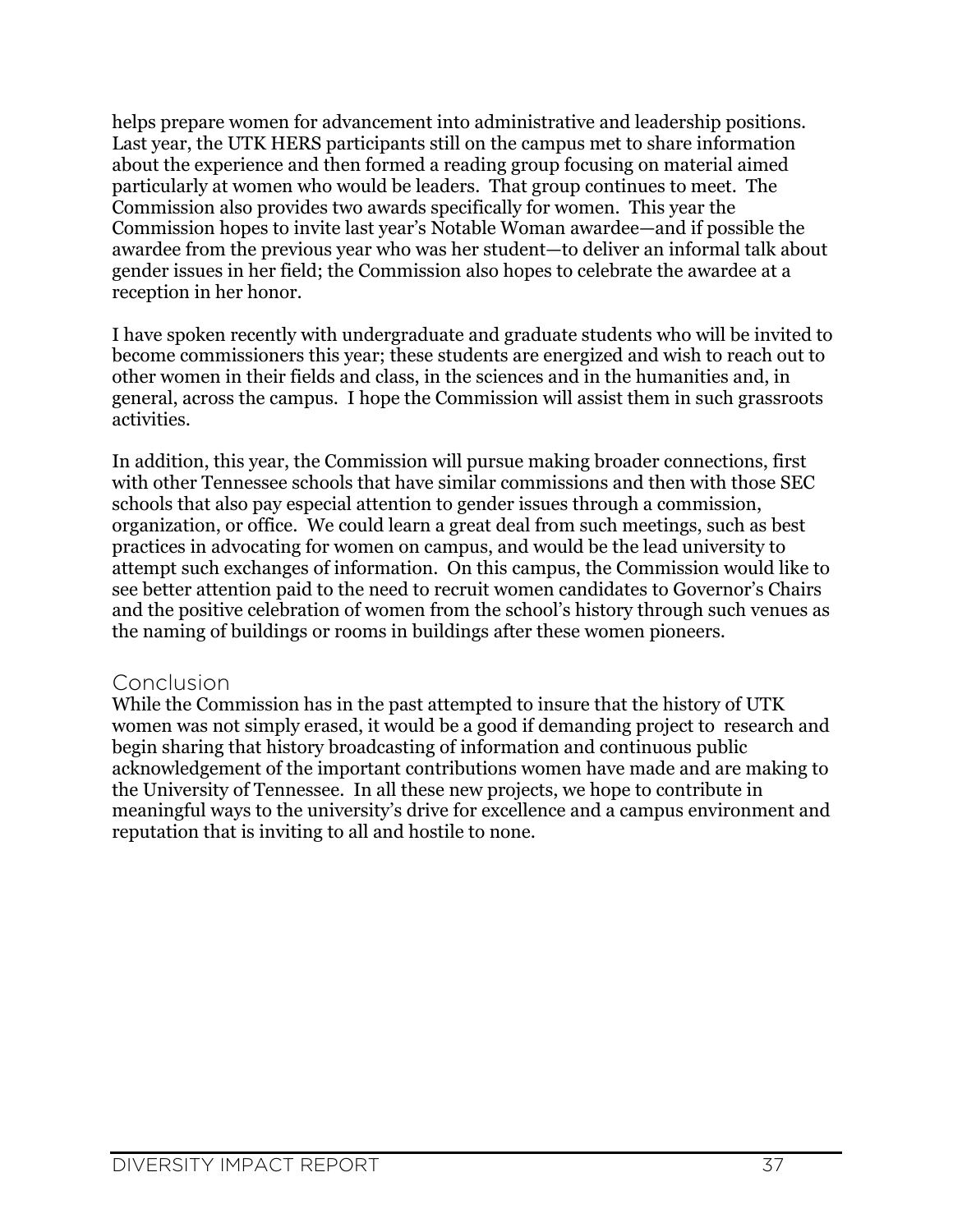# COUNCIL FOR DIVERSITY AND INTERCULTURALISM

#### Background

The Council for Diversity and Interculturalism is a body appointed by the Chancellor to serve as an advocate to improve the campus climate for diversity and inclusion. The Council advises the campus administration on creating and sustaining a welcoming, supportive, and inclusive campus climate to all groups.

#### Council Composition

The Council is currently updating its bylaws that will go into effect for the 2014-15 academic year. The current membership for 2013-2014 is as follows:

#### Required Members

- Mary Papke-Commission for Women
- Lili'a Neville/Karla McKanders-Commission for Blacks
- Phyliss Shey/Joel Kramer-Commission for LGBT People
- Maxine Davis-Student Life
- John Zomchick-Academic Affairs
- Paul Troy-Student Government Association
- Damien Pitts-Graduate Student Senate
- Annazette Houston-Office of Disabilities Services
- Pia Wood-Center for International Education
- Eric Stokes-Office of Undergraduate Admissions
- Marva Rudolph-Office of Equity and Diversity
- Herb Byrd-Human Resources
- David Golden-Faculty Senate
- Tyler Johnson (Co-Chair)-Athletics

#### Appointed Members

- Alecia Davis-Black Faculty and Staff Association
- Anton Reece-Student Success Center
- Rita Smith-Executive Associate Dean, Hodges Library
- Tyvi Small (Co-Chair)-Director of Diversity and Community Relations, CBA
- Carolyn Hodges-Dean, Graduate School
- Mike Wirth-College of Communication & Information
- Angela Batey-Associate Dean, Arts and Sciences
- Margie Nichols- Vice Chancellor for Communications
- Adam Cureton-Faculty, Philosophy
- Althea Murphy-Price-Faculty, School of Art
- Sandy Mixer-Faculty, College of Nursing
- Tim Hiles-Faculty, School of Art

#### Ex-Officio

• Rickey Hall-Vice Chancellor for Diversity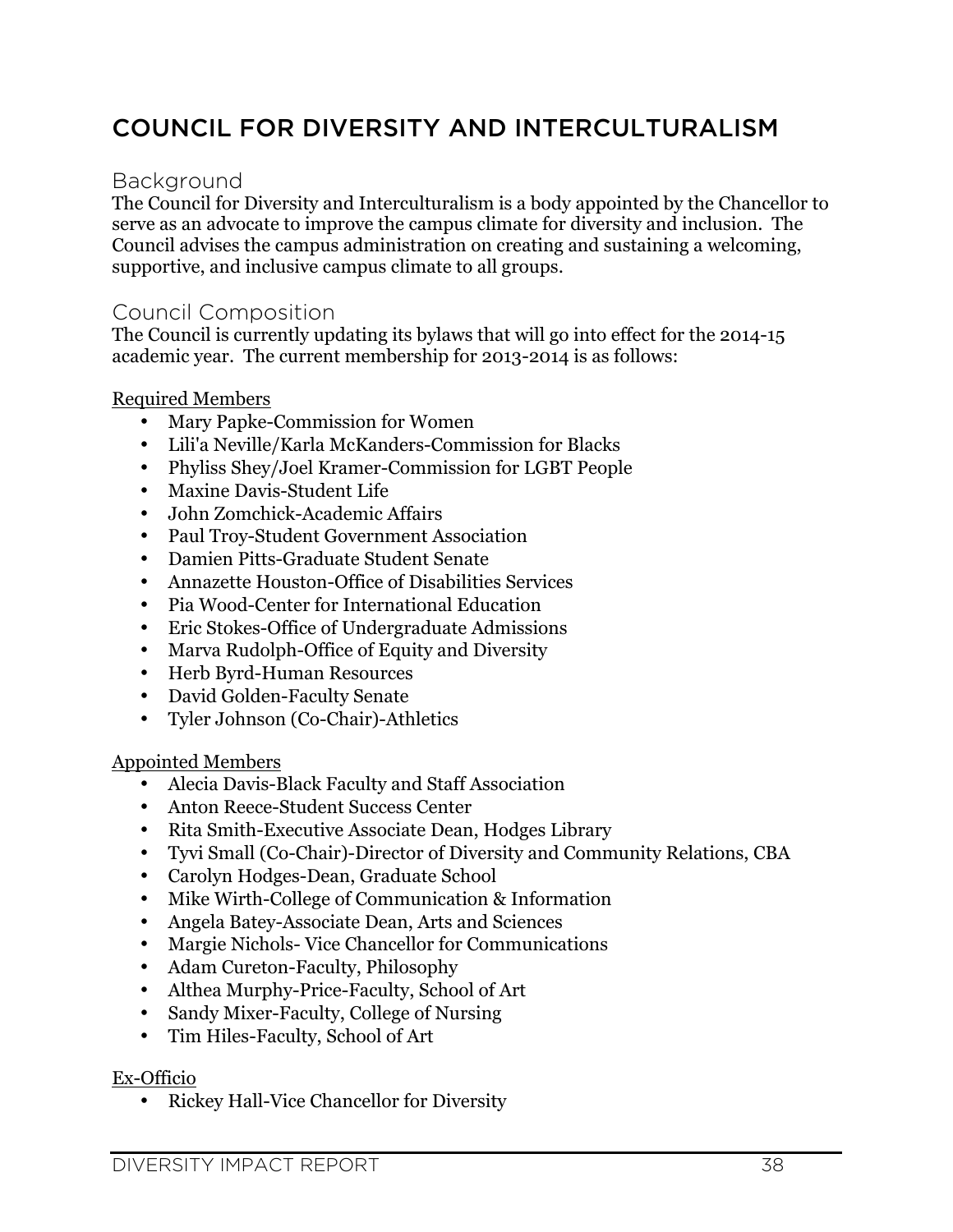• Brian Thomas-Graduate Research Assistant

#### Priorities

As stated previously, the Council for Diversity and Interculturalism is a body appointed by the Chancellor to serve as an advocate to improve the campus climate for diversity and inclusion. The Council's advocacy role is reflected in its actions whether it is through advisory actions or actively participating in supporting and moving forward diversity and inclusion initiatives with other groups on campus.

#### Progress

2013-14 brought some changes to Council as a result of the Vice Chancellor for Diversity position joining campus in 2013. We developed The Dr. Marva Rudolph Commitment to Diversity Award, Supported the Council for LGBT People in their drive for gender neutral/family restrooms, worked with Human Resources to help address the demographic info of the employee engagement survey and revised the by council bylaws.

#### Vol Vision

The Council's purpose and charge is to serve as an advocate to improve the overall campus climate for staff and students through diversity and inclusion initiatives. The Council's work, both directly and indirectly, impacts and fully supports the goals and mission of Vol Vision.

#### **Challenges**

A consistent challenge identified by the Council is the inability to get campus and UT System administration to expand the format of survey tools to be more inclusive of underrepresented populations. As it currently stands, campus and UT System surveys do not reflect, or include, the multiple constituencies that are part of the make up on each campus.

#### Notable Achievements

The Council began working on a campus award to recognize an office, program, or department that has demonstrated outstanding leadership and made consistent contributions to advancing diversity and inclusion on our campus. The office, program, or department receiving this award will have implemented diversity and inclusion initiatives that are linked to their mission and are sustainable. The award was named The Dr. Marva Rudolph Commitment to Diversity Award as a way to honor Dr. Rudolph after her untimely death earlier this year.

#### Looking Towards the Future

As mentioned previously, the Council is in the process of updating its bylaws to take effect for 2014-2015. The addition of the Vice Chancellor for Diversity has brought about better structure and communication amongst all the Commissions and Council on campus that fall under this position's oversight. As a result, the Council has been able to participate in the planning stages of some campus programming and events coming this year related to diversity and inclusion. The opportunities in this capacity will continue to grow with this new structure.